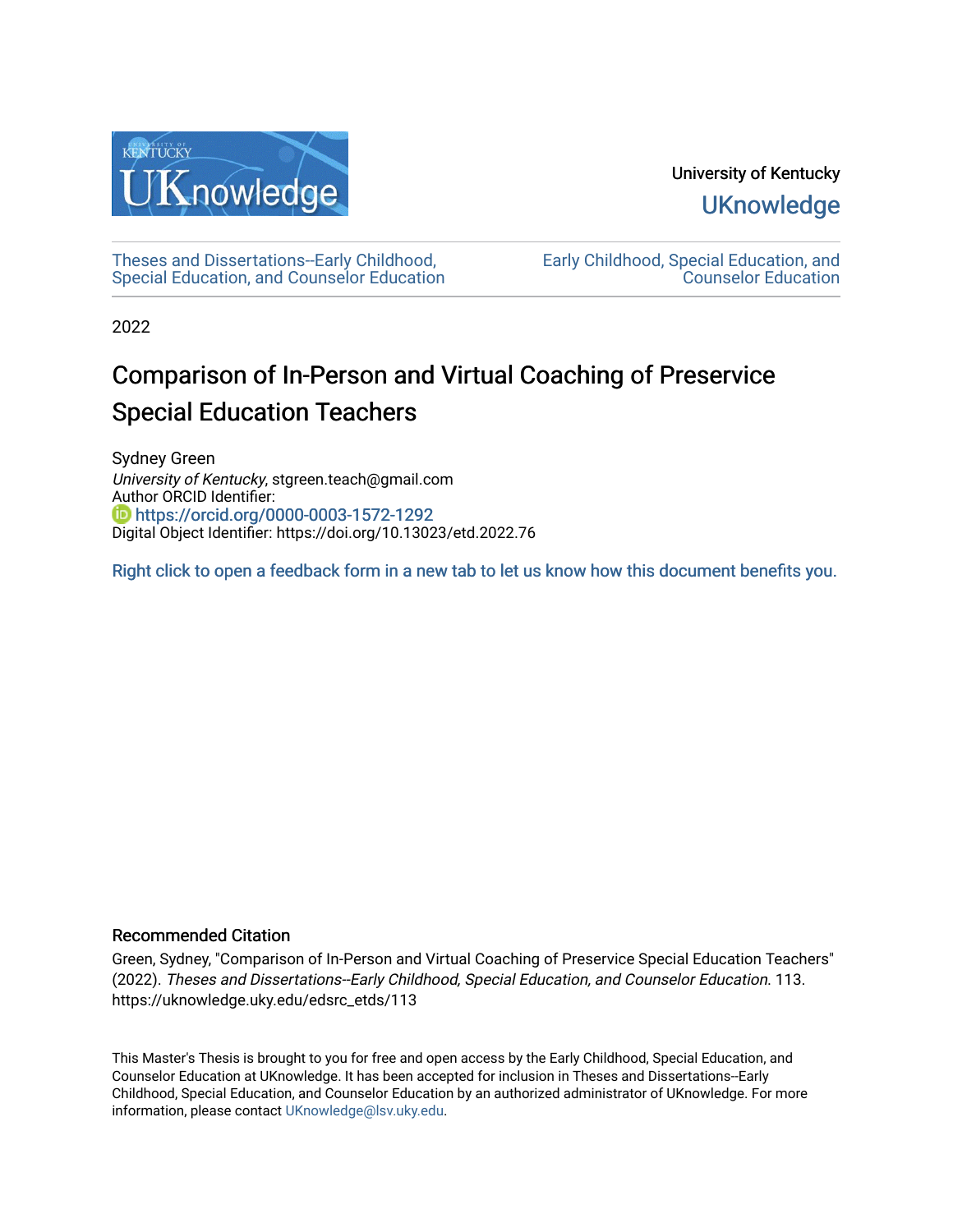### STUDENT AGREEMENT:

I represent that my thesis or dissertation and abstract are my original work. Proper attribution has been given to all outside sources. I understand that I am solely responsible for obtaining any needed copyright permissions. I have obtained needed written permission statement(s) from the owner(s) of each third-party copyrighted matter to be included in my work, allowing electronic distribution (if such use is not permitted by the fair use doctrine) which will be submitted to UKnowledge as Additional File.

I hereby grant to The University of Kentucky and its agents the irrevocable, non-exclusive, and royalty-free license to archive and make accessible my work in whole or in part in all forms of media, now or hereafter known. I agree that the document mentioned above may be made available immediately for worldwide access unless an embargo applies.

I retain all other ownership rights to the copyright of my work. I also retain the right to use in future works (such as articles or books) all or part of my work. I understand that I am free to register the copyright to my work.

### REVIEW, APPROVAL AND ACCEPTANCE

The document mentioned above has been reviewed and accepted by the student's advisor, on behalf of the advisory committee, and by the Director of Graduate Studies (DGS), on behalf of the program; we verify that this is the final, approved version of the student's thesis including all changes required by the advisory committee. The undersigned agree to abide by the statements above.

> Sydney Green, Student Dr. Amy D. Spriggs, Major Professor Dr. Melinda J. Ault, Director of Graduate Studies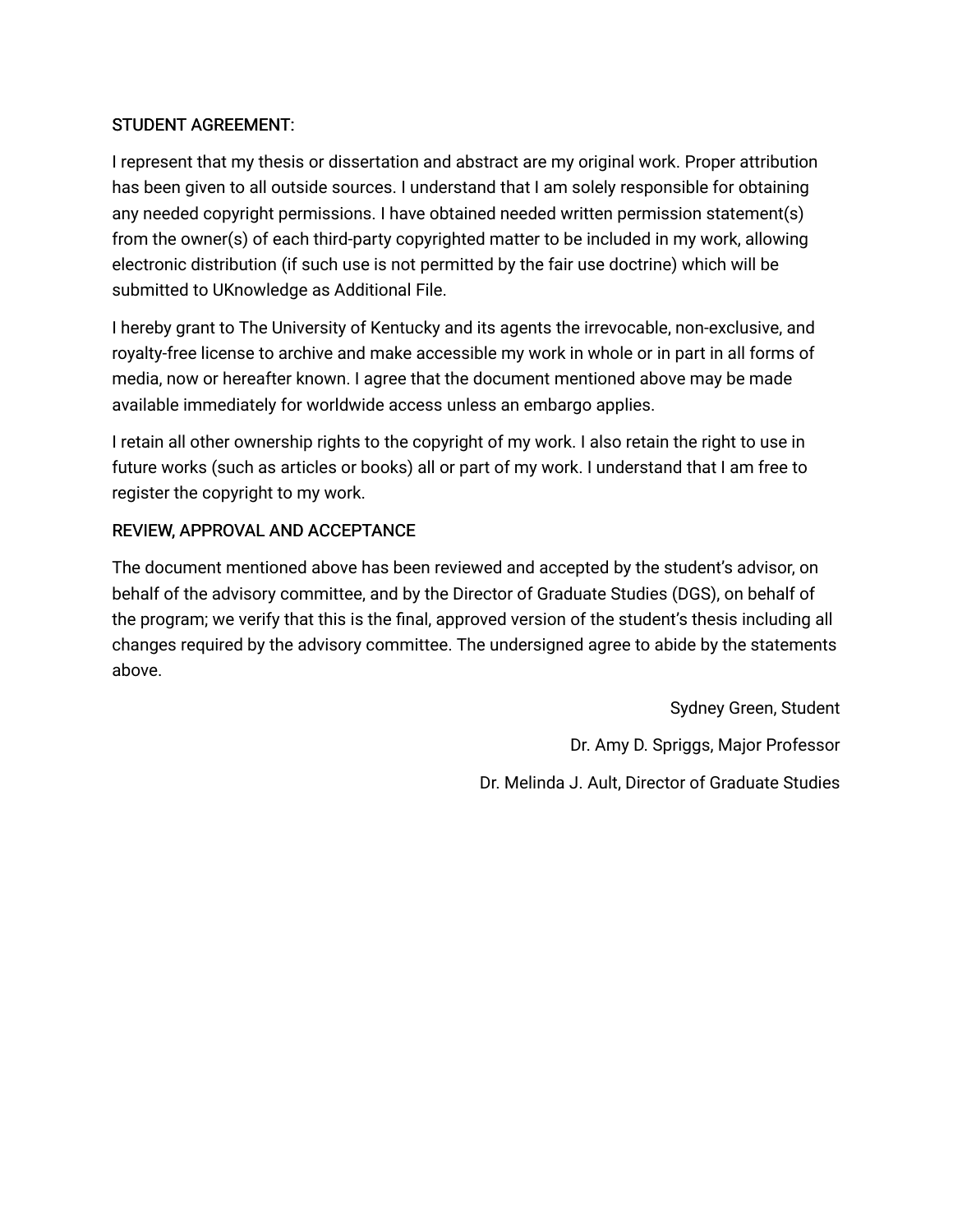### COMPARISION OF IN-PERSON AND VIRTUAL COACHING OF PRESERVICE SPECIAL EDUCATION TEACHERS

### THESIS  $\overline{\mathcal{L}}$  , and the state of the state of the state of the state of the state of the state of the state of the state of the state of the state of the state of the state of the state of the state of the state of the stat

A thesis submitted in partial fulfillment of the requirements for the degree of Master of Science in Education in the College of Education at the University of Kentucky

By

Sydney Green

Lexington, Kentucky

Director: Dr. Melinda J. Ault, Professor of Special Education

Lexington, Kentucky

2022

Copyright © Sydney Green 2022 https://orcid.org/0000-0003-1572-1292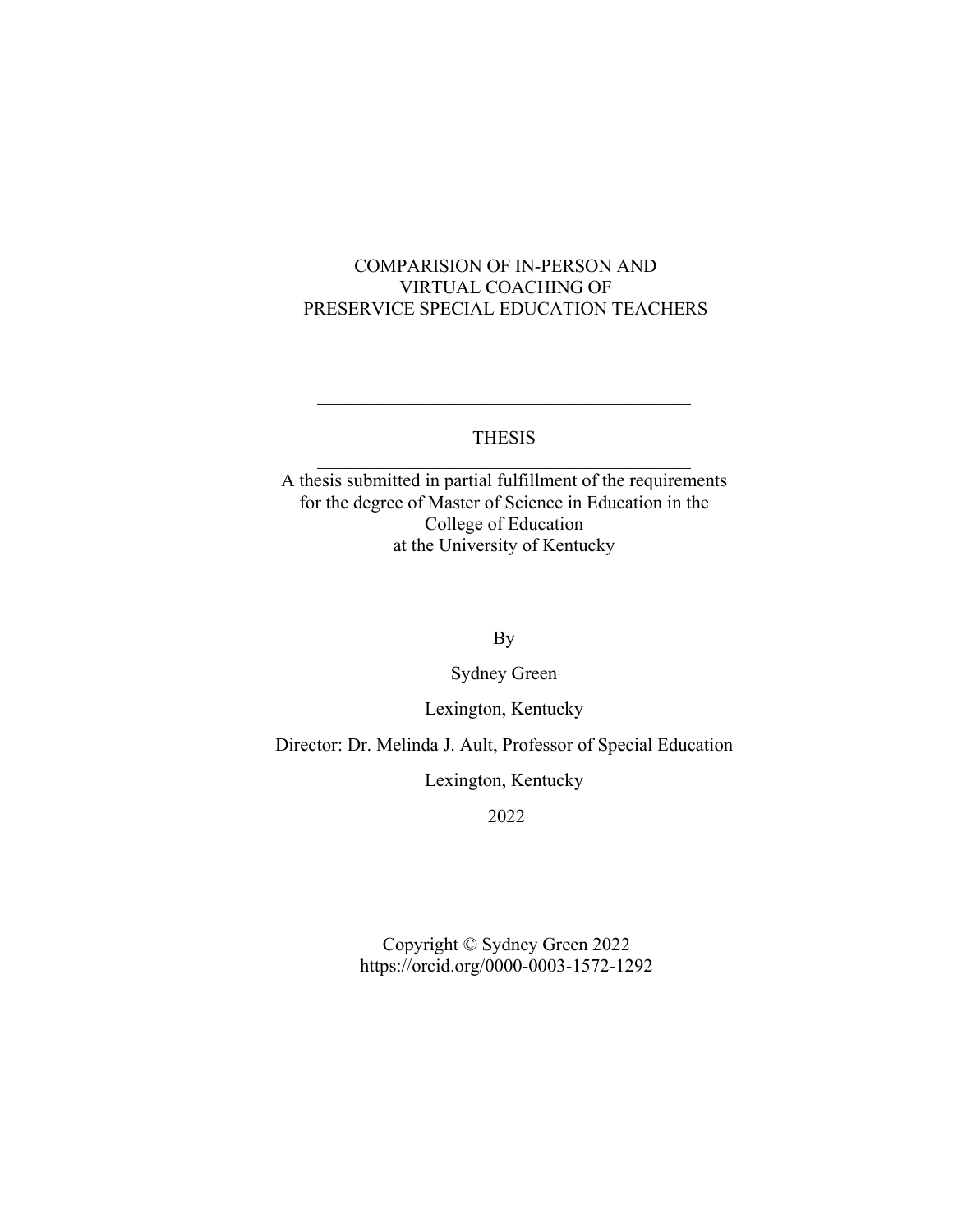### ABSTRACT OF THESIS

### COMPARISION OF IN-PERSON AND VIRTUAL COACHING OF PRESERVICE SPECIAL EDUCATION TEACHERS

Traditionally, university supervisors have provided coaching to special education preservice teachers after direct observations of sessions within the classroom. As a result of the COVID-19 pandemic, many public school districts in the United States enforced visitor restriction policies that made face-to-face observations difficult or impossible. When faced with this challenge, university supervisors were forced to consider alternative ways to provide feedback. Many questioned whether virtual coaching was as effective as in-person coaching in increasing teacher behaviors. Presently, there are limited studies that suggest one delivery method is more effective or efficient than the other. This study used a Repeated Acquisition Design to compare the effectiveness and social validity of in-person and virtual coaching models in increasing the use of HLPs in special education student teachers.

KEYWORDS: High-leverage practices, preservice special education teachers, moderate and severe disabilities, coaching, video annotation software

> Sydney Green *(Name of Student)*

> > 04/12/2022

Date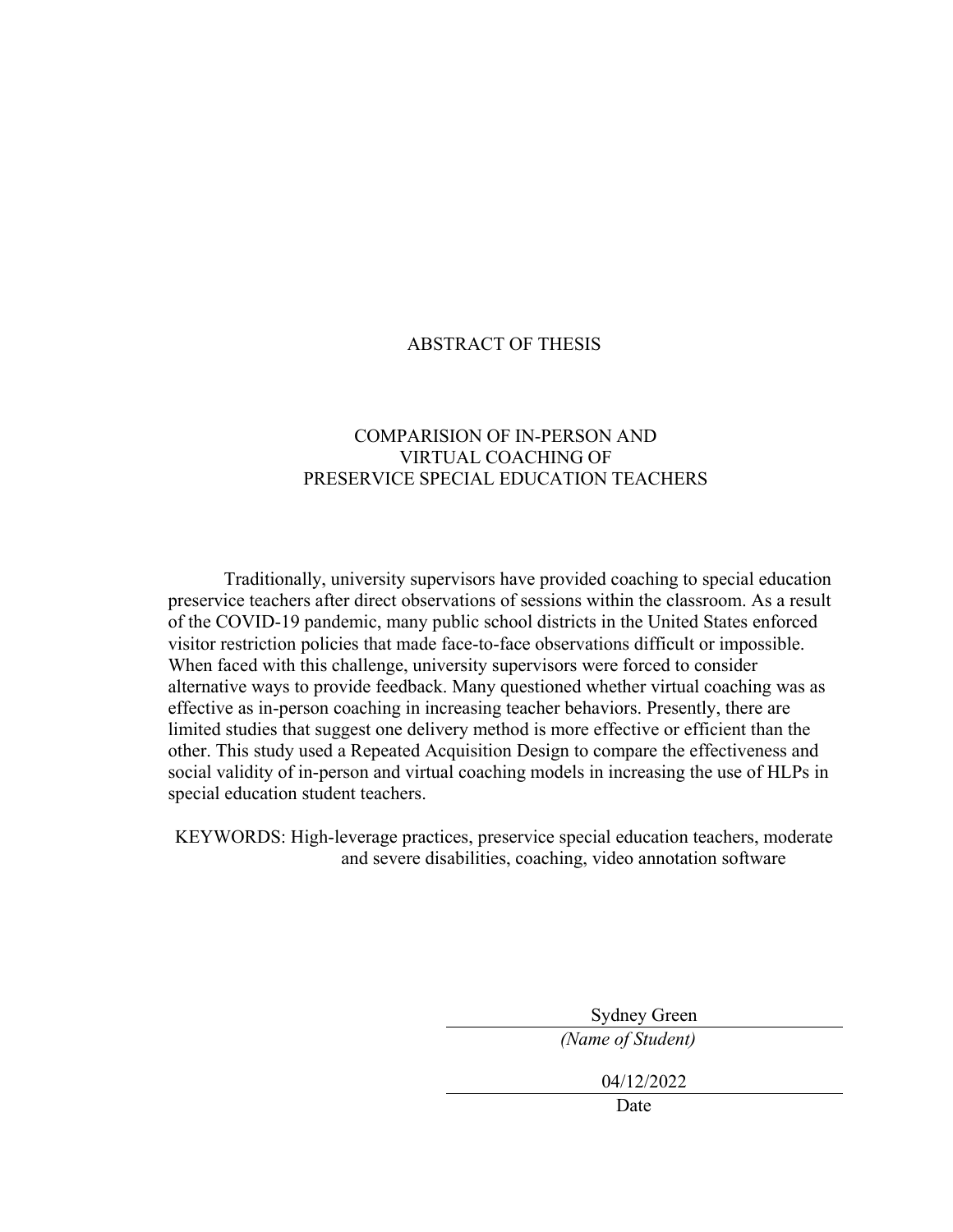## COMPARISION OF IN-PERSON AND VIRTUAL COACHING OF PRESERVICE SPECIAL EDUCATION TEACHERS

By Sydney Green

> Dr. Amy D. Spriggs Director of Thesis

Dr. Melinda J. Ault

Director of Graduate Studies

04/12/2022

Date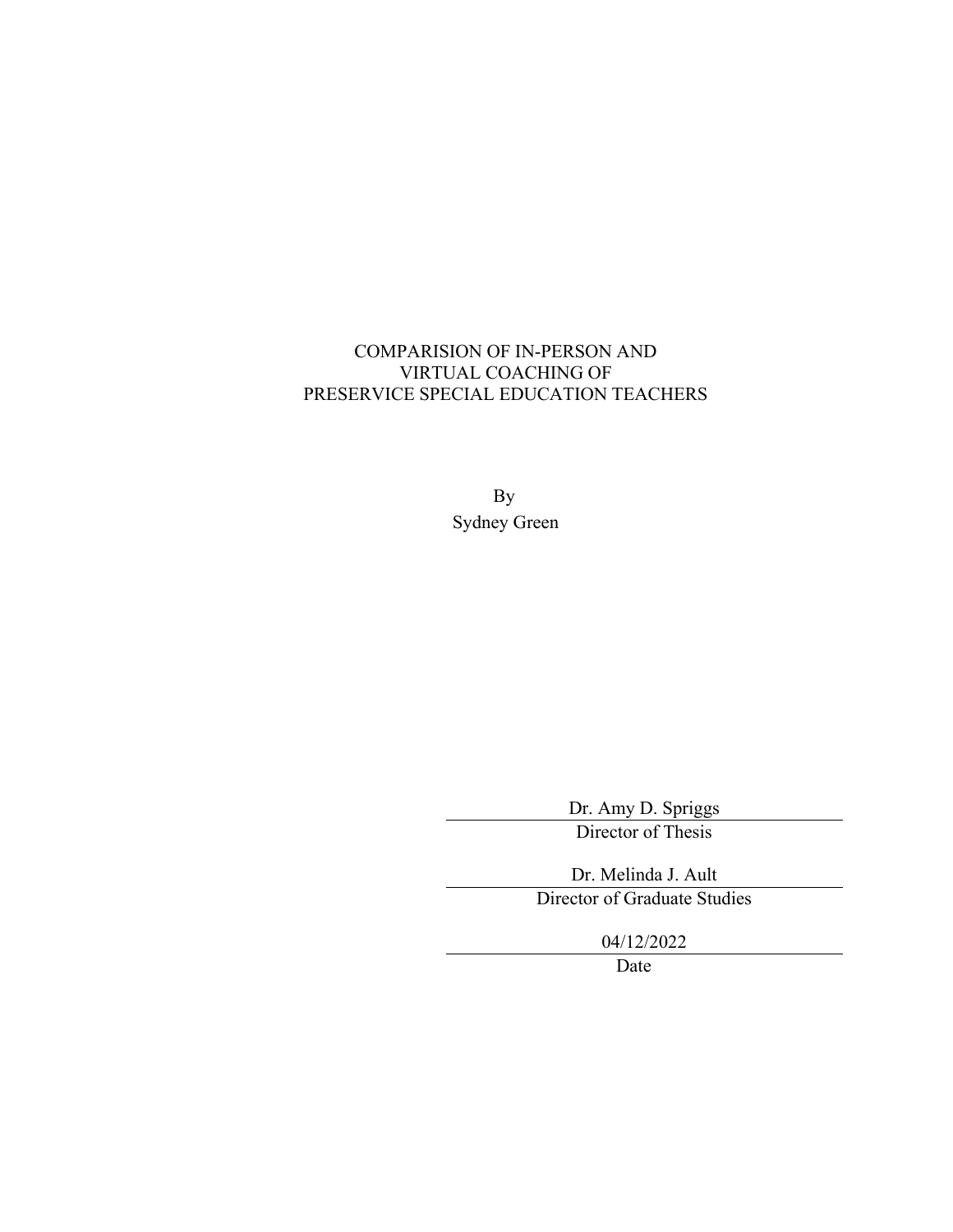# TABLE OF CONTENTS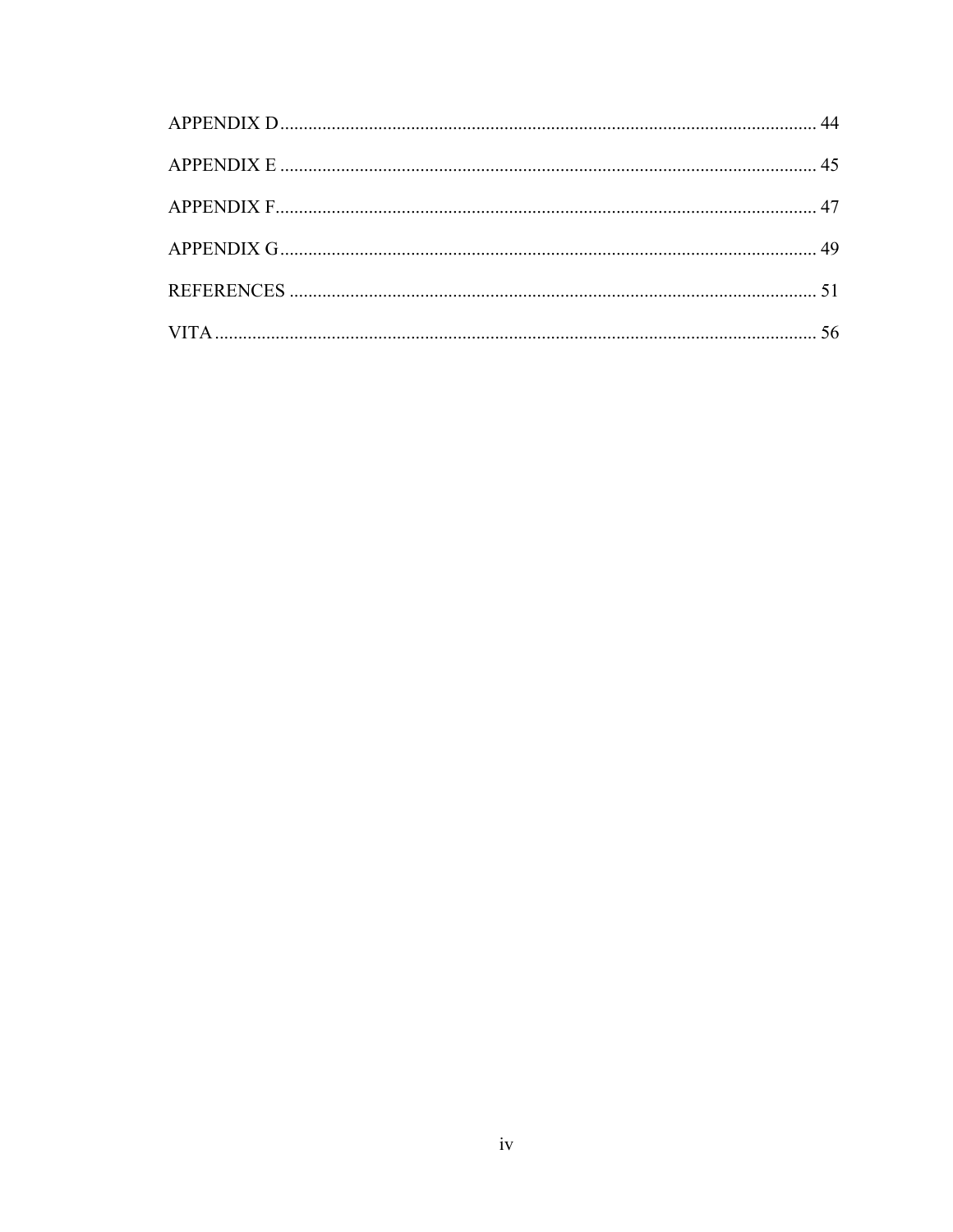# LIST OF TABLES

<span id="page-7-0"></span>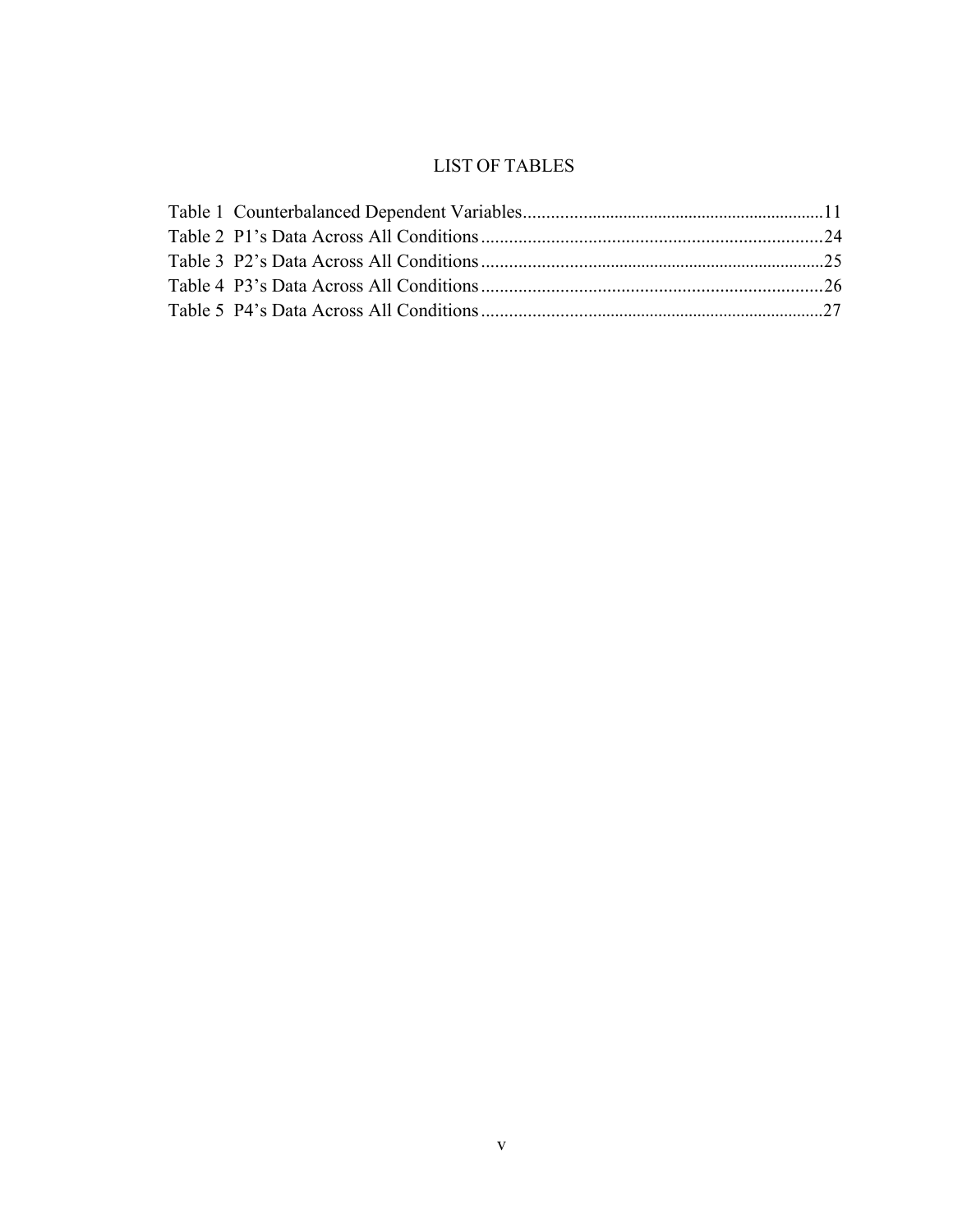# LIST OF FIGURES

<span id="page-8-0"></span>

|--|--|--|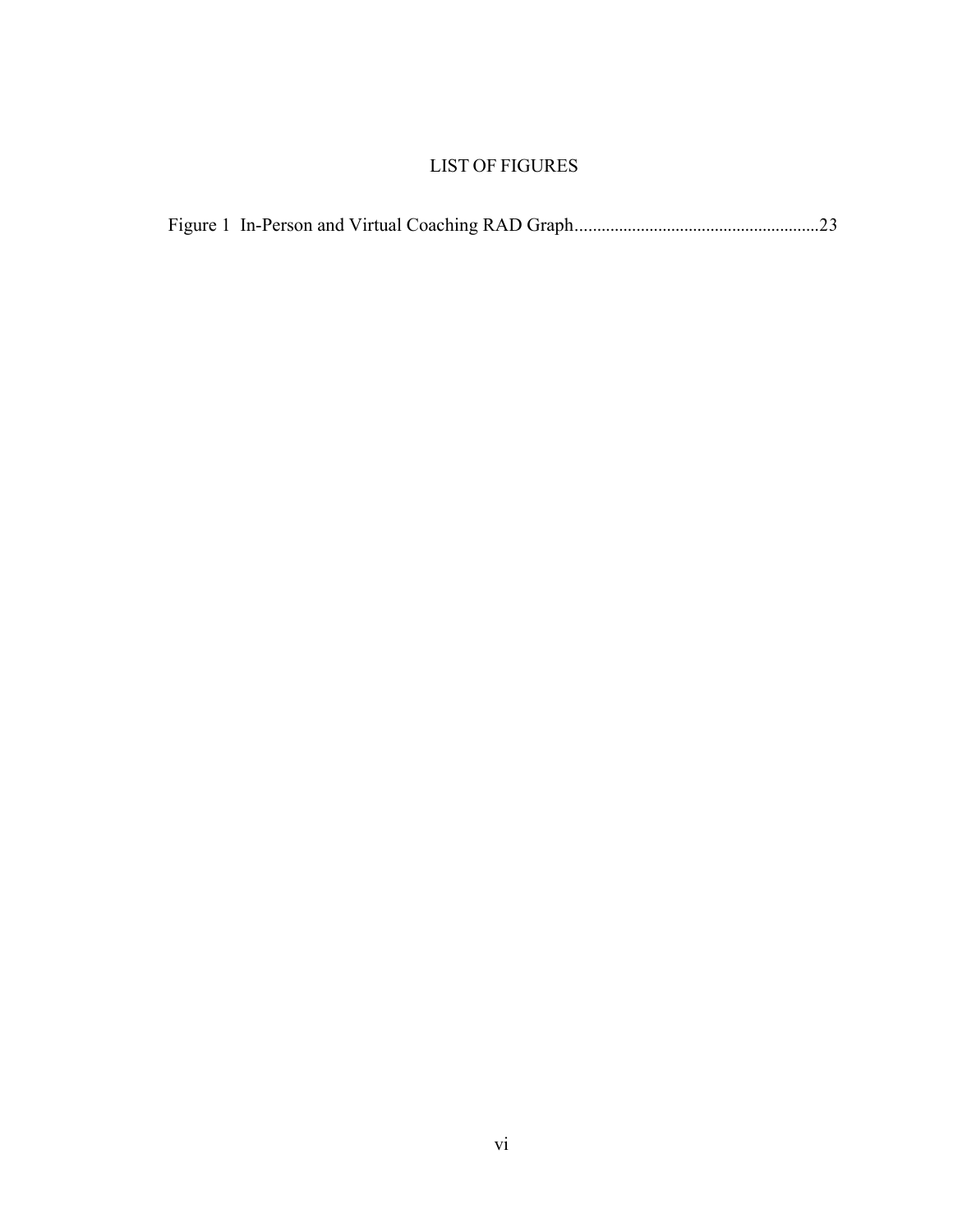#### SECTION 1: INTRODUCTION

<span id="page-9-0"></span>Sufficient experience in a variety of practicum settings is a crucial part of preparing preservice special education teachers to enter the field (Boe et al., 2007; Brownell et al., 2005; Darling-Hammond & Sykes, 2003). Fieldwork experiences provide preservice teachers the opportunity to hone their skills and practice utilizing strategies learned in their teacher preparation programs (Darling-Hammond & Sykes, 2003). Preservice teachers are trained to incorporate a variety of High Leverage Practices (HLPs) when implementing instructional programs and leading activities with students with moderate to severe disabilities (Collins, 2012; McLeskey et al., 2019). There is currently a list of 22 HLPs developed by the Council for Exceptional Children that describes effective, evidence-based practices that special educators should utilize in their classrooms with students with disabilities (McLeskey et al., 2019). Four domains are targeted (i.e., Collaboration, Assessment, Social/Emotional/Behavioral, Instruction), with Instruction having the highest number of HLPs.

Although special education professors may discuss the importance of utilizing HLPs in their undergraduate methods courses, in order to become fluent, preservice special education teachers must practice implementing these strategies in their practicum and student teaching placements. Experienced supervisors and cooperating teachers should provide regular feedback to preservice teachers on their use of HLPs during their limited time in the classroom (Darling-Hammond & Sykes, 2003). One way to ensure that preservice teachers receive an adequate amount of performance-based feedback is to schedule regular observations with university supervisors. Certified teachers and preservice teachers are more likely to maintain and implement HLPs with fidelity when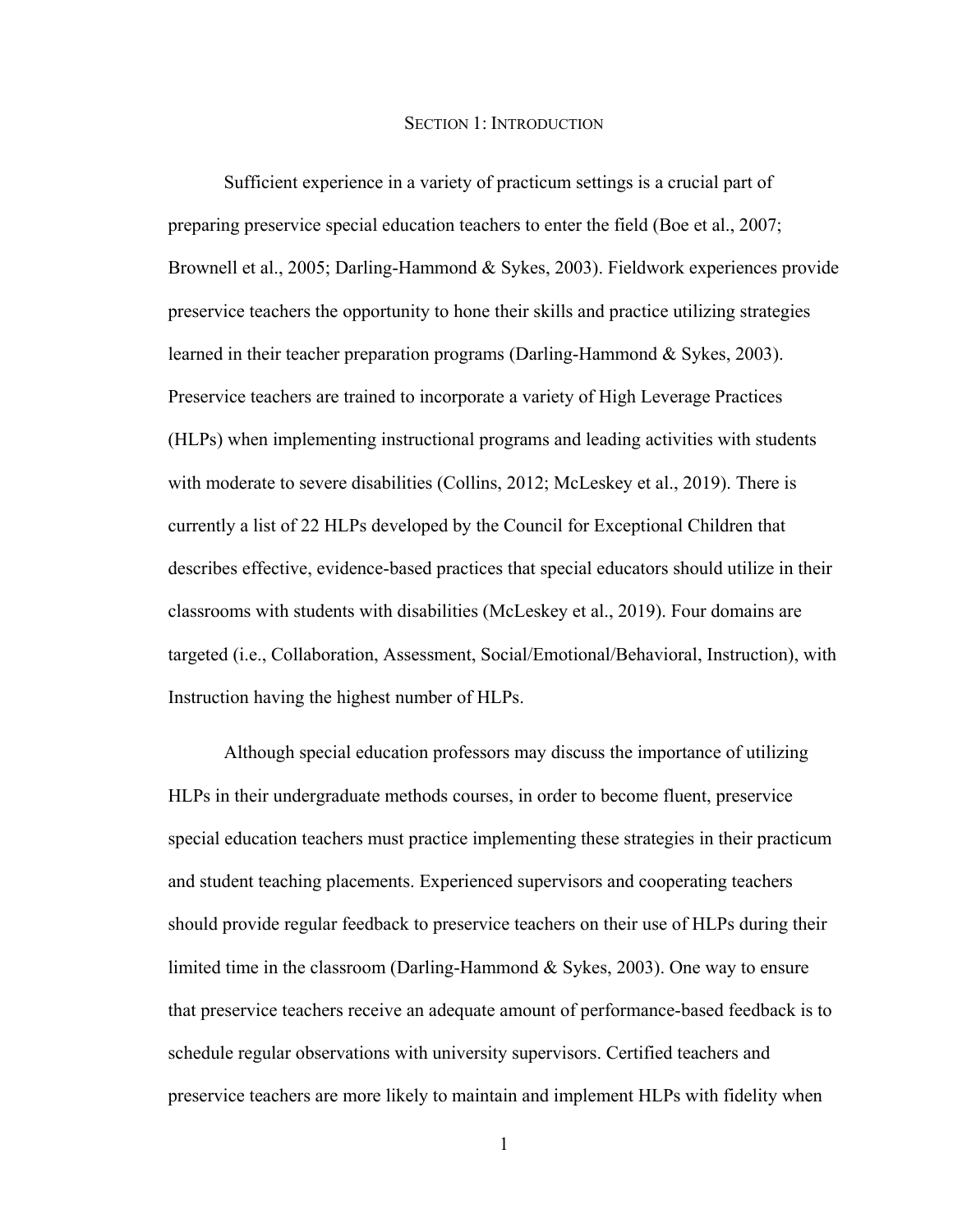coached by a supervisor, peer, or skilled colleague rather than receiving training alone (Rakap, 2017; Rathel et al., 2008; Rudd et al., 2009). During and after observations, supervisors can use a variety of coaching methods to increase preservice teachers' use of HLPs with students with moderate to severe disabilities (Hager et al., 2020; Hemmeter et al., 2011; McLeod et al., 2019; Rakap, 2017).

Various coaching models discussed in the special education and early childhood education literature have been shown effective in increasing target teacher behaviors (Artman-Meeker et al., 2015; Barton et al., 2013; Hager et al., 2020; Kretlow & Bartholomew, 2010; McLeod et al., 2019; Rakap, 2017). There is no gold standard model for coaching adults in educational settings, but the literature "...supports the use of planning, observation, action (e.g., modeling, role-play, assistance), reflection, and feedback as essential to the coaching experience…" (Artman-Meeker et al., 2015, p. 2). According to a literature review of adult coaching methods conducted by Artman-Meeker and colleagues (2015), three of the most commonly used components of coaching included (a) performance-based feedback, (b) practice sessions, and (c) collaborative progress monitoring between supervisors and trainees. Kretlow & Bartholomew (2010) suggest that coaching models for teachers and preservice teachers should include modeling target teacher behaviors and providing performance-based feedback following frequent observations. The delivery methods of each component of coaching also vary in the literature.

Traditionally, university supervisors have provided coaching to preservice teachers after direct observations of sessions within the classroom. As a result of the COVID-19 pandemic, many public school districts in the United States have enforced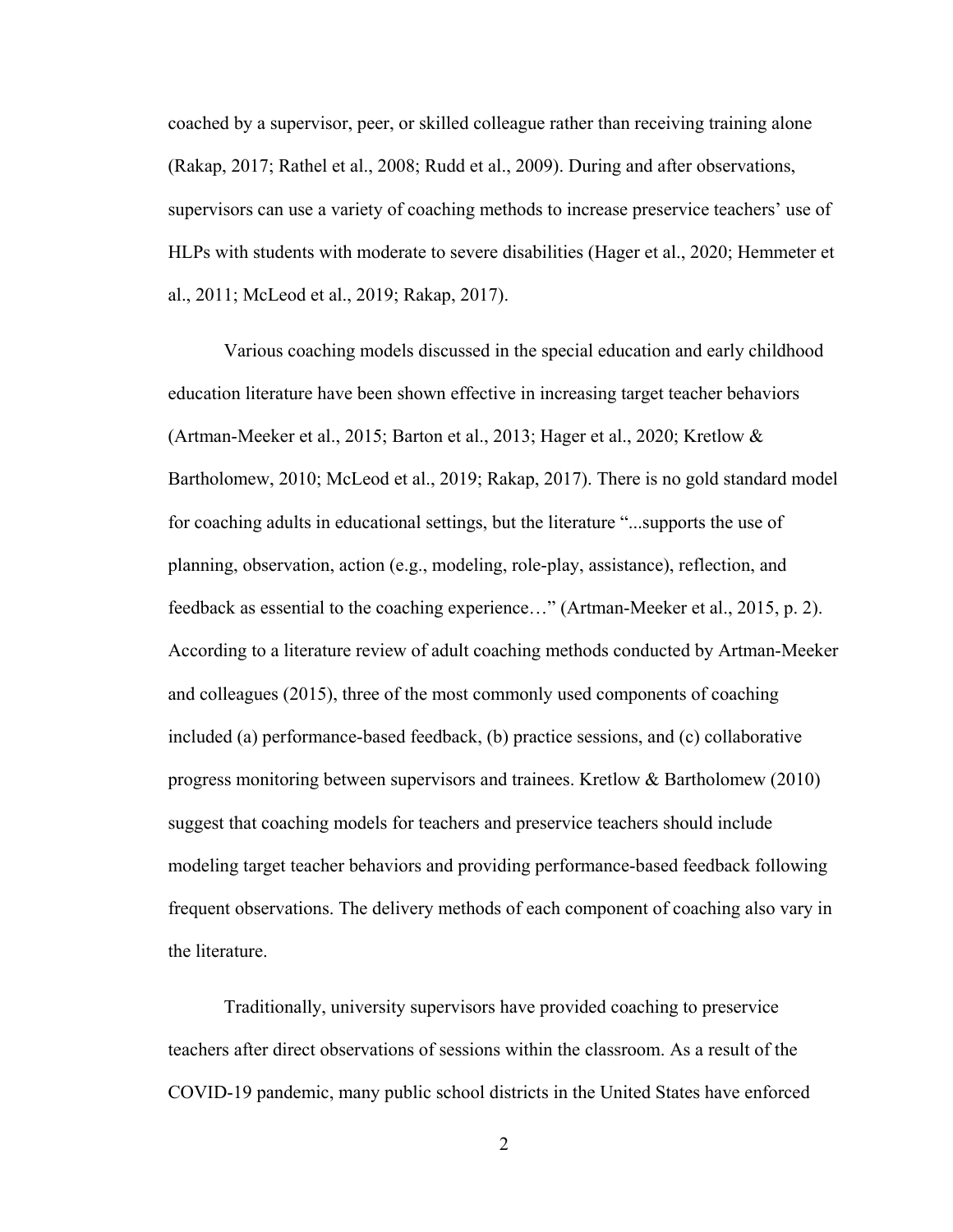visitor restriction policies that make face-to-face observations difficult or impossible. Although there has been a drastic change in how some university supervisors are able to provide coaching, there is still a set of expectations and requirements that the student teachers need to meet prior graduating. When faced with this challenge, university supervisors were forced to consider alternative ways to provide feedback to their preservice teachers while still ensuring that the preservice teachers were able to meet these requirements. While some university supervisors were able to provide immediate feedback in real time (i.e., in-vivo) during in-person or virtual sessions (e.g., Zoom, Skype), others provided delayed feedback on prerecorded virtual lessons.

#### *In-Vivo Coaching*

Much of the current literature on observing and coaching preservice teachers includes a face-to-face delivery method. Traditional supervision includes a university supervisor sitting in the classroom while the pre-service teacher delivers a lesson. Feedback can be provided through immediate modeling or coaching. With the advancement of educational and communicative technology, the number of ways in which coaching can be delivered has increased substantially. These technologies make it possible for coaches to observe and communicate in real time with their trainees without ever stepping foot in the classroom. Research has demonstrated the effectiveness of providing virtual in-vivo coaching using bug-in-ear technology (Coogle et al., 2017), text messaging (Barton et al., 2018), and video conferencing (Ault et al., 2018; Dymond et al., 2008; Hager et al., 2012). Ault et al. (2018) evaluated the effectiveness of observing distanced alternative certification teachers in real time through Skype. A previous study conducted at the same university evaluated distance observations using Microsoft Office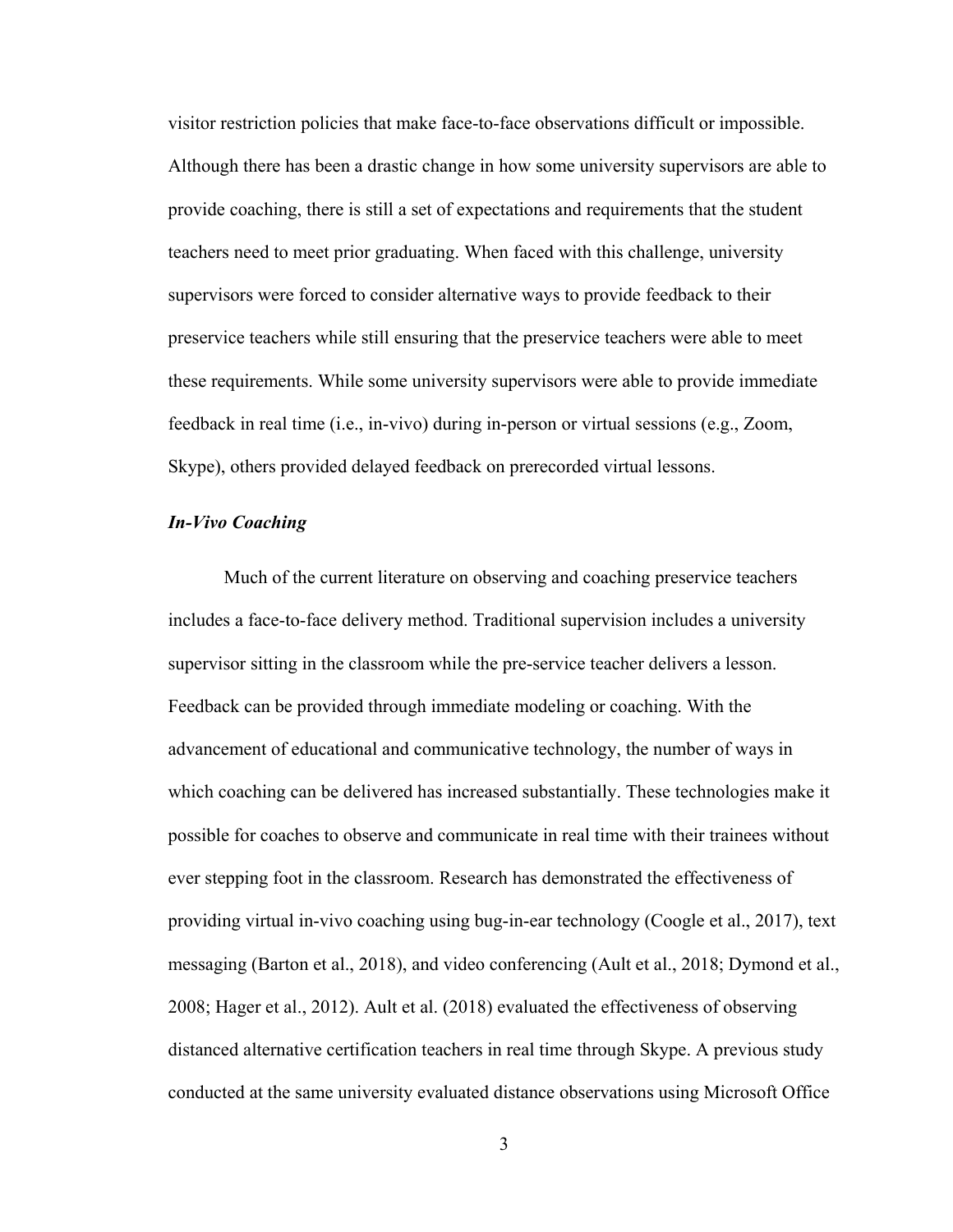Communicator (Hager et al., 2012). Both studies suggested that real time virtual sessions may be a reliable way to observe distanced preservice and special education teachers.

#### *Delayed Coaching*

As opposed to in-vivo coaching, more recent studies have evaluated the effects of delivering delayed feedback after observations via email (Barton et al., 2019; Barton & Wolery, 2007; Hemmeter et al., 2011; McLeod et al., 2019), video-based remote supervision (Van Boxel, 2017), and video annotation software systems (Ardley  $\&$ Hallare, 2020). While in-vivo coaching provides feedback immediately during the observation, delayed coaching provides feedback after an observation is finished. Delayed coaching can occur after an in-person observation (e.g., university supervisor emails a rubric, text message, phone call) or after watching a prerecorded video. University supervisors may choose to have their preservice teachers record themselves teaching a lesson and email it, put it on YouTube, upload it to a video software system, or save it for a self-reflection activity. Coogle et al. (2020) examined the effects of both delayed and immediate feedback on the use of embedded learning opportunities in special education student teachers. The coach provided delayed feedback via email following an in-person observation in the first phase of intervention. During the second phase, the coach used bug-in-ear technology to provide immediate feedback in real time during the observation. Results of the study suggest that both forms of feedback were effective in increasing the target skills.

Video software systems such as GoReact (2021) allow preservice teachers to submit pre-recorded videos of themselves teaching a lesson or implementing a procedure in the classroom (Ardley & Hallare, 2020). GoReact reports that more than 700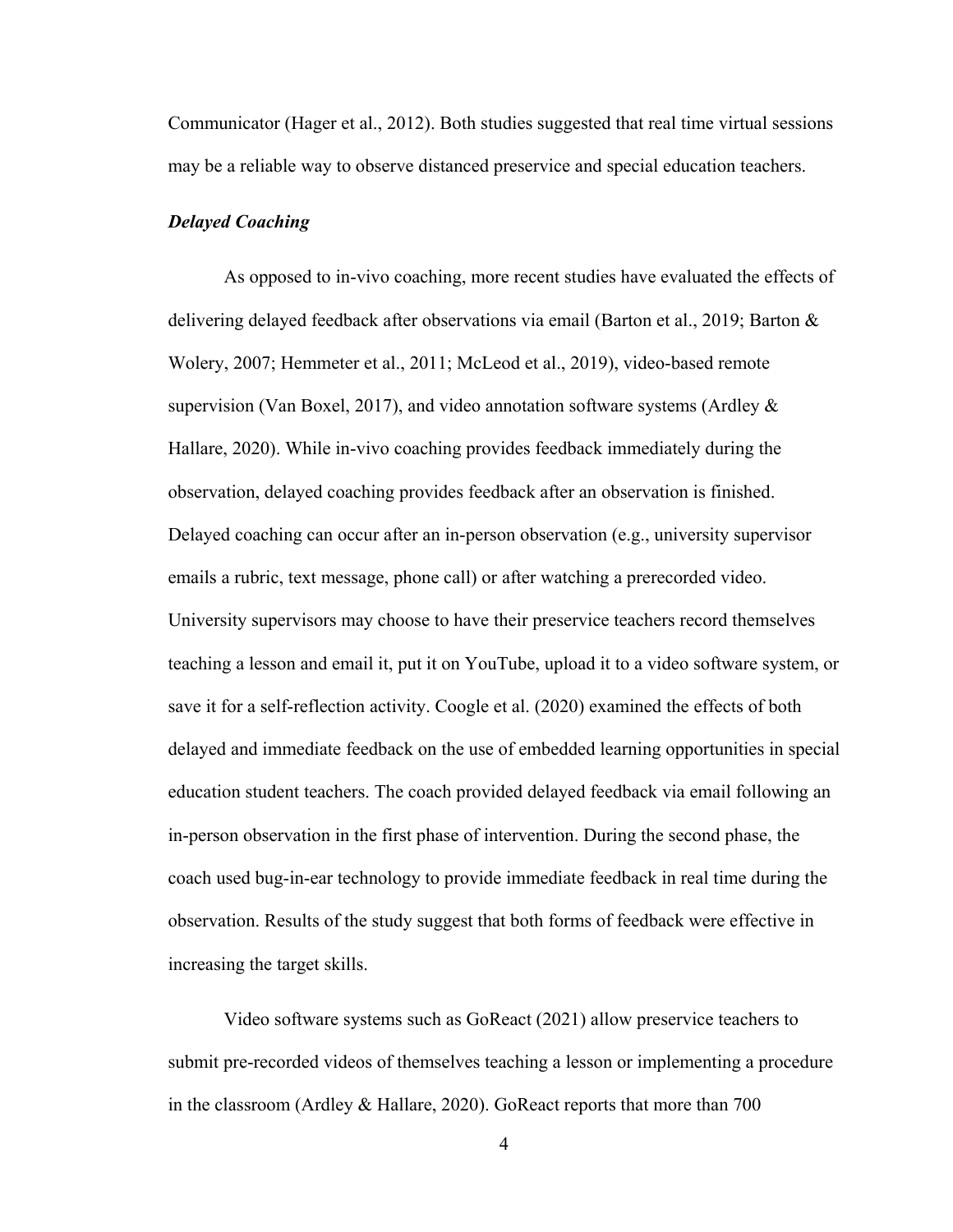institutions have used their software system to observe and provide feedback to students in practicum settings. Coaches are able to provide performance-based feedback on target behaviors using time event recording measures that automatically generate graphs, making collaborative progress monitoring easier and more accessible (Hager et al., 2020). Although a coach is not present to provide immediate reinforcement or error correction, the observer can insert timestamps in the prerecorded video to indicate that a target behavior occurred or did not occur when given an opportunity (GoReact, 2021; Hager et al., 2020). Having a compilation of videos throughout the placement also allows preservice teachers to self-evaluate and reflect on their progress (Hager et al., 2020; McLeod et al., 2019). Using a software system like GoReact may be a viable component of virtual coaching for preservice special education teachers.

When assessing the social validity of various coaching delivery methods, studies have discussed pros and cons to both virtual and in-person coaching models and the personal preferences of the participants. While some teachers prefer receiving feedback face-to-face following an observation, others report feeling less pressure when being observed virtually (Ault et al., 2018; Dyke, 2008). As public schools return to in-person learning and visitor restrictions subside, university supervisors and administration question whether it is necessary to continue investing in distanced observation technology (e.g., GoReact, video conference platforms) or return to the traditional inperson coaching model. Depending on the size of the teacher preparation program, coaches may invest a significant amount of time and money to travel between placements (Ault et al., 2018; Dyke, 2008; Hager et al., 2012). Perhaps a combination of in vivo and virtual observations is a way to allow student preference and supervisor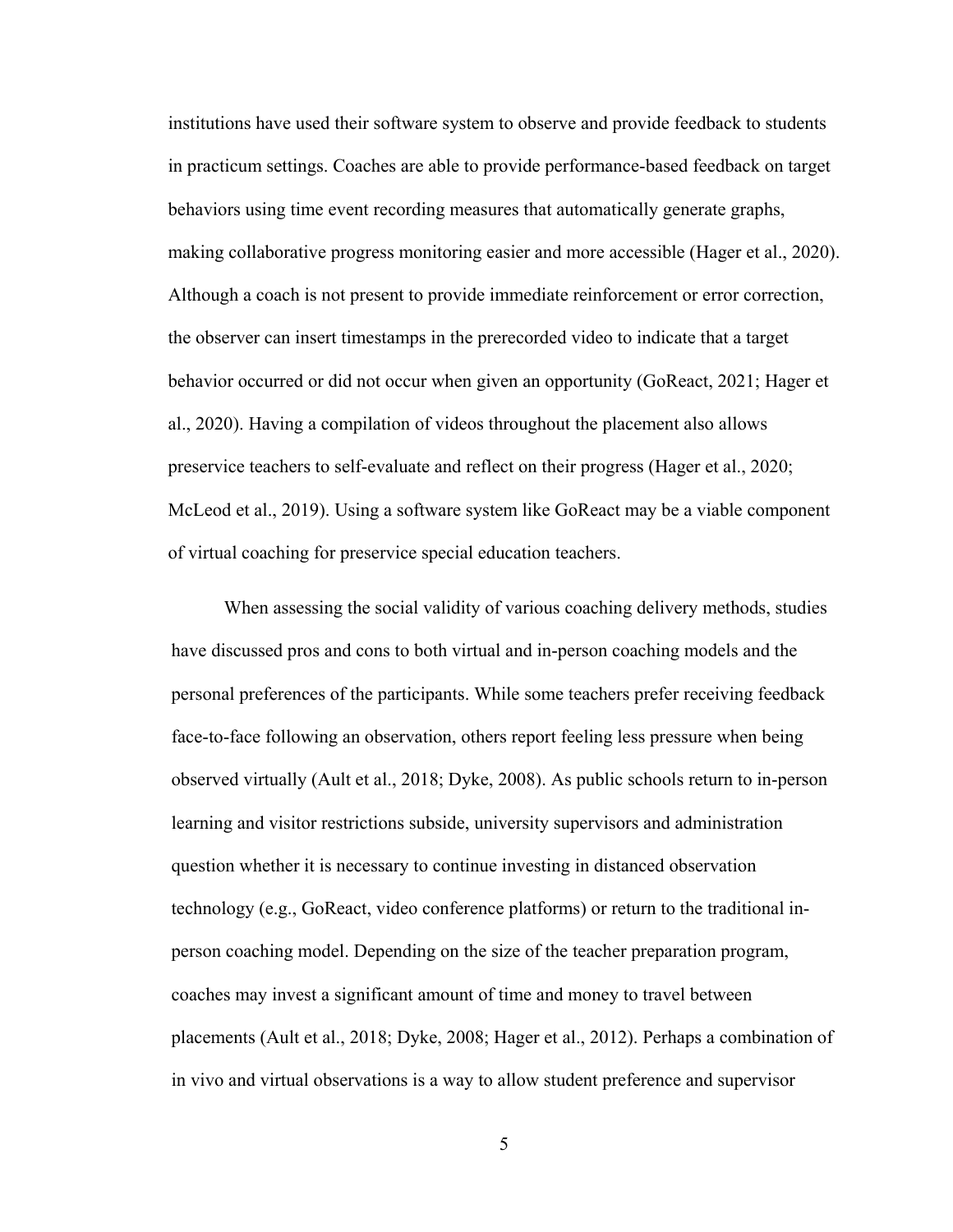feasibility. Presently, there are limited studies that suggest one delivery method is more effective or efficient than the other. There are even fewer studies specifically target special education teachers and preservice teachers that provide instruction to students with moderate and severe disabilities. The purpose of this study is to compare the effectiveness of in-person and virtual coaching models to increase the use of HLPs in special education student teachers.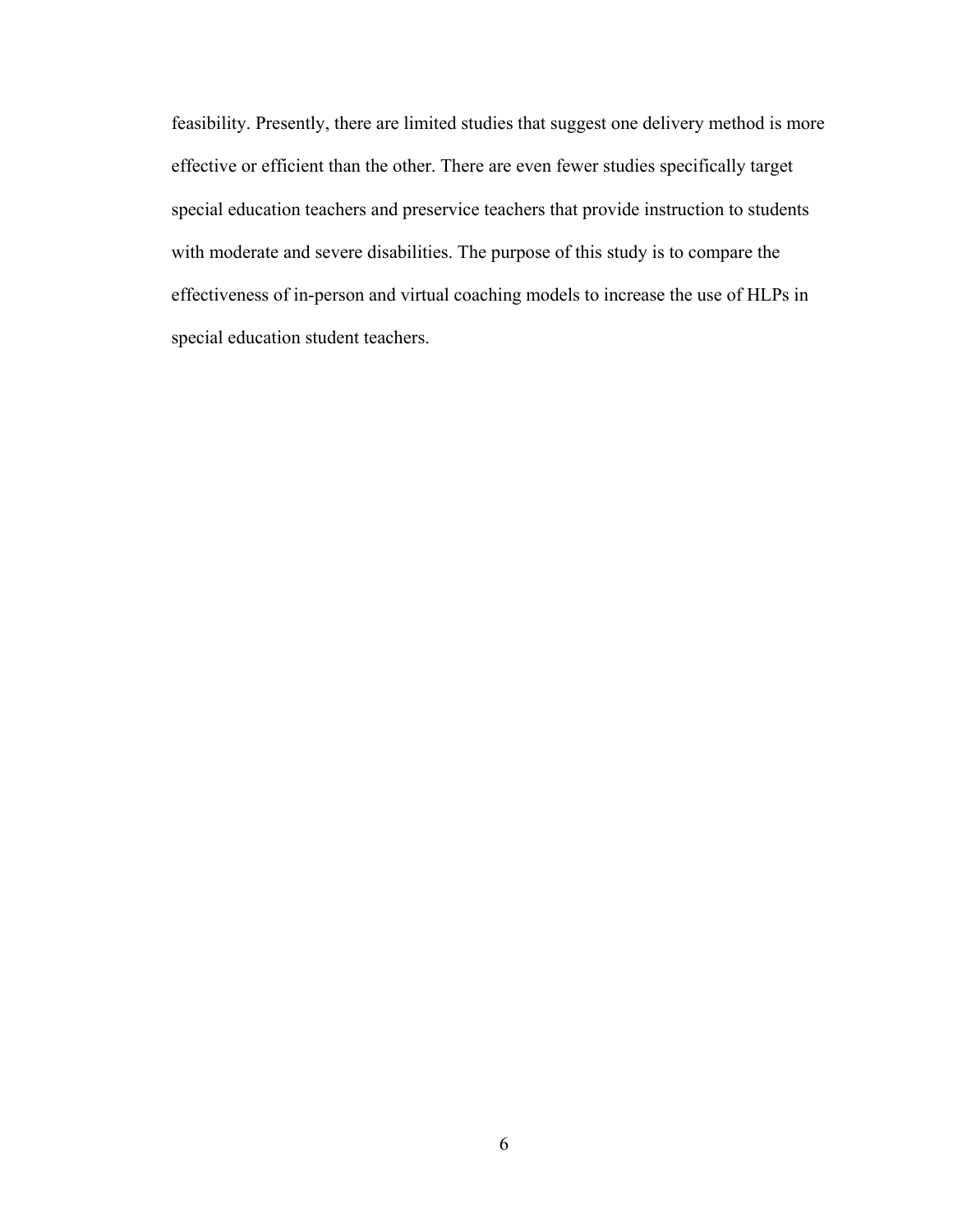#### SECTION 2: RESEARCH QUESTIONS

<span id="page-15-0"></span>The following research questions were evaluated: (a) When comparing in-person and virtual coaching, is one coaching model more effective in increasing the use of HLPs (specifically active student engagement and positive constructive feedback to guide students' learning and behavior) in special education student teachers in the MSD setting? (b) Does the student teacher's preferred method of coaching result in a greater increase in the target behavior than the nonpreferred method?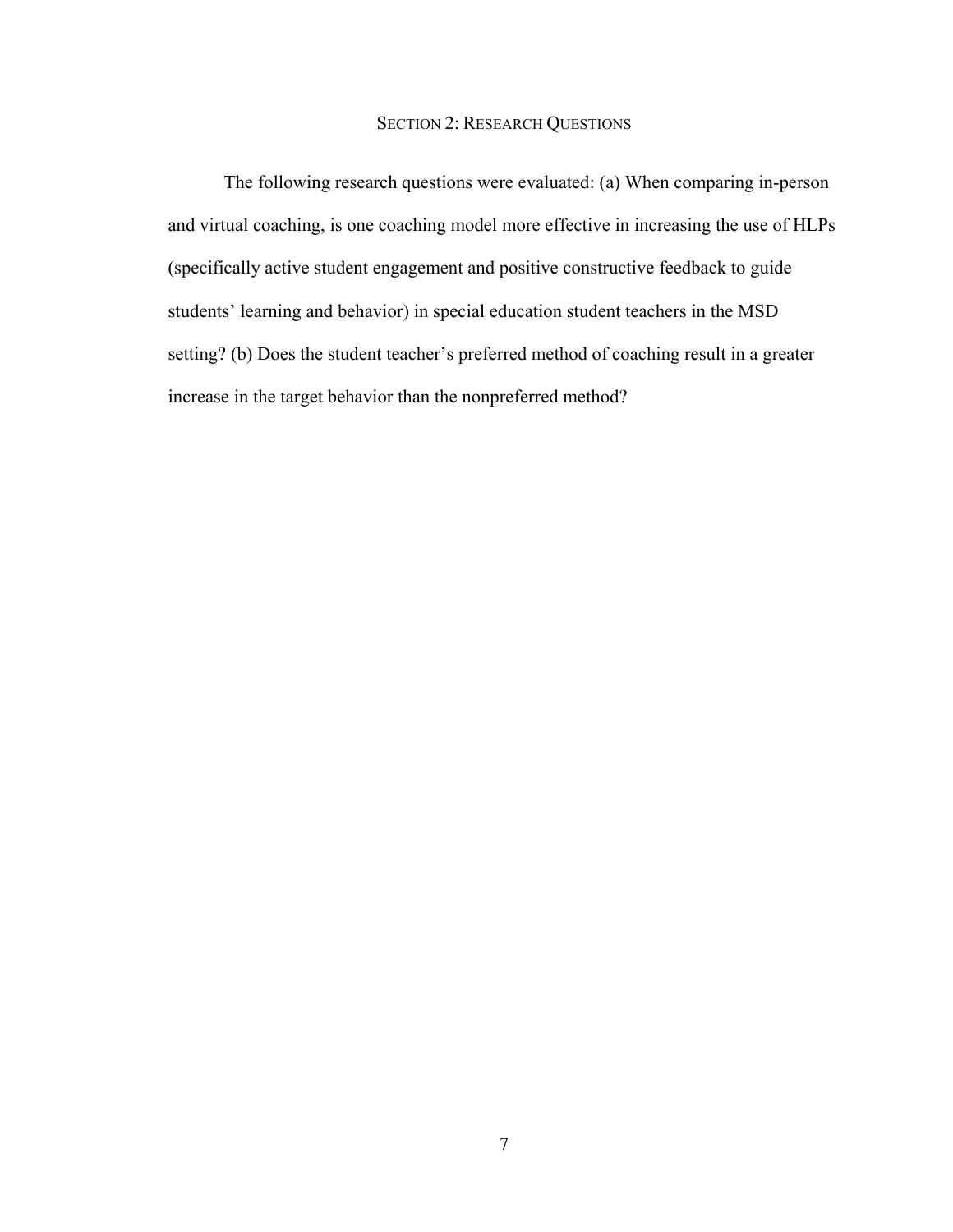#### SECTION 3: METHOD

#### <span id="page-16-1"></span><span id="page-16-0"></span>**Participants**

#### *Student Teachers*

Four special education student teachers participated in this study. To be eligible to participate, the student teachers had to be (a) enrolled in the student teaching course during the 2022 spring semester; (b) placed in an elementary, middle, or high school classroom that served students with moderate to severe disabilities (MSD) for their first placement in January 2022; (c) in good academic standing; and (d) their previous cooperating teachers and university supervisors reported high attendance rates and a professional disposition in their practicum placements. Student teachers were excluded from the study if they were placed in classrooms serving students with learning disabilities or behavior disorders (LBD) for their first eight-week placement or in a school outside of the local school district. Prerequisite skills included the ability to plan and implement lessons, make accommodations and modifications to academic content for students with moderate to severe physical and intellectual disabilities, and manage behaviors within a group of students. Prior to the study, the student teachers had both virtual and in-person practicum experiences in a variety of special education classrooms. The student teachers had received instruction on HLPs in their TEP courses and received feedback from their university supervisor and cooperating teachers in the LBD setting. Prerequisite skills were assessed by reviewing prerecorded lessons uploaded by each participant on GoReact during their Fall 2021 practicum placement. Their university supervisor verified that each participant met the inclusion criteria prior to screening.

#### *Primary Investigator*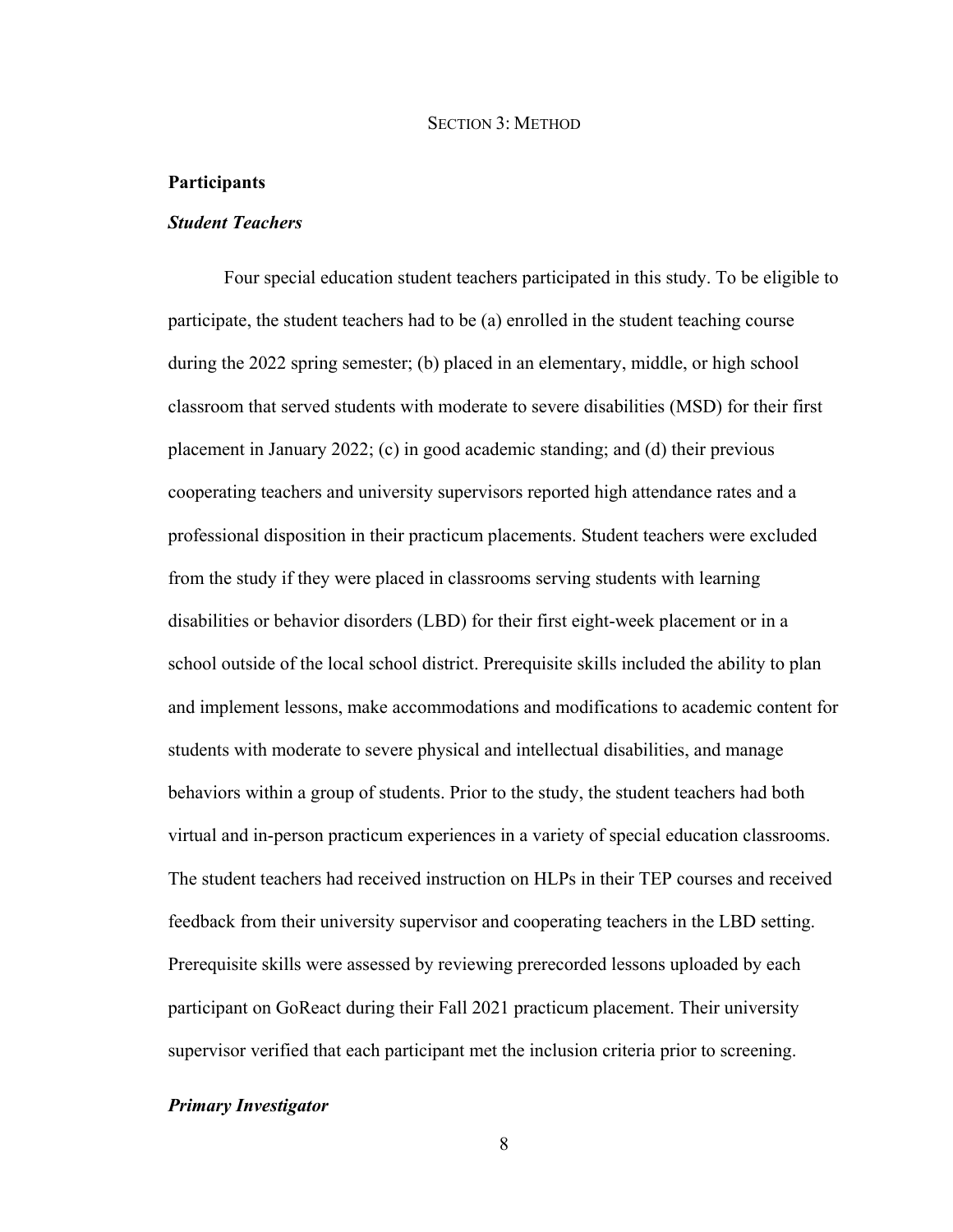The primary investigator was a second year Special Education graduate student. This study was completed as a partial requirement of the final examination for her Teacher Leader Master's in Special Education. She received her undergraduate degree in Special Education with a dual certification in MSD and LBD. Because she graduated from the same Teacher Education Program (TEP), she was familiar with the procedures and data collection system used during student teaching observations.

#### *Secondary Data Collector*

The secondary data collector was a second year Applied Behavior Analysis graduate student. She also received her undergraduate degree in Special Education with a dual certification in MSD and LBD from the same TEP. The secondary data collector received training on procedural fidelity (PF) and interobserver agreement (IOA) data collection procedures. Both the primary and secondary data collectors had completed the Human Subjects Protection and Responsible Conduct of Research trainings prior to the study.

#### <span id="page-17-0"></span>**Instructional Setting and Arrangement**

All observation sessions for each participant were conducted in their assigned MSD classroom. Each participant was placed in a public elementary, middle, or high school in the local school district. In each observation session, the student teacher provided group instruction with two or more special education students with at least one other adult in the room (e.g., cooperating teacher, paraprofessional). Observation times varied throughout the school day depending on each participant's classroom schedule. All observations occurred during the same type of lesson or activity (e.g., small group math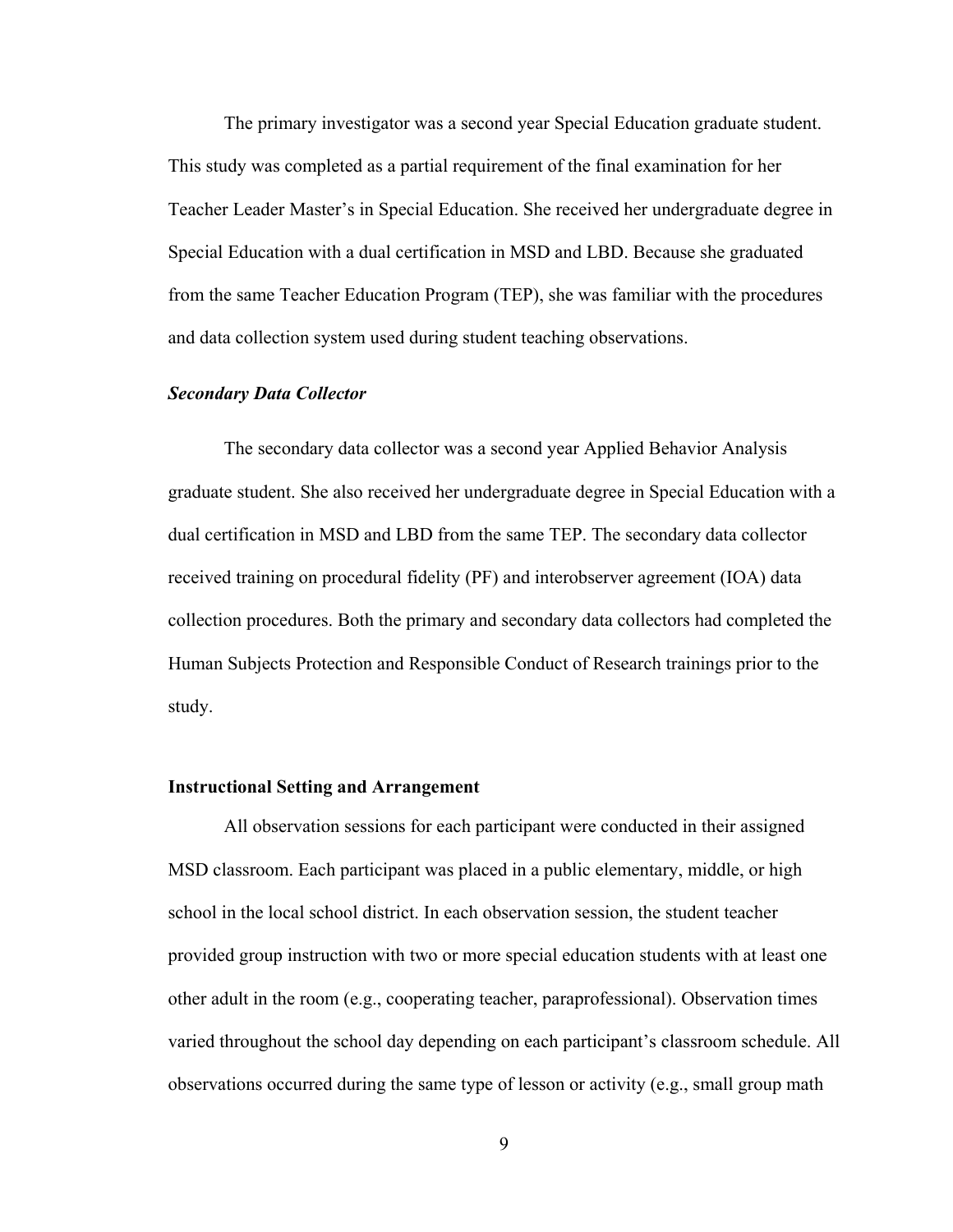lesson, calendar, morning meeting) for the duration of the study. During in-person condition sessions, the primary implementor sat in the back of the classroom to decrease distractions to students while collecting data. If reliability data were being collected, the secondary observer sat in the same area of the room as the primary implementor but with some distance between them. This ensured that one data collector could not see the data sheet of the other during each session. After in-person observations, coaching sessions were conducted one-on-one in the hallway. During virtual condition sessions, the student teachers were instructed to stand at the front of the classroom (e.g., with their backs facing toward a wall, screen, or board) and tilt their recording devices in a way that ensured that no students or staff were seen in the video (for confidentiality). Virtual coaching session procedures were conducted through the Student Teaching course pages on GoReact (see below).

#### <span id="page-18-0"></span>**Materials and Equipment**

Each participant required the following materials for observation sessions: (a) a smartphone or tablet with video recording capabilities, (b) Wi-Fi to access their GoReact accounts, and (c) any necessary materials for their individual lesson (e.g., lesson plan template, worksheets, manipulatives, writing utensils). The university provided access to GoReact accounts for all students in the TEP and the student teachers were assigned a course page where they uploaded prerecorded lessons. The primary investigator acted as the teaching assistant for the Student Teaching course and had permission to access the videos uploaded to the course page on GoReact. She downloaded the videos and stored them on a password protected Microsoft SharePoint folder, where the second observer accessed the videos and data collection sheets. Additional materials used by the primary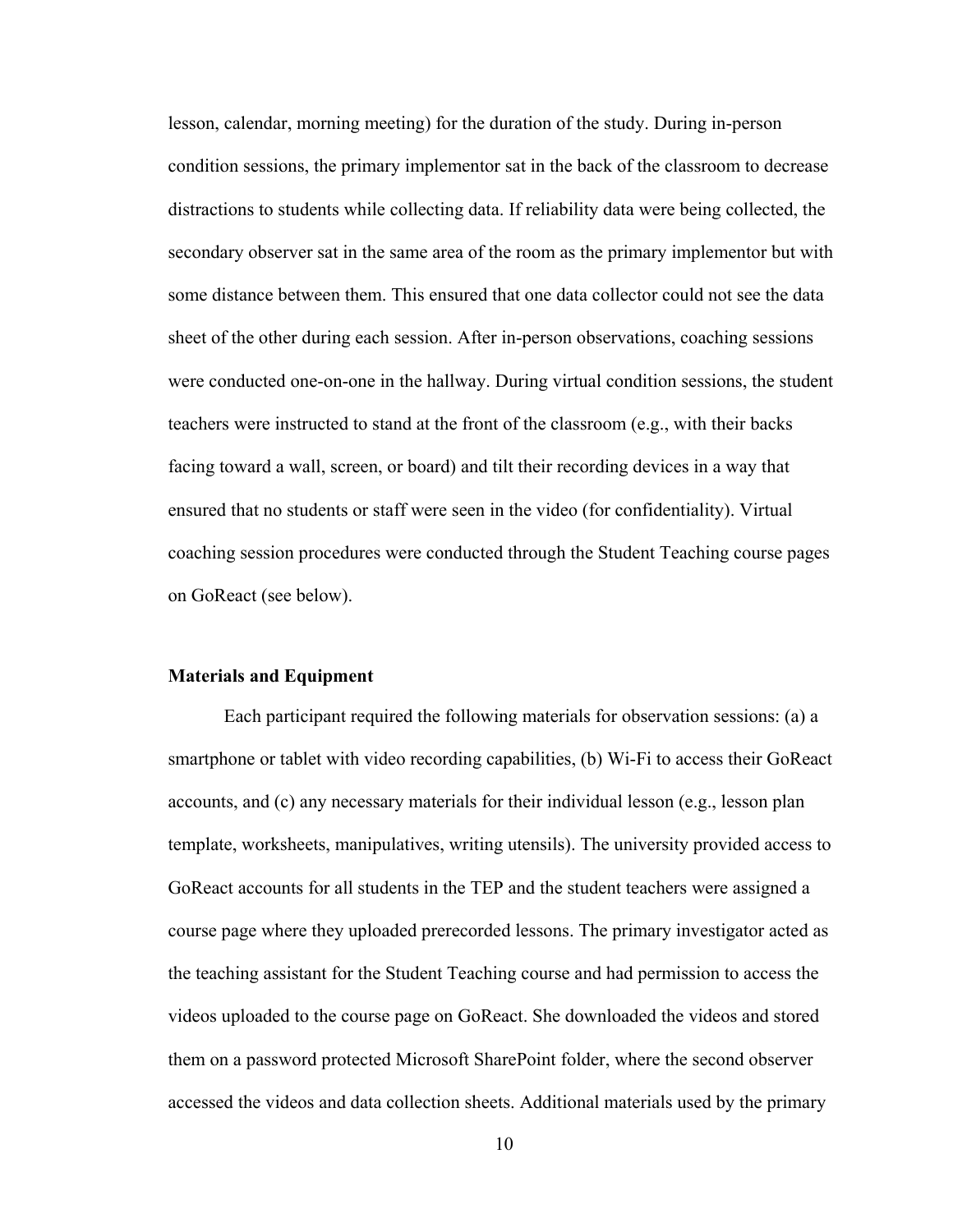investigator for each session included (a) data collection sheets for each dependent variable, (b) a laptop with Wi-Fi to access the GoReact account,  $(c)$  an interval timer, (d) a clock or phone to record start and stop times, (d) a paper or digital graph for each participant, and (e) a writing utensil. During sessions with IOA and PF data collection, the secondary observer was provided with fidelity data sheets.

#### <span id="page-19-0"></span>**Dependent Variables**

Data were collected on three behaviors for each participant: two dependent variables and one control. Behaviors were counterbalanced using random.org across participants and dependent variables.

|               | In-Person  | Virtual    | Control    |
|---------------|------------|------------|------------|
| Participant 1 | <b>BSP</b> | <b>OTR</b> | NTI        |
| Participant 2 | <b>BSP</b> | NTI        | <b>OTR</b> |
| Participant 3 | <b>OTR</b> | NTI        | <b>BSP</b> |
| Participant 4 | OTR        | <b>BSP</b> | NTI        |

Table 1 Counterbalanced Dependent Variables

#### *Opportunity to Respond (OTR)*

An OTR (active student responding) was defined as any instance in which the student teacher provided a discriminative stimulus (e.g., asked a question, provided a task direction) that signaled for one or more students to verbally or physically respond during instruction. Examples included the student teacher asking a question to one student (e.g., "What is today's date?") or providing an opportunity for the whole group to provide a response (e.g., asking the class to hold up their whiteboards). Nonexamples would include an instance in which the student teacher repeats the task direction to prompt the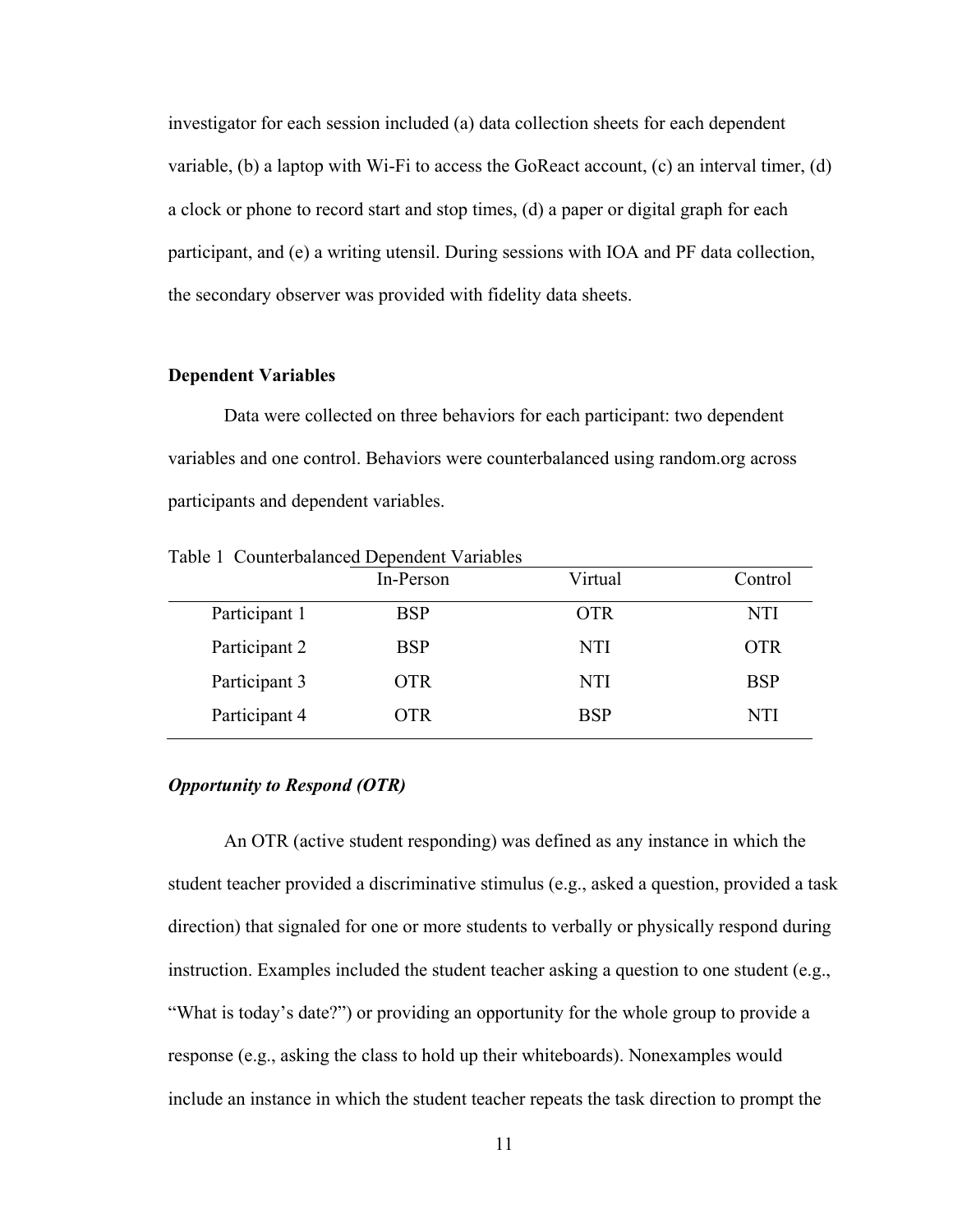student to initiate response to a previous task demand. For example, if the teacher said, "what number?" and the student did not respond, and she said, "(student name), what number?" it only counted as one OTR. If the teacher said, "what number?" and the student did not respond, and she then provided a different task direction like "say 3" it counted as two separate OTRs.

#### *Behavior-Specific Praise (BSP)*

BSP (positive constructive feedback to guide students' learning and behavior) was defined as an instance in which the student teacher immediately delivered verbal reinforcement while providing a description of the stimulus and student's correct response/appropriate behavior. Examples of BSP statements included, "Great job finishing that worksheet!" or "Correct, today (stimulus) is Monday (student's correct response)!" Nonexamples included generic, nondescriptive praises like "good" or "nice work." To count an occurrence of BSP, the student teacher had to begin providing praise within 3 s of the student's verbal or physical response.

#### *Nontarget Information (NTI)*

NTI (positive constructive feedback to guide students' learning and behavior) was defined as a statement made by the student teacher that provided additional information about the stimulus that was not directly related to the objective of the question/lesson. For example, the student teacher might follow up a BSP statement, "Nice job! That is a triangle!" with additional information like, "I see three more triangles. One plus three equals four triangles." If the purpose of the lesson is to teach students how to identify 2D shapes, following up with a verbal model of how to solve an addition equation would be an example of NTI. Another example would be if the student teacher was leading calendar and said "You're right, today is Tuesday. Tuesday starts with the letter T like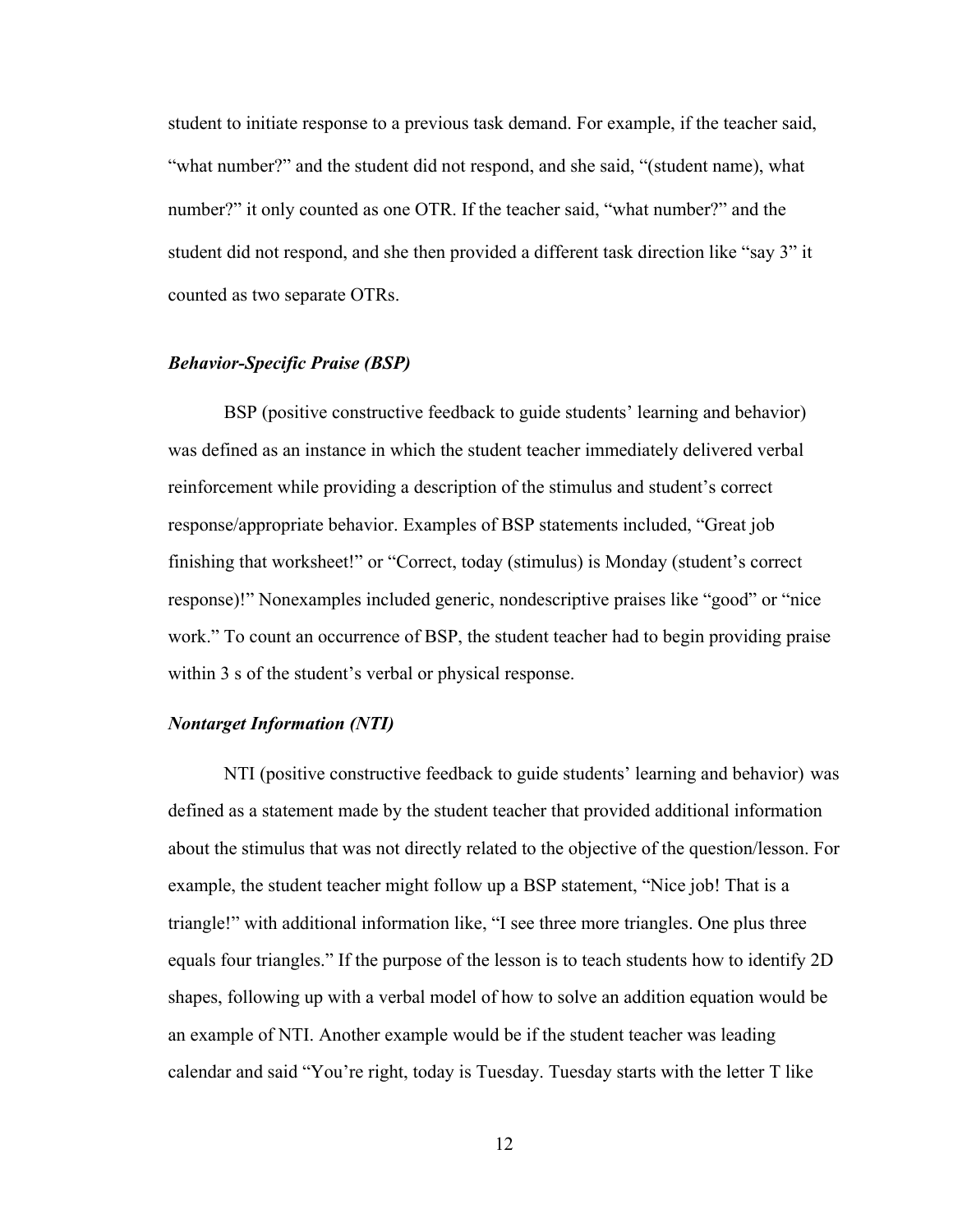"train" and "turtle." A nonexample would be if the student teacher extended their response to provide more information on the targeted content like "If today is Tuesday, that means tomorrow will be Wednesday."

### *Data Collection*

The primary investigator used a timed event recording system to collect data on the student teachers' target behaviors during each condition. Participants were observed for two to three 5-min sessions during 15-min observations. Each 5-min session was divided into 1 min intervals. During pretest and posttest sessions, a count of all three behaviors (i.e., both dependent variables and the control) were collected. During inperson coaching sessions, data were collected in-vivo. For virtual sessions, data were collected on a prerecorded video of a lesson uploaded to GoReact. Data were collected on the control behavior during all sessions across conditions. The primary implementor utilized the Student Teacher Observation data sheet (see Appendix A) for coaching sessions and the Student Teacher Observation – Pre/Posttest data sheet (see Appendix B) for pretest and posttest sessions.

#### <span id="page-21-0"></span>**Experimental Design**

A Repeated Acquisition Design (RAD) was used to compare the effectiveness of in-person and virtual coaching of special education student teachers (Ledford & Gast, 2018). When using a RAD, researchers select a set of equally difficult behaviors. Each behavior must be nonreversible, meaning that once the skill is acquired, responding should not return to baseline levels when the treatment is withdrawn. Data are collected before the treatments are introduced (i.e., pretest) and after intervention (i.e., posttest). A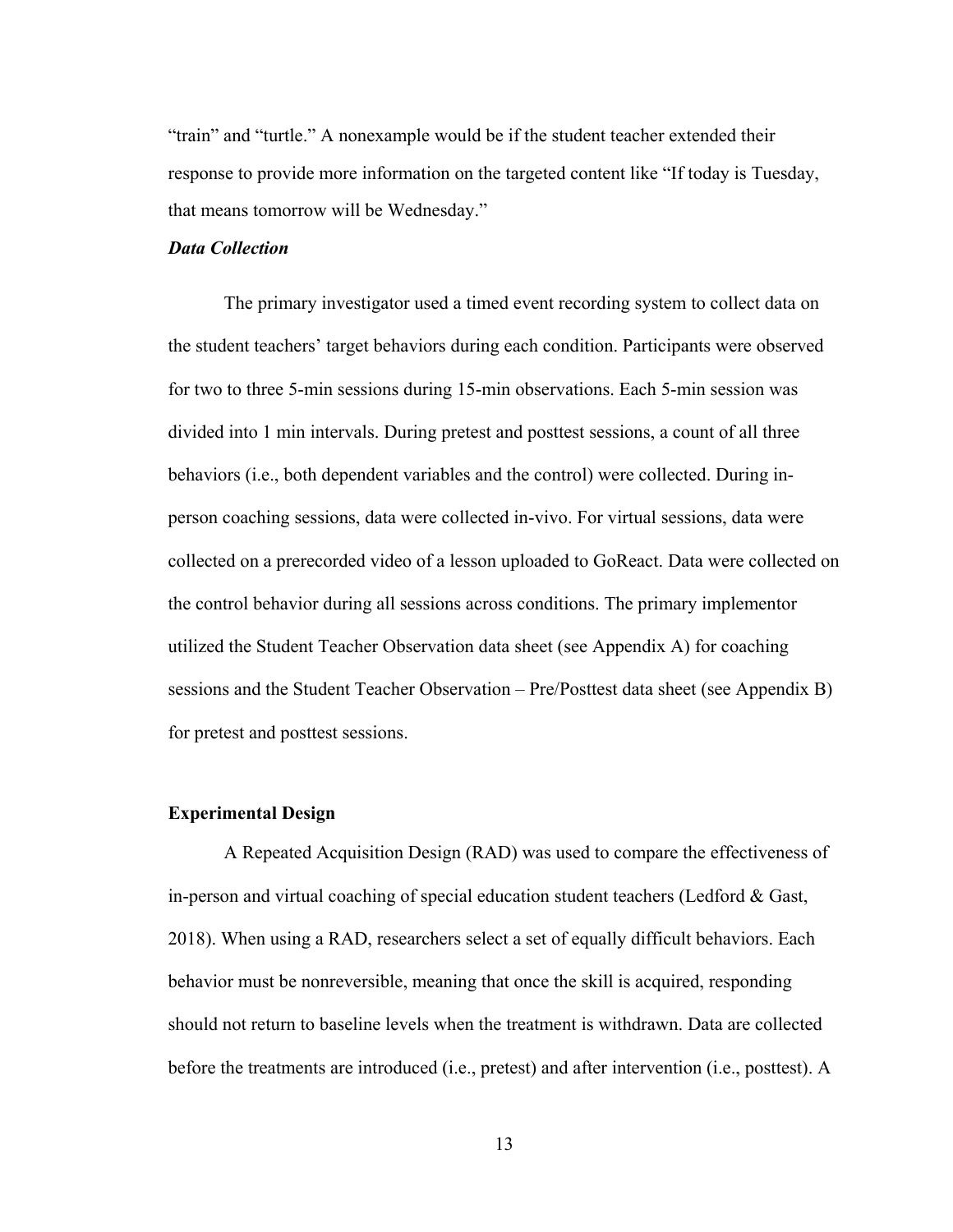functional relation is demonstrated when there is a clear difference in the change in level from pretest to posttest when visually analyzing the graph; this is strengthened when the difference is repeated across intervention conditions and when the control condition has less change in level than intervention conditions. In this study, the three behaviors were counterbalanced across participants and dependent variables (e.g., Participant 1 received intervention on OTR and BSP with NTI as the control, Participant 2 received intervention on BSP and NTI with OTR as the control). Randomization was used to assign one of the two treatments (i.e., in-person or virtual coaching) to each of the participant's dependent variables. The additional control behavior was assessed across all conditions to help detect multitreatment interference and/or potential history or maturation threats. For example, one participant received in-person coaching on BSP, virtual coaching on OTR, and no treatment for NTI during the coaching condition. The average rate of each target behavior was compared from pretest to posttest for each participant. The intervention with the greater increase from baseline levels to the final observation was identified as the superior coaching model for that participant.

One reason why a RAD was chosen over other designs was that the student teachers were only in their MSD placement for eight weeks. The design needed to allow the primary investigator to quickly collect sufficient data. Studies using RAD can be conducted in significantly shorter amounts of time than other single case designs. The student teachers were likely to naturally increase their skills with more experience and responsibility in the classroom (i.e., maturation) and a shorter study would be more likely to decrease that threat to internal validity. Since coaching sessions occurred after each observation, using a design that rapidly alternated two treatments for one dependent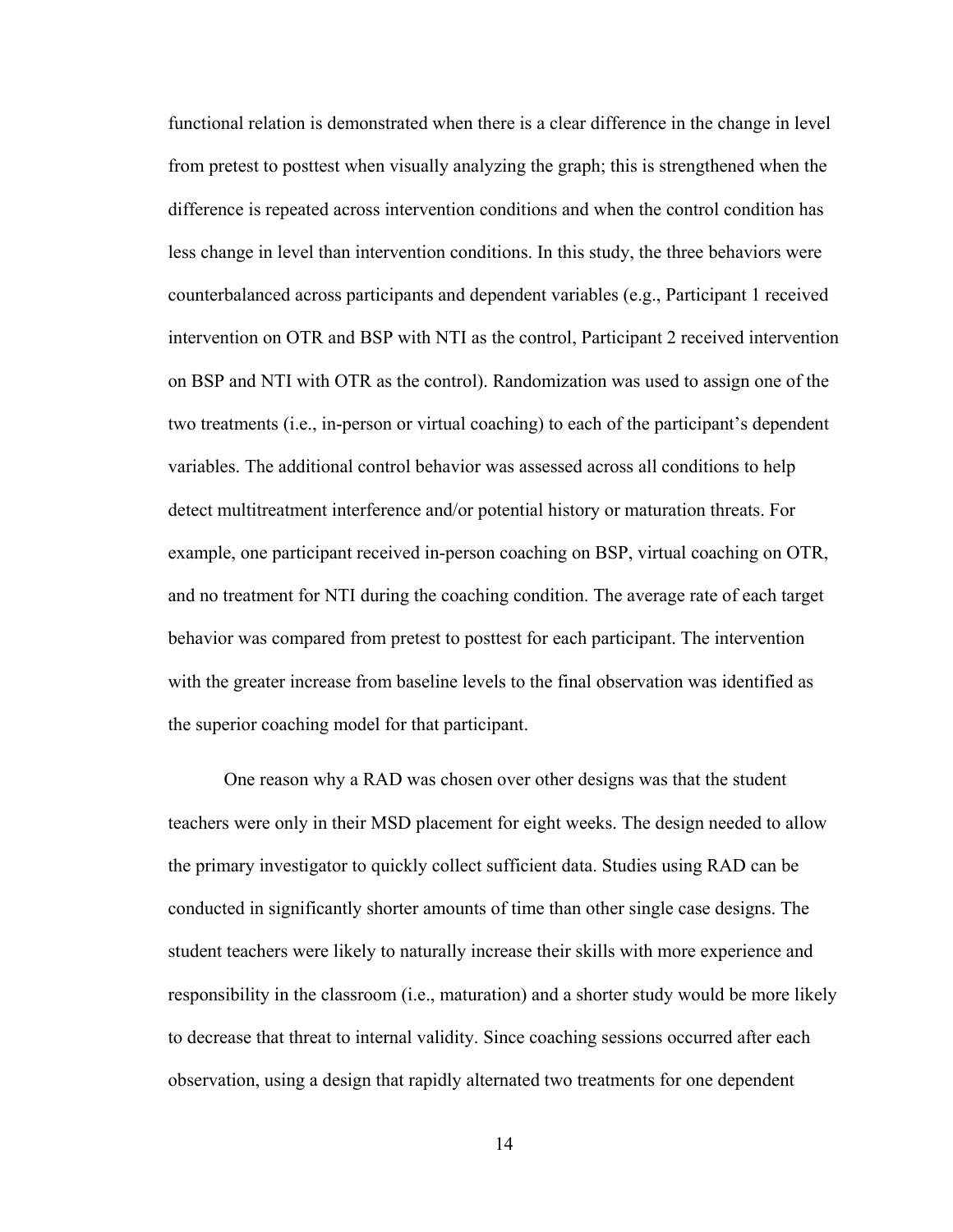variable (i.e., Alternating Treatment Design) would make it difficult to confidently say which treatment caused the behavior to change due to possible sequencing effects. Because each intervention was assigned to its own target behavior, using a RAD solved the separation of treatments threat to internal validity. An Adapted Alternating Treatment Design (AATD) was considered but because coaching did not occur until after each 15 min observation (i.e., after the first two to three sessions for each coaching model), the graphic display could have potentially been skewed. Additionally, due to the limited number of weeks the student teachers were placed in their MSD setting, the length of the study was unable to be extended to ensure an adequate number of alternations to determine a functional relation using an AATD.

### <span id="page-23-0"></span>**Procedures**

#### *Screening*

An informal interview with the participants' university supervisor verified that student teachers were enrolled in Student Teaching during the spring 2022 semester, placed in an MSD classroom for the first eight weeks, and did not have any reports of truancy or unprofessional behaviors in previous practicum settings. During the screening process, the primary investigator reviewed two prerecorded videos of each participant providing instruction in their LBD practicum setting the fall prior to student teaching. The Screening Checklist data sheet (see Appendix C) was used to assess prerequisite skills. The Screening Checklist was adapted from the observation form used by the university's special education TEP supervisors during practicum and student teaching observations. At the beginning of a screening session, the primary investigator gathered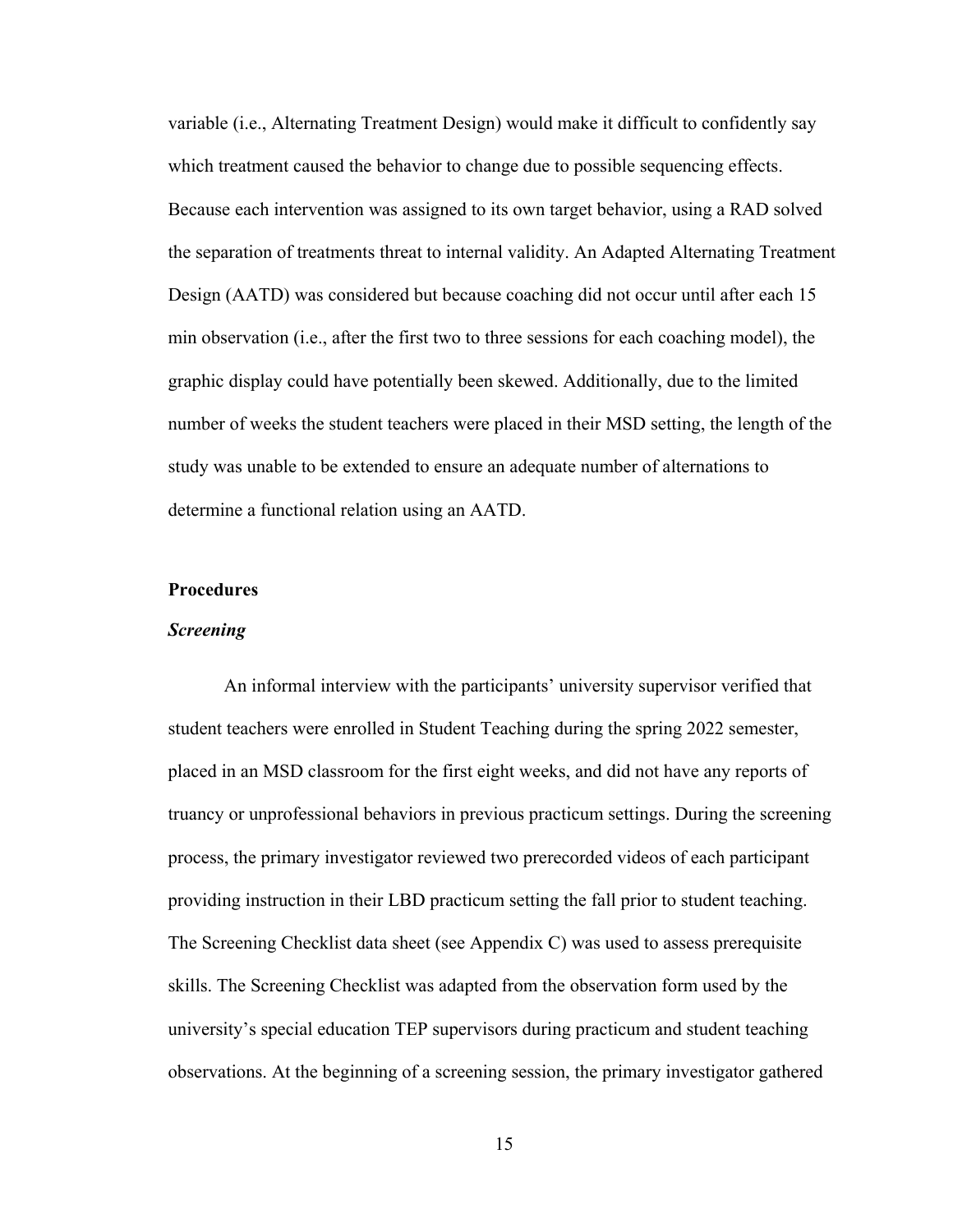necessary materials (e.g., screening data sheet, pen, laptop with GoReact) and started the video. While viewing the instructional sessions for each participant, the investigator watched for the following participant behaviors: the student teacher (a) had all materials prepared (e.g., did not need to stop instruction to get additional materials), (b) moved through a hierarchy of prompts when applicable, (c) included all students in the lesson, (d) communicated respectfully with students using age-appropriate language, (e) reviewed expectations, (f) delivered consequences, (g) maintained an appropriate pace, (h) adapted materials/activities for each student's needs, (i) used antecedent or consequent strategies to manage behaviors, and (j) scanned/circulated the classroom frequently. The primary implementor put a plus (+) for each behavior that was observable during the session and a (-) for missed opportunities. If there was no opportunity to observe the behavior, the observer recorded it as "N/A."

### *General Procedures*

This study included three conditions: pretest, coaching, and posttest. During the pretest observation, data were collected on all three target behaviors to establish a baseline before coaching. The average rate of each behavior was used to create a slightly higher goal for the first coaching session. When the interventions were introduced, data were collected for 2-3 sessions per observation (the number of sessions was predetermined using random.org). Although the data collected during the coaching condition were not included in the RAD graphs, knowing the average rate of the target behavior for each observation helped the coach establish a new goal each week to promote a greater increase in the use of the HLPs. After three coaching sessions with each coaching model (i.e., six observations total), all three behaviors were evaluated in a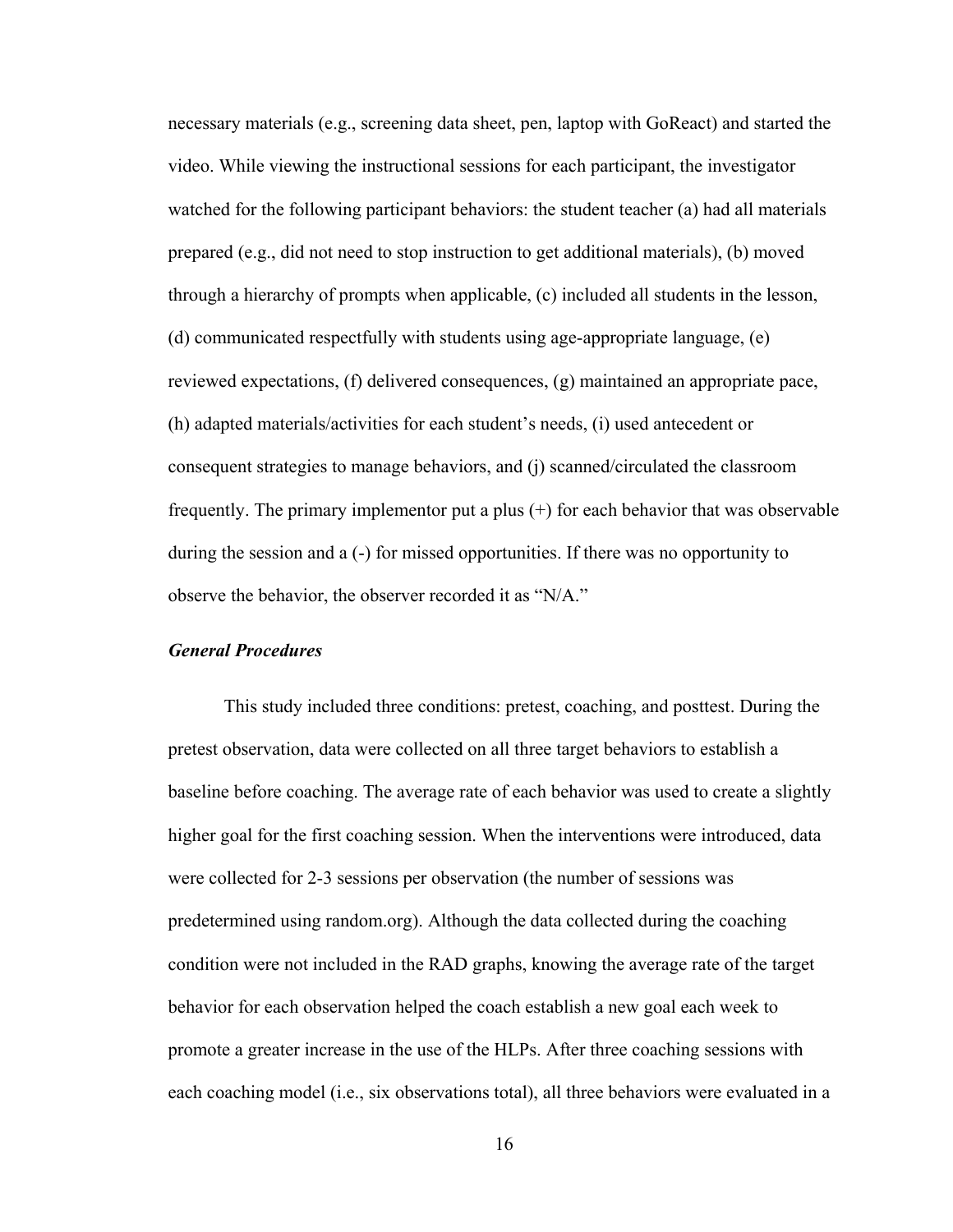posttest observation. The average rate of each behavior was compared from pretest to posttest to determine if one coaching model was more effective in increasing the target behaviors.

### *Pretest Procedures*

At the end of their first week of student teaching, the participants submitted a video of themselves providing group instruction in their MSD classroom on the GoReact course page. Each video was at least 15 continuous minutes (i.e., no editing of the video or change in activity). Times varied throughout the school day depending on each participant's classroom schedule. Participants were uninformed of the target behaviors being observed during pretest sessions. Coaching was not provided following any of the pretest sessions. To begin, the primary investigator gathered all necessary materials (i.e., initial probe data collection sheets, timer, pen), started the observation video, and started the 5-min session timer once the lesson began (i.e., data collection did not begin until the student teacher indicated the start of the activity). Because a timed event recording system was used, data were collected continuously on the free operant responding of the participant for each session. Each occurrence of the three target behaviors was recorded. No written feedback was provided during initial pretest sessions. Once the timer ended, the primary investigator paused the video, recorded the total number of occurrences of each behavior at the bottom of the data sheet (see Appendix B), and graphed the data. The primary investigator repeated these steps for the second and third session of the observation. After three sessions, the average number of occurrences per min was calculated for each behavior. The pretest data point was graphed (see Figure 1) and the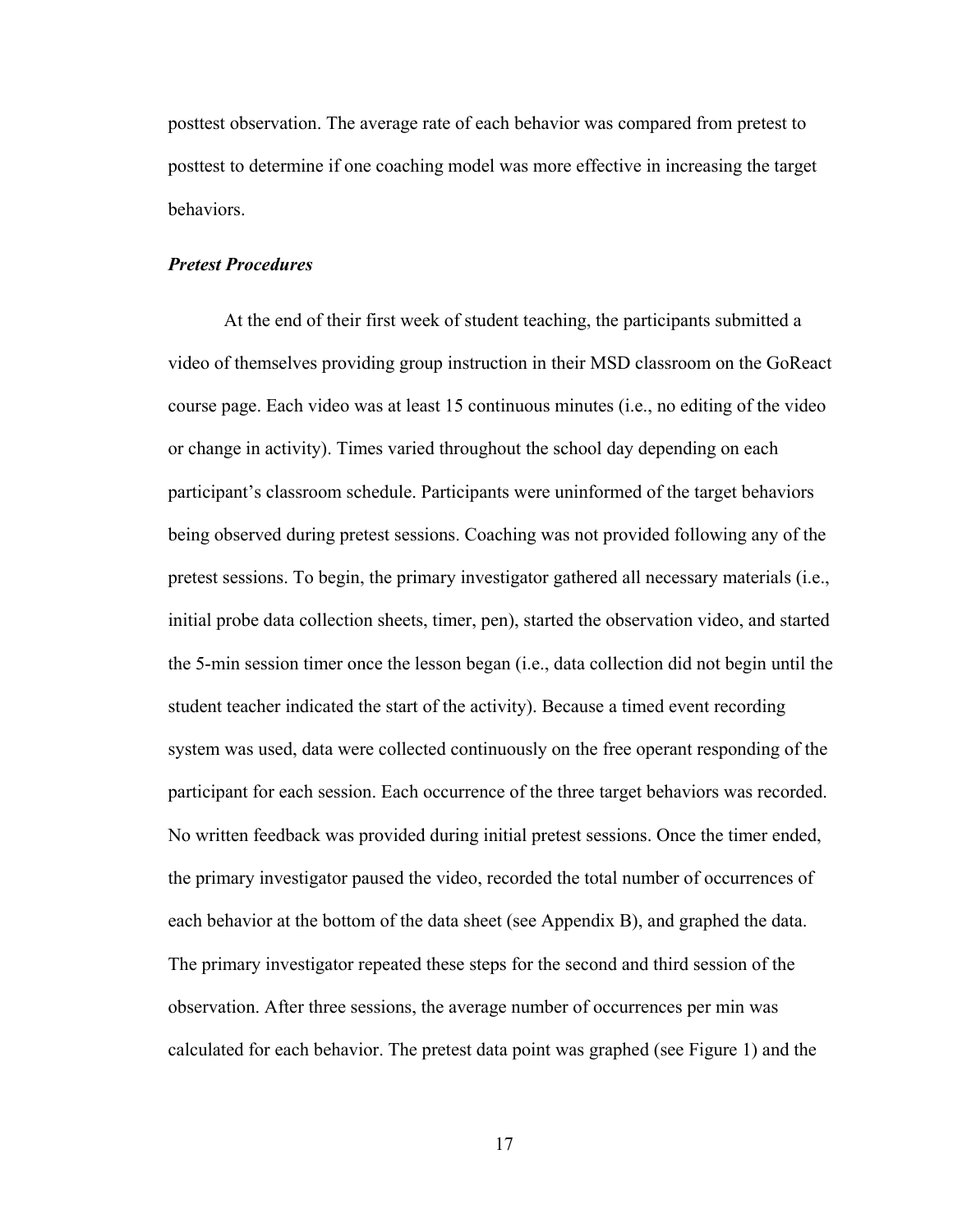average was recorded on the table (see Tables 2-5). The investigator followed these procedures for all participants.

#### *In-Person Coaching Sessions*

Upon entering the classroom, the coach (i.e., primary investigator) greeted the participant, the cooperating teacher, and the students before sitting in the back corner of the classroom. When the student teacher indicated that their lesson was about to begin, the coach started a silent 5-min interval timer. Two to three 5-min sessions were conducted per observation, where the coach collected data on the number of occurrences of the in-person target behavior and the control behavior. Once data were collected for the appropriate number of sessions, the coach summarized the data, took observational notes, and waited for the end of the lesson. When the student teacher was finished, a coaching session was conducted in the hallway outside of the MSD classroom. During inperson coaching sessions, the coach would provide the total count of the target behavior, at least two positive feedback statements, and one growth statement (e.g., example of a missed opportunity). No feedback was provided on the control behavior. The coach and participant ended the session by graphing the dependent variable on a paper graph and set a goal for the next observation together. In-person coaching sessions lasted approximately 10 min. The coach updated the graph, uploaded a copy of the data sheet to the SharePoint folder, and filed the hard copy by the end of the day.

#### *Virtual Coaching Sessions*

During the observation portion of virtual sessions, the coach followed the same data collection procedures, but feedback was provided on GoReact for the participant to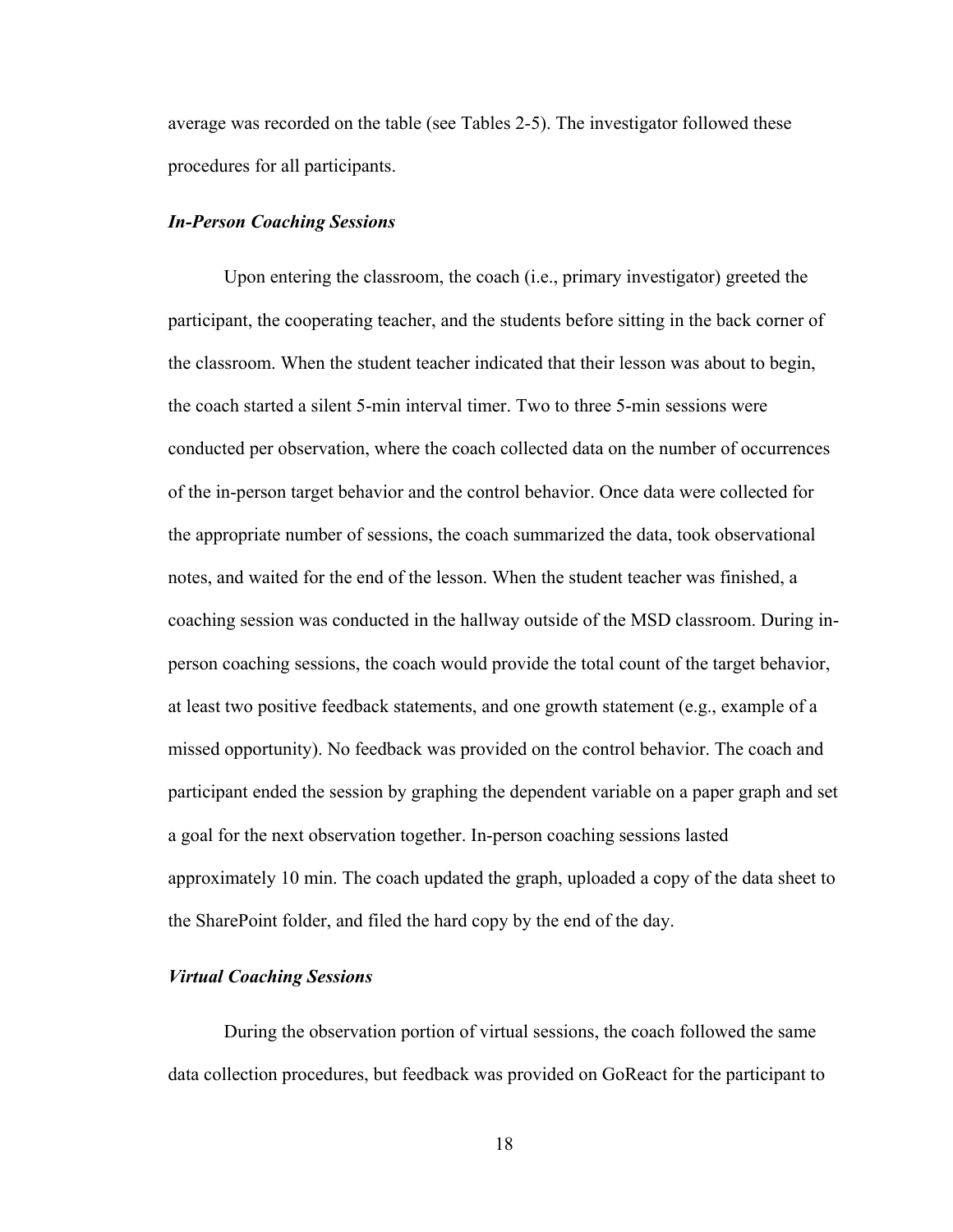review. Since there was no face-to-face contact with the participant for virtual sessions, coaching was provided through the comments section. Participants were able to click on timestamps on the video to review occurrences of the target behavior or missed opportunities. Data were collected on the same Student Teacher Observation data sheets used for in-person sessions. The coach provided the same types of feedback as in-person sessions, only in written form, on the target behavior. Data were collected on the control behavior during each session, but no feedback was provided. A screenshot of their updated graph was posted at the bottom of the comments section. The graph only included the data from the virtual sessions (i.e., no control, no in-person target behavior). The participants were instructed to spend about 10 min reviewing the timestamps, watching the corresponding segments of the video, and reading the written feedback provided by the coach by the end of the week.

#### *Posttest Procedures*

After three coaching sessions for each condition, the participants uploaded a final video to GoReact during their last week of their MSD placement. The primary implementor followed the same data collection procedures as in the pretest condition. The second data point was graphed, and the posttest average was entered in the table. At the end of the posttest, the primary implementor left a comment thanking the participants for taking part in the study. The results of the posttest were not shared with the participants until after the anonymous social validity survey was completed.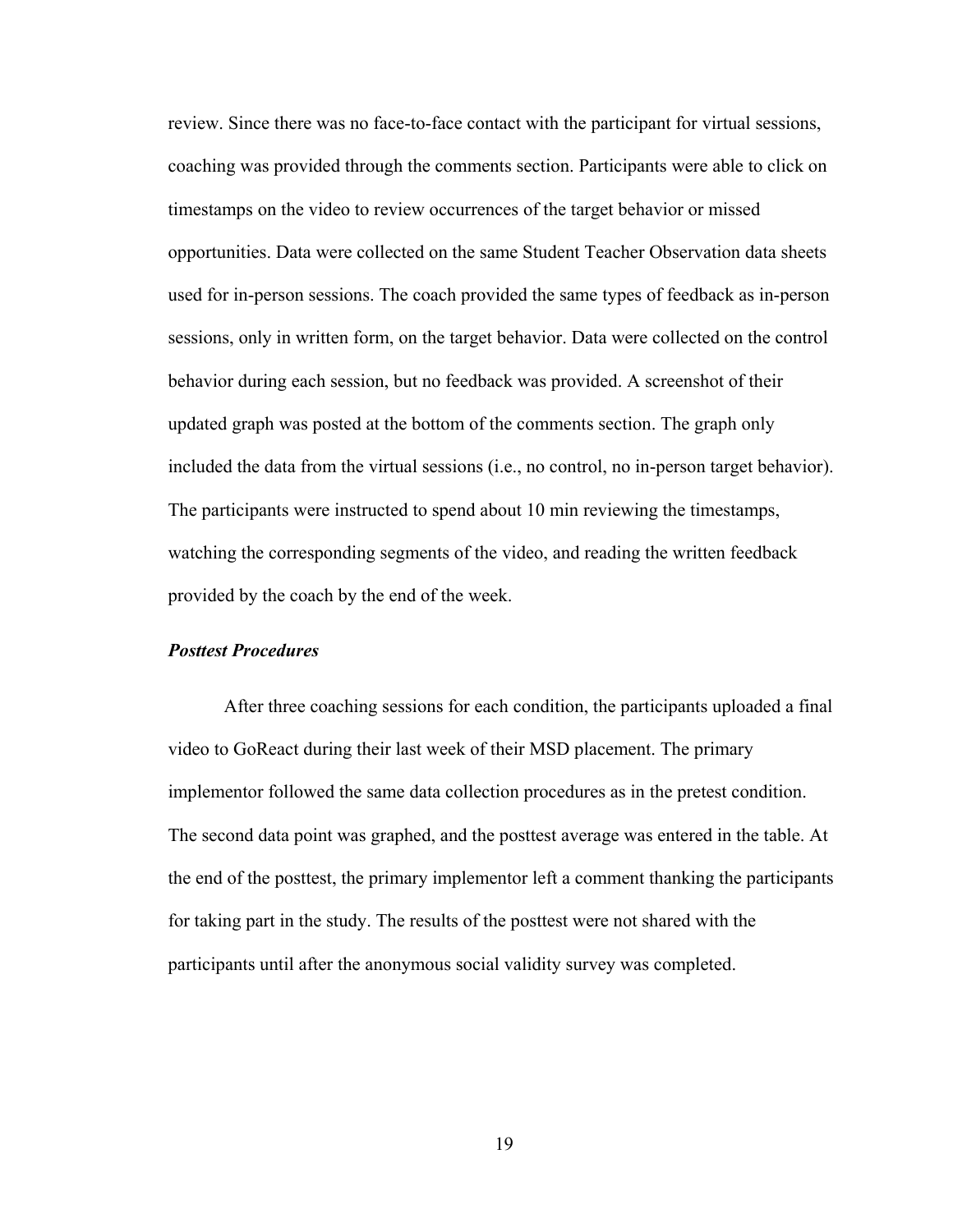#### <span id="page-28-0"></span>**Social Validity**

A social validity survey (see Appendix D) was conducted via Google Forms after the completion of the study. The participants were notified by the primary investigator that the survey was anonymous and that the Google Form would not collect their email or personal information. Participants were not informed of their results from the posttest observation before taking the survey. The survey consisted of six statements in which the participants rated their personal opinions on a Likert Scale from 1 (Strongly Disagree) to 5 (Strongly Agree).

#### <span id="page-28-1"></span>**Reliability**

IOA and PF data were collected by the trained secondary observer for at least 20% of sessions across all conditions for all participants. During reliability training, the primary investigator and secondary observer reviewed the operational definitions of each behavior and practiced collecting IOA data using prerecorded videos of the participants teaching lessons in their LBD practicum placements. After each video, the secondary observer calculated agreement for the session. Training sessions continued until there were two consecutive sessions with a minimum of 80% agreement between the two observers. For PF training, the secondary observer reviewed the implementor procedures for observation and coaching sessions and practiced collecting data through role play. If at any point the percentage of PF or IOA had been below 80%, the primary investigator and secondary observer would have retrained, reviewed the operational definitions and procedures, and returned to acceptable levels before continuing the study. See Appendices E-G for reliability data collection sheets.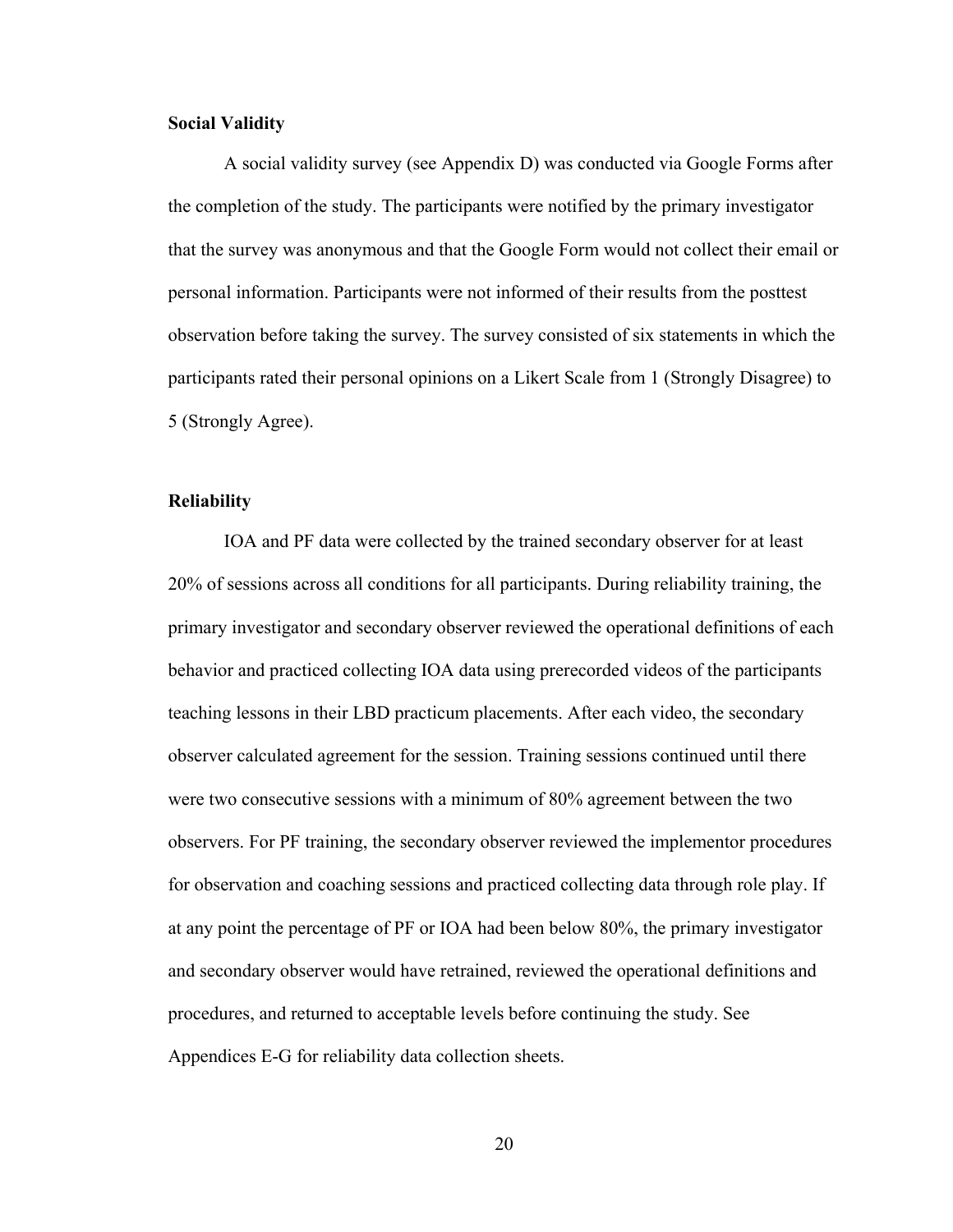IOA and PF data were collected by the secondary observer for 33% of pretest and posttest sessions for all participants. Reliability data were collected for 22-33% of coaching sessions. During in-person sessions, IOA and PF data were collected for 22% of sessions (2/9 sessions) for Participant 1, 33% of sessions (2/6 sessions) for Participant 2, and 29% of sessions (2/7 sessions) for Participants 2 and 3. During virtual sessions, IOA and PF data were collected for 25% of sessions (2/8 sessions) for Participants 1 and 3 and 29% of sessions (2/7 sessions) for Participants 2 and 4.

#### *Inter-Observer Agreement*

IOA data were collected by the secondary observer for 22-33% of sessions across all conditions for each participant. The point-by-point method was used to calculate agreement between the primary implementor and second observer. The formula used to calculate IOA was as follows: (# of trials with agreement / total # of trials) x  $100 =$ percentage of IOA. The interval was scored as an agreement (+) if the number of occurrences within each interval was the same or  $+/-1$  occurrence (e.g., the primary implementor recorded six tallies and the second observer recorded seven tallies). If the difference between the two observers exceeded one occurrence, the interval was scored as a disagreement (-) (e.g., the primary observer recorded nine tallies and the second observer recorded six tallies). At the end of a reliability session, the second observer compared the number of tallies in each of the five intervals within the session for the target behavior(s) and control. The mean percentage of IOA across participants was  $96\%$ agreement (range: 93%-100%) during pretest conditions, 96.25% agreement (range: 92.5%-100%) during coaching, and 90% agreement (range: 80%-100%) during posttest test conditions.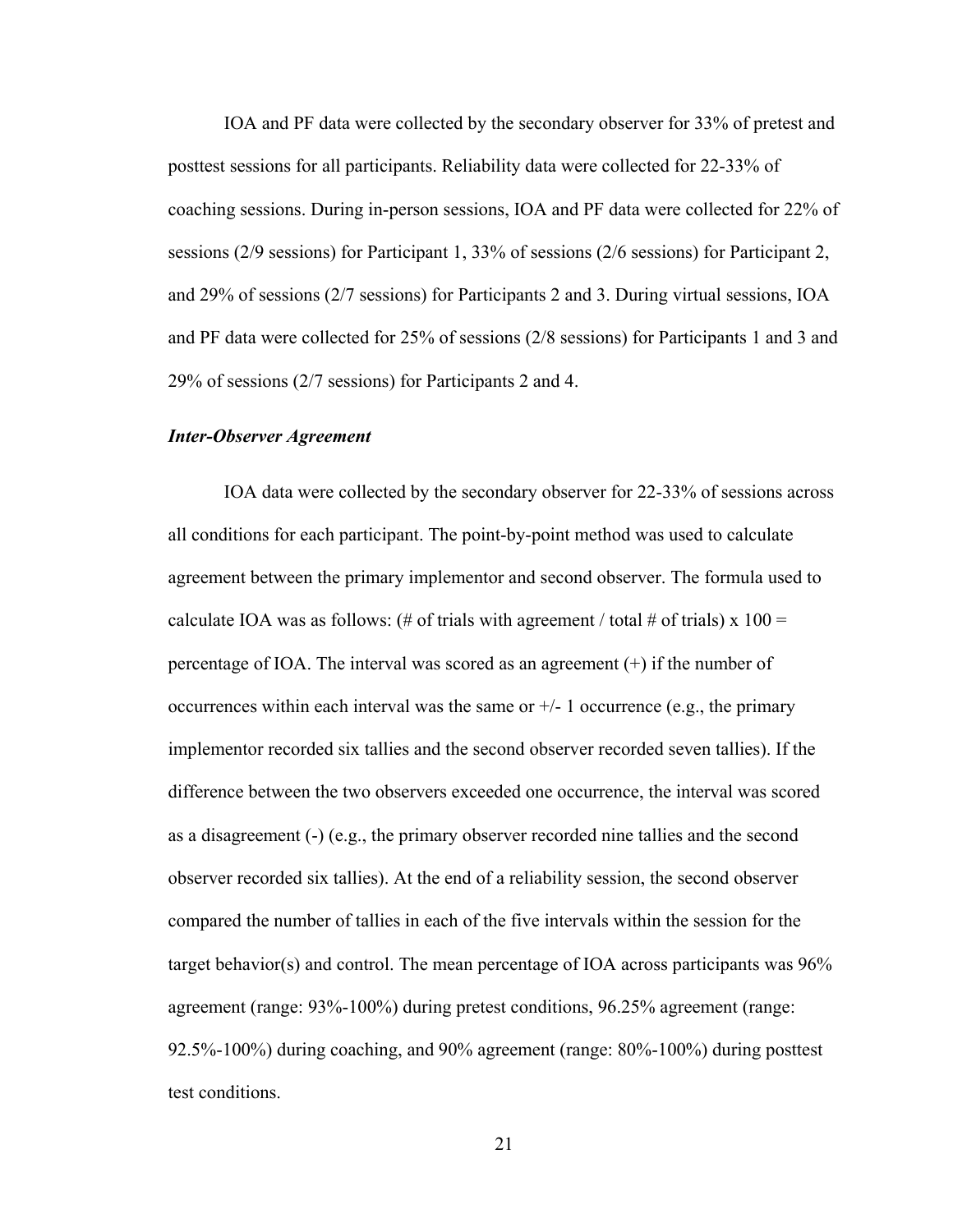#### *Procedural Fidelity*

PF data were collected to ensure that all procedural steps were implemented correctly by the primary investigator. PF was assessed for 22-33% of sessions across all conditions for each participant. Data were collected on the following implementor behaviors for all coaching sessions: (a) all necessary materials were prepared (e.g., data binder, data collection sheets, writing utensil), (b) the interval timer was initiated at the beginning of the session, (c) data were collected on the correct target behavior and control, and (d) the interval timer was stopped and reset for the following session(s). Data were collected on post-session (i.e., coaching) procedural steps at the end of the observation. The primary implementor (a) ended the observation after the correct number of sessions (i.e., 2-3), (b) provided at least two positive feedback statements, (c) provided at least one area for growth (e.g., gave an example of a missed opportunity), (d) graphed the number of occurrences of the target behavior in the data binder or uploaded a screenshot to GoReact, and (e) collaboratively set a goal for the next session. Because coaching was not provided during pretest and posttest sessions, PF data were only collected on post-session procedural steps during the coaching condition. The following formula was used to calculate PF:  $(\# \text{ of correct steps implemented } / \text{ total } \# \text{ of steps}) \times 100$  $=$  % of PF. The second observer recorded the number of procedural steps completed by the primary investigator, divided it by the total number of procedural steps, and multiplied that number to get a percentage of PF. The mean PF was 100% across all participants in all conditions.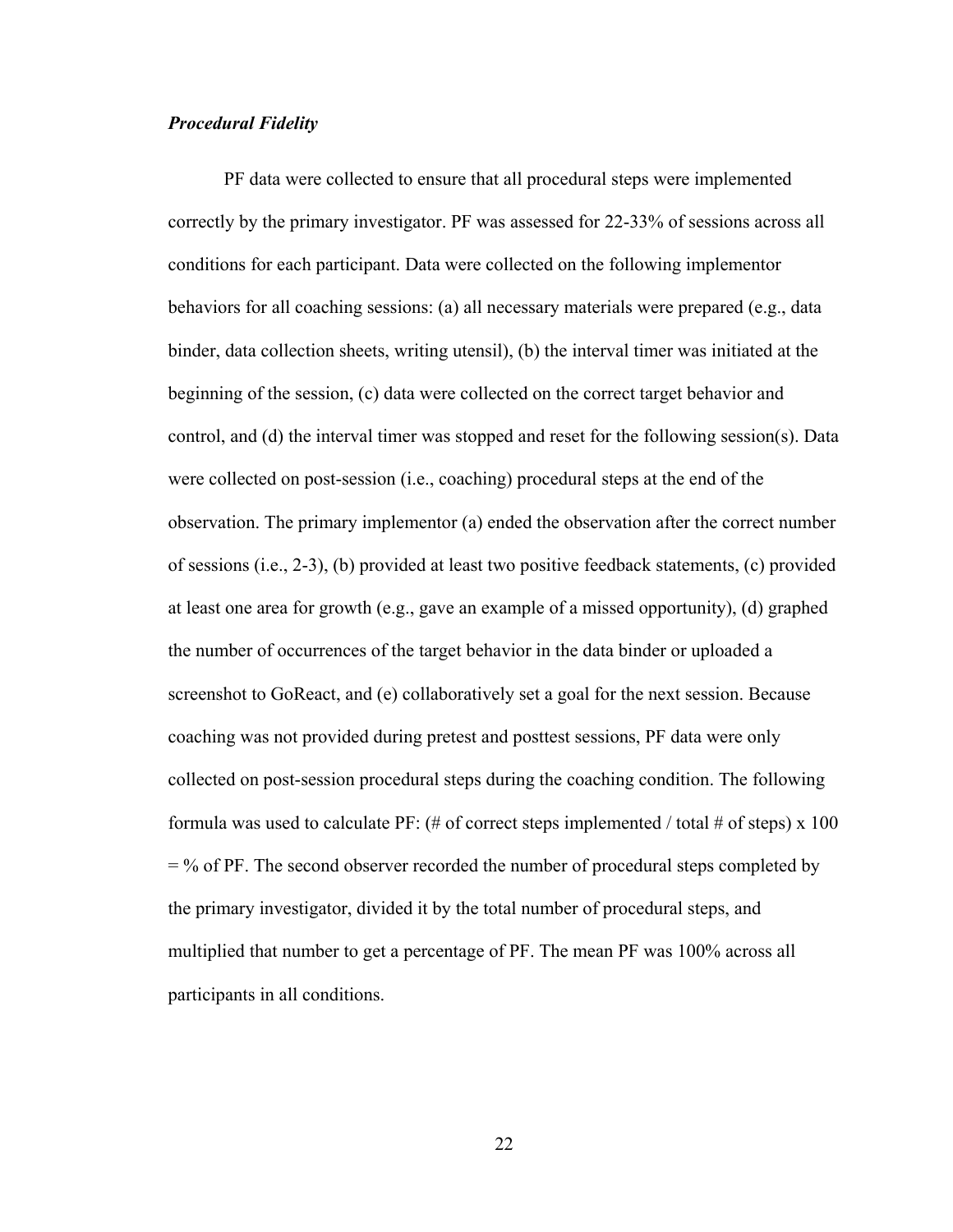#### SECTION 4: RESULTS

<span id="page-31-0"></span>Data collected on the average rate of occurrence per min during the pretest and posttest conditions are represented in the graph below (see Figure 1). Dashed lines represent in-person observations, solid lines represent virtual observations, and dotted lines represent the control. Circle markers represent OTR, triangle markers represent BSP, and square markers represent NTI. For example, the first data path for P1 has a dashed line and triangle markers, which means their in-person target behavior was BSP.



<span id="page-31-1"></span>Figure 1 In-Person and Virtual Coaching RAD Graph

### **Participant 1 (P1)**

Prior to intervention, P1 provided an average of 1.2 BSP statements, 3 OTR, and 0 NTI statements per min during whole group calendar and morning meeting. The average of each behavior remained at similar levels during the first observation before coaching was introduced. After the first coaching session (see Observation 2 in Table 2),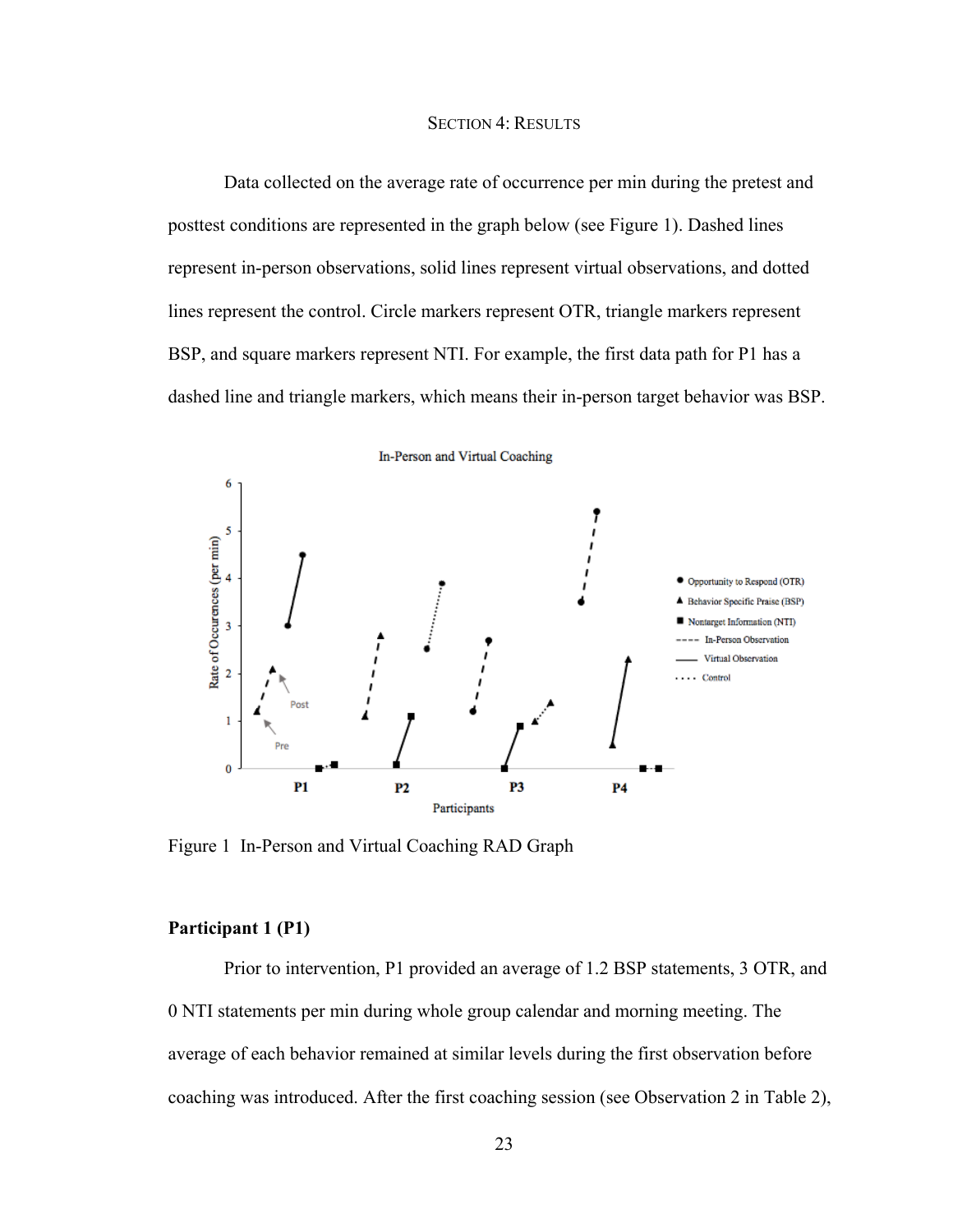there was an immediate increase in the average rate of occurrence for both target behaviors while the control remained at low levels. According to Table 2, the virtual target behavior (OTR) continued to increase with each observation with the highest rate of 4.5 OTR per min occurring in the posttest. The in-person target behavior (BSP) continued to increase up to 3 BSP per min, but slightly decreased in the posttest. In the posttest, P1 provided an average of 2.1 BSP statements, 4.5 OTR, and 0.1 NTI per min. According to the graph (see Figure 1), both the in-person target behavior and the virtual target behavior had a positive change in level. The control behavior (NTI) remained at a near zero level. Although both interventions resulted in an increase in level, there was a slightly higher magnitude of change for the virtual target behavior than the in-person target behavior. This differentiation demonstrates that virtual coaching was more effective in increasing the target behaviors for P1.

|                     | In-Person     | Virtual     | Control        |
|---------------------|---------------|-------------|----------------|
| Pretest             | 1.2 per min   | 3.0 per min | $0$ per min    |
| Observation 1       | $1.1$ per min | 3.1 per min | $0.1$ per min  |
| Observation 2       | 2.2 per min   | 4.1 per min | $0.04$ per min |
| Observation 3       | 3.0 per min   | 4.1 per min | $0.1$ per min  |
| Posttest            | 2.1 per min   | 4.5 per min | $0.1$ per min  |
| Magnitude of Change | $+0.9$        | $+1.5$      | $+0.1$         |

Table 2. P1's Data Across All Conditions

### <span id="page-32-0"></span>**Participant 2 (P2)**

P2 provided an average of 1.1 BSP statements, 0.1 NTI statements, and 2.5 OTR per min during the pretest condition. The average rate for all three behaviors remained at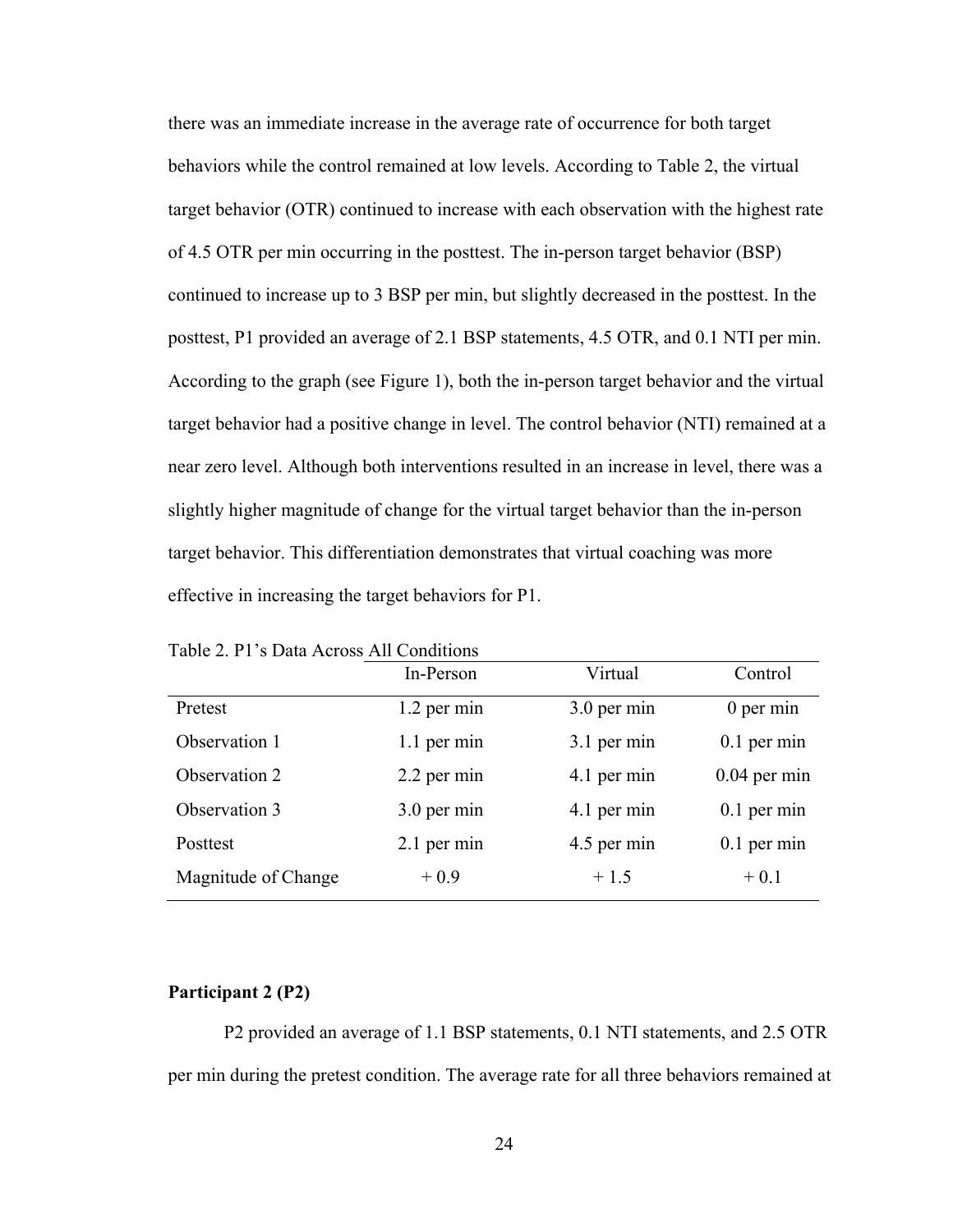baseline levels during the first observation prior to coaching. There was an immediate increase in both target behaviors following the first coaching session (see Observation 2 in Table 3). The in-person target behavior (BSP) continued to increase to 3.5 BSP per min in the third observation, but slightly decreased in the posttest. The highest average rate of the virtual target behavior (NTI) occurred after the first coaching session in observation 2 but continued to decrease slightly for the remaining observations. P2's average control behavior (OTR) continued to increase despite not receiving either intervention. During the posttest, P2 provided an average of 2.8 BSP statements, 1.1 NTI statements, and 3.9 OTR per min. Data presented on the graph (see Figure 1) show all three behaviors increased in level but the in-person coaching showed the greatest magnitude of change from a medium to high level.

|                     | In-Person (BSP) | Virtual (NTI) | Control (OTR) |
|---------------------|-----------------|---------------|---------------|
| Pretest             | 1.1 per min     | $0.1$ per min | 2.5 per min   |
| Observation 1       | 2.2 per min     | $0.2$ per min | 2.8 per min   |
| Observation 2       | 2.4 per min     | 2.6 per min   | 3.2 per min   |
| Observation 3       | 3.5 per min     | 2 per min     | 4.1 per min   |
| Posttest            | 2.8 per min     | 1.1 per min   | 3.9 per min   |
| Magnitude of Change | $+1.7$          | $+1$          | $+1.4$        |

Table 3. P2's Data Across All Conditions

### <span id="page-33-0"></span>**Participant 3 (P3)**

During the pretest, P3 provided an average of 1.2 OTR, 0 NTI statements, and 1 BSP statement per min. The in-person target behavior (OTR) and virtual target behavior (NTI) remained at similar rates during the first observation before intervention while the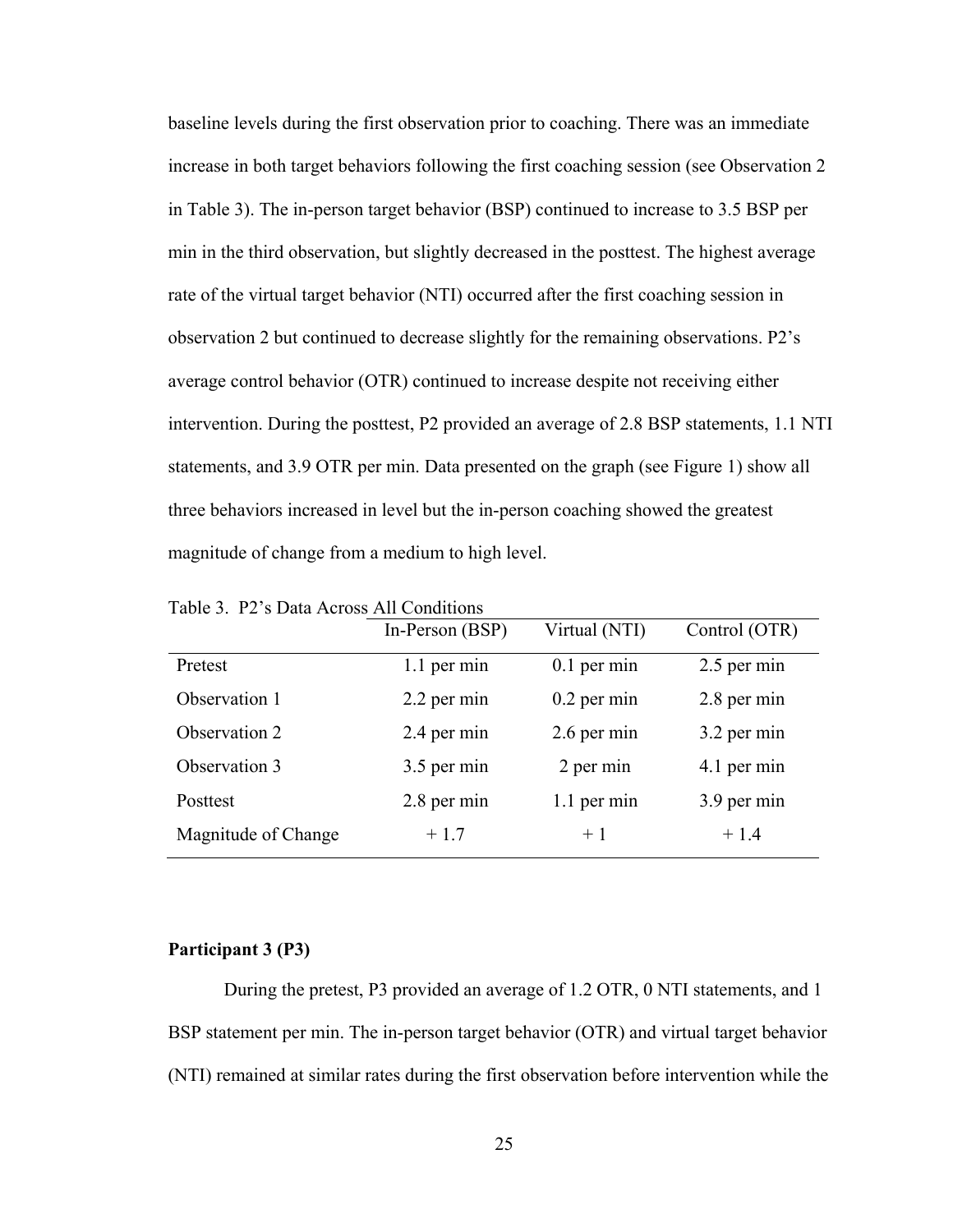control behavior (BSP) increased by 1.3 occurrences per min. The highest average rate of the control behavior occurred before intervention and continued to decrease slightly until the posttest condition. The highest average rate of the virtual target behavior was 1.9 NTI per min, which occurred immediately after the first virtual coaching session. The average rate of the in-person target behavior steadily increased to 2.8 OTR per min in the third observation and slightly decreased during the posttest. Visual analysis of the graph (see Figure 1) indicates that both target behaviors showed an increase in level. The control made a slight increase but remained at a low level. The in-person data path shows the greatest magnitude of change from a low level during the pretest to a medium level in the posttest. This indicates that in-person coaching was most effective in increasing the target behaviors for P3.

|                     | In-Person (OTR) | Virtual (NTI) | Control (BSP) |
|---------------------|-----------------|---------------|---------------|
| Pretest             | 1.2 per min     | $0$ per min   | 1 per min     |
| Observation 1       | $1.7$ per min   | $0.2$ per min | 2.3 per min   |
| Observation 2       | 2.7 per min     | 1.9 per min   | 1.6 per min   |
| Observation 3       | 2.8 per min     | $0.8$ per min | $1.5$ per min |
| Posttest            | 2.7 per min     | $0.9$ per min | 1.4 per min   |
| Magnitude of Change | $+1.5$          | $+0.9$        | $+0.4$        |

Table 4. P3's Data Across All Conditions

#### <span id="page-34-0"></span>**Participant 4 (P4)**

P4 provided 3.5 OTR, 0.5 BSP statements, and 0 NTI statements per min during small group math activities in the pretest condition. The virtual target behavior (BSP) and the control (NTI) remained at baseline levels during the first observation while the in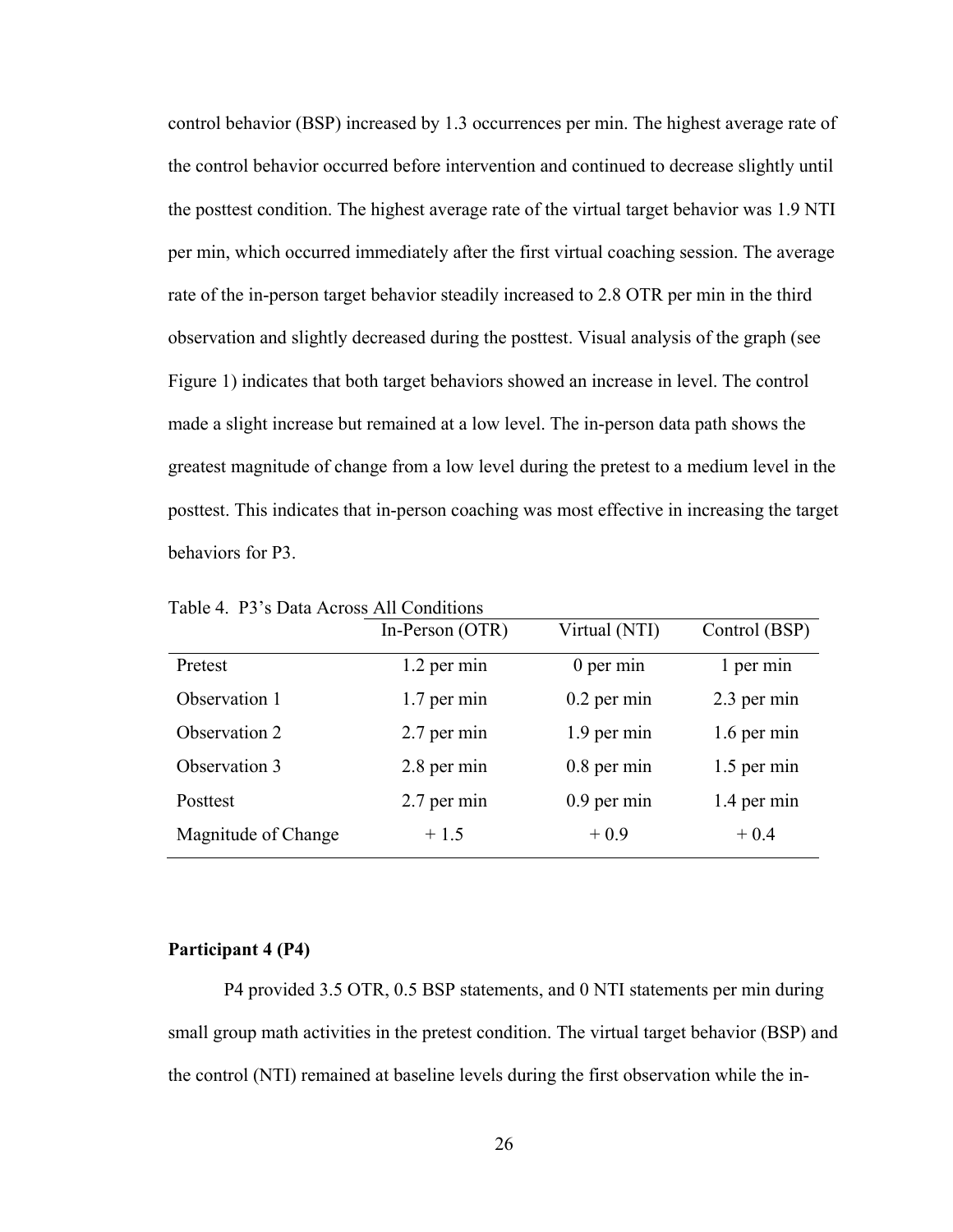person target behavior (OTR) slightly increased before intervention. After intervention was introduced, the average of both target behaviors immediately increased by more than 1 occurrence per min. The highest average rates of the target behaviors occurred during the third in-person observation and the second virtual observation. The control behavior remained at near zero levels across all conditions. Data presented on the graph (see Figure 1) show both target behaviors increased in level while the control behavior remained at zero levels. The in-person target behavior shows significant growth from a medium to high level. The virtual target behavior shows an equally significant amount of growth from a low to medium level. The magnitude of change for both target behaviors was almost identical, meaning that both coaching models were equally effective in increasing the use of HLPs for P4.

|                     | In-Person (OTR) | Virtual (BSP) | Control (NTI) |
|---------------------|-----------------|---------------|---------------|
| Pretest             | 3.5 per min     | $0.5$ per min | $0$ per min   |
| Observation 1       | 4 per min       | $0.8$ per min | $0.1$ per min |
| Observation 2       | 5.6 per min     | 1.9 per min   | $0.1$ per min |
| Observation 3       | 5.6 per min     | 2.4 per min   | $0.1$ per min |
| Posttest            | 5.4 per min     | 2.3 per min   | $0$ per min   |
| Magnitude of Change | $+1.9$          | $+1.8$        | $+0$          |

Table 5. P4's Data Across All Conditions

#### <span id="page-35-0"></span>**Social Validity**

Of the four participants, 100% strongly agreed with the statements "My target behaviors were relevant to my success as a future special education teacher" and "Coaching is an important component of training student teachers rather than instruction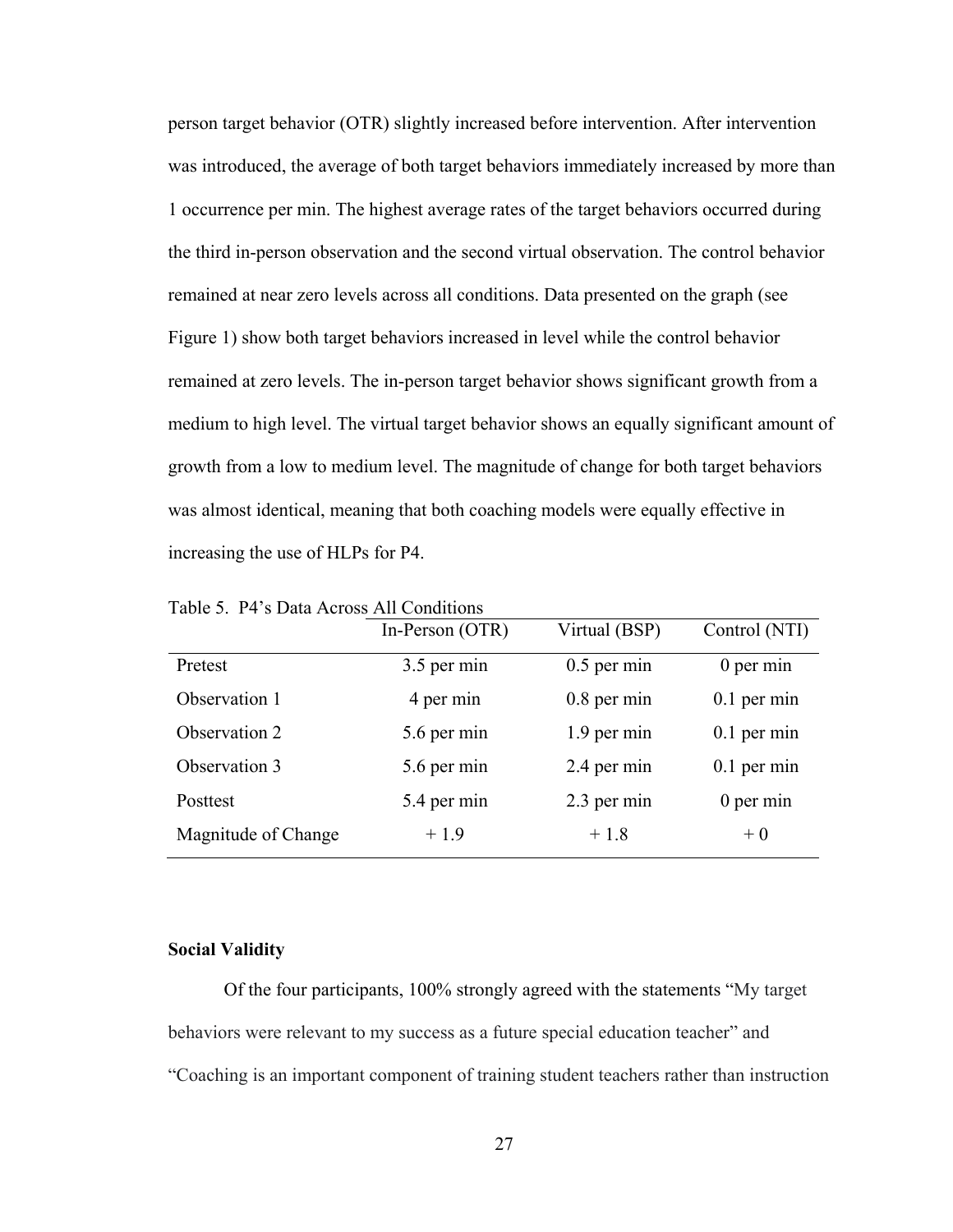alone." 75% of the participants strongly agreed and 25% agreed with the statement, "I will utilize the feedback I was given in this study to increase my use of evidence-based teaching strategies (i.e., BSP, OTR, NTI) in the future." 100% of the participants either strongly agreed or agreed with the statement, "The feedback and coaching I received during in-person observations helped me increase my use of evidence-based teaching strategies (i.e., BSP, OTR, NTI) in the MSD setting." For the same statement regarding virtual observations, two of the participants strongly agreed, one disagreed, and one felt neutral. When asked which coaching model they most preferred, 75% of the participants chose in-person and 25% chose virtual. An optional question at the end of the survey gave the participants the opportunity to provide any additional comments. One participant responded, "I really liked in person coaching, but virtual made it available for me to reflect back on my own teaching and look at specific points that I could do better at."

One of the research questions asked in this study was "Does the student teacher's preferred method of coaching result in a greater increase in the target behavior than the nonpreferred method?" The table below shows the intervention that was superior for each participant as well as the method of coaching they reported preferring. P1 preferred inperson coaching but data show that virtual coaching was more effective in increasing their target behaviors. P2 is the only participant who preferred virtual coaching, but inperson coaching was more effective. P3 is the only participant who preferred their most effective intervention. P4 preferred in-person coaching but both coaching models were deemed equally effective.

| Table 6. Each Participant's Superior Intervention |                       |            |
|---------------------------------------------------|-----------------------|------------|
|                                                   | Superior Intervention | Preference |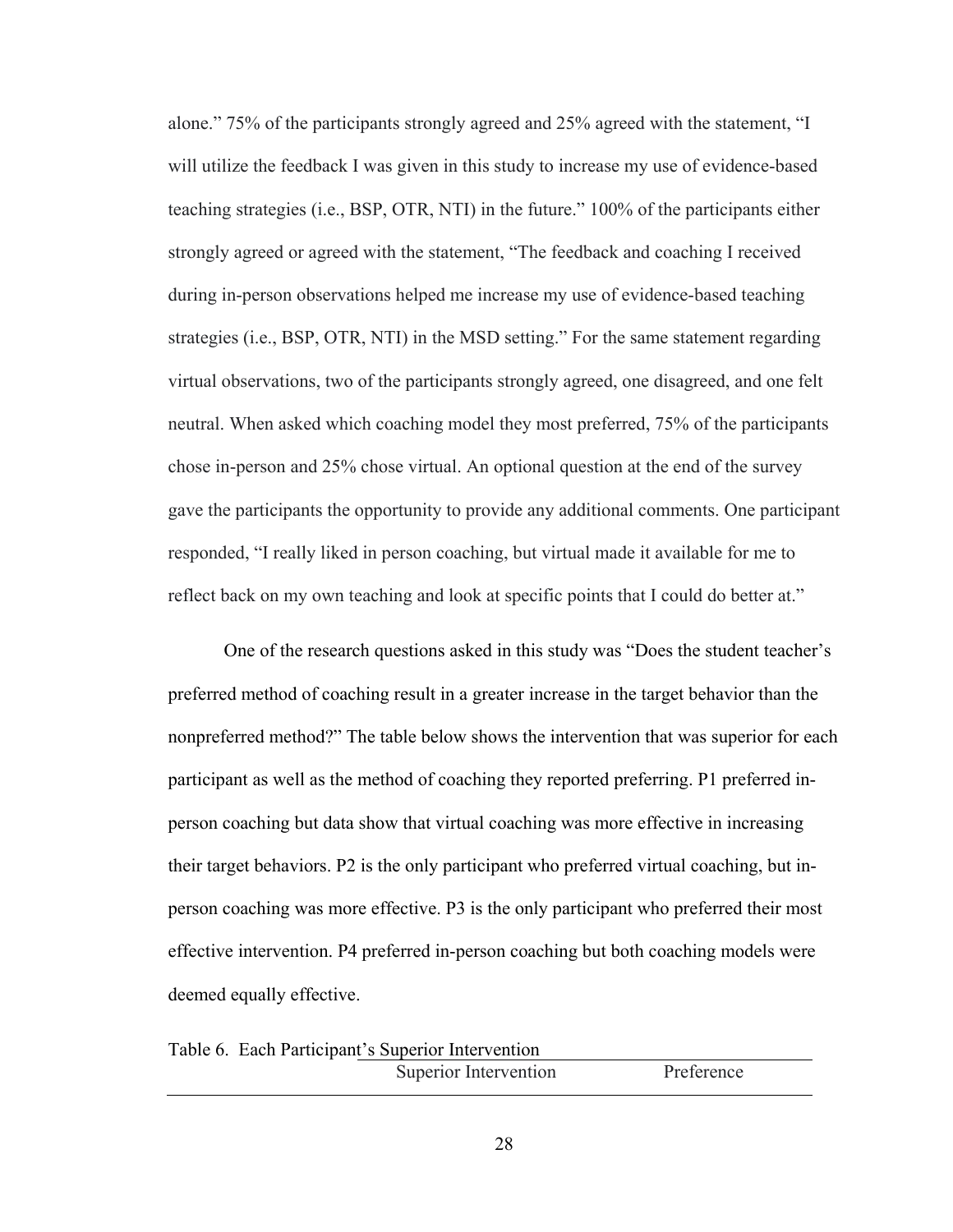| Participant 1 | Virtual           | In-Person |
|---------------|-------------------|-----------|
| Participant 2 | $In-Person*$      | Virtual   |
| Participant 3 | In-Person         | In-Person |
| Participant 4 | Equally Effective | In-Person |

<span id="page-37-0"></span>\*In-person coaching was slightly more efficient than the control.

#### SECTION 5: DISCUSSION

The purpose of this study was to compare the effectiveness of in-person and virtual coaching models in increasing the use of HLPs (specifically active student engagement [OTR] and positive constructive feedback to guide students' learning and behavior [BSP, NTI]) in special education student teachers in the MSD setting. Results suggest that both coaching models were effective in increasing each of the participants' target behaviors, but there is a need for further research to determine a superior model. This adds to the current literature that suggests that both in-person and virtual coaching can be effective for preservice and novice special education teachers (Ault et al., 2018; Hager et al., 2012). Due to the small sample size and variable results, more research is needed to determine if one coaching model is more effective than the other.

One advantage to providing virtual coaching through a video annotation software system like GoReact is that it gives preservice teachers the opportunity to watch themselves teach. When giving delayed feedback, coaches are able to timestamp where a target behavior occurred (or should have occurred) in the lesson. When giving in-person feedback after an observation, the preservice teacher may not remember the exact moment a coach is referring to. Having timestamps with comments is a permanent product that the preservice teacher can go back to as many times as needed and reread the feedback. When providing in-person feedback, the student may not be able to fully take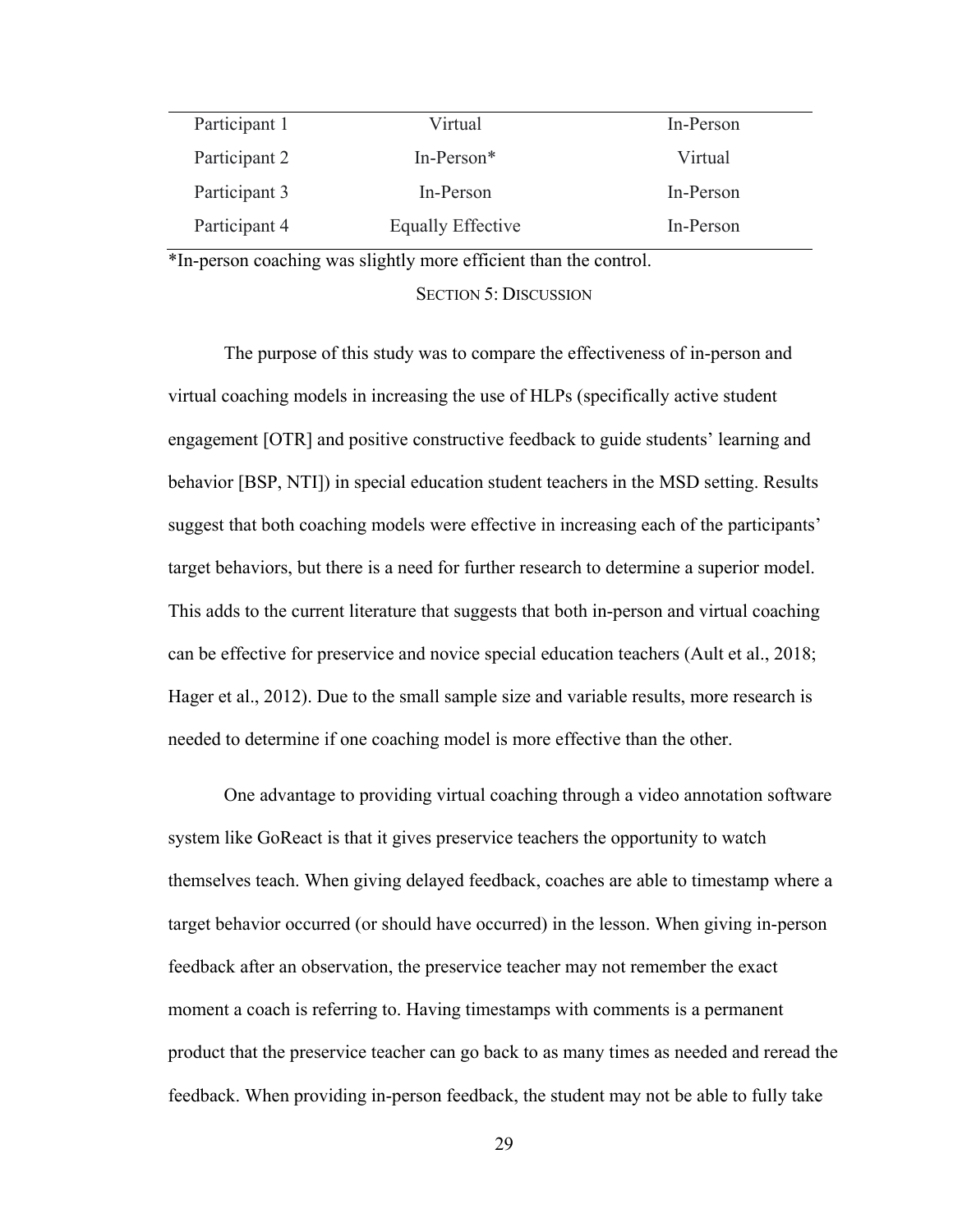in all of the information that is being provided. A disadvantage of using video annotation is that the preservice teachers may not review the feedback in a timely manner, therefore continuing to make the same mistakes during instruction.

Another advantage to providing virtual coaching is that the university supervisor is able to provide feedback more frequently because they are not spending as much time traveling between preservice teacher placements. When providing feedback virtually, a university supervisor can observe many preservice teachers in one day as opposed to only one to two per day in person because of the travel time between schools. The university supervisor may also be able to observe certain activities that occur during parts of the day that are not feasible to come in person to observe. On the other hand, some districts require that the preservice teachers only record themselves (i.e., cannot record students or other staff members), which can make it difficult for the supervisor to capture the whole picture. For example, teachers often walk around the room during instruction to manage behaviors and provide different levels of prompting. When the preservice teachers move to a different location in the room, the video does not show how they are engaging with the students. It can also be difficult to hear over typical classroom noises (e.g., vocalizations, talking, moving chairs) and differentiate the voices of the all of the adults in the room.

Lastly, there may be a novelty effect (for both students and the preservice teacher) when a new supervisor comes to observe in person. When preservice teachers are anxious about having a university supervisor watch them in person, they may not perform with as much confidence or fidelity as when they implement procedures on their own. Using a video annotation software system rather than having a university supervisor come in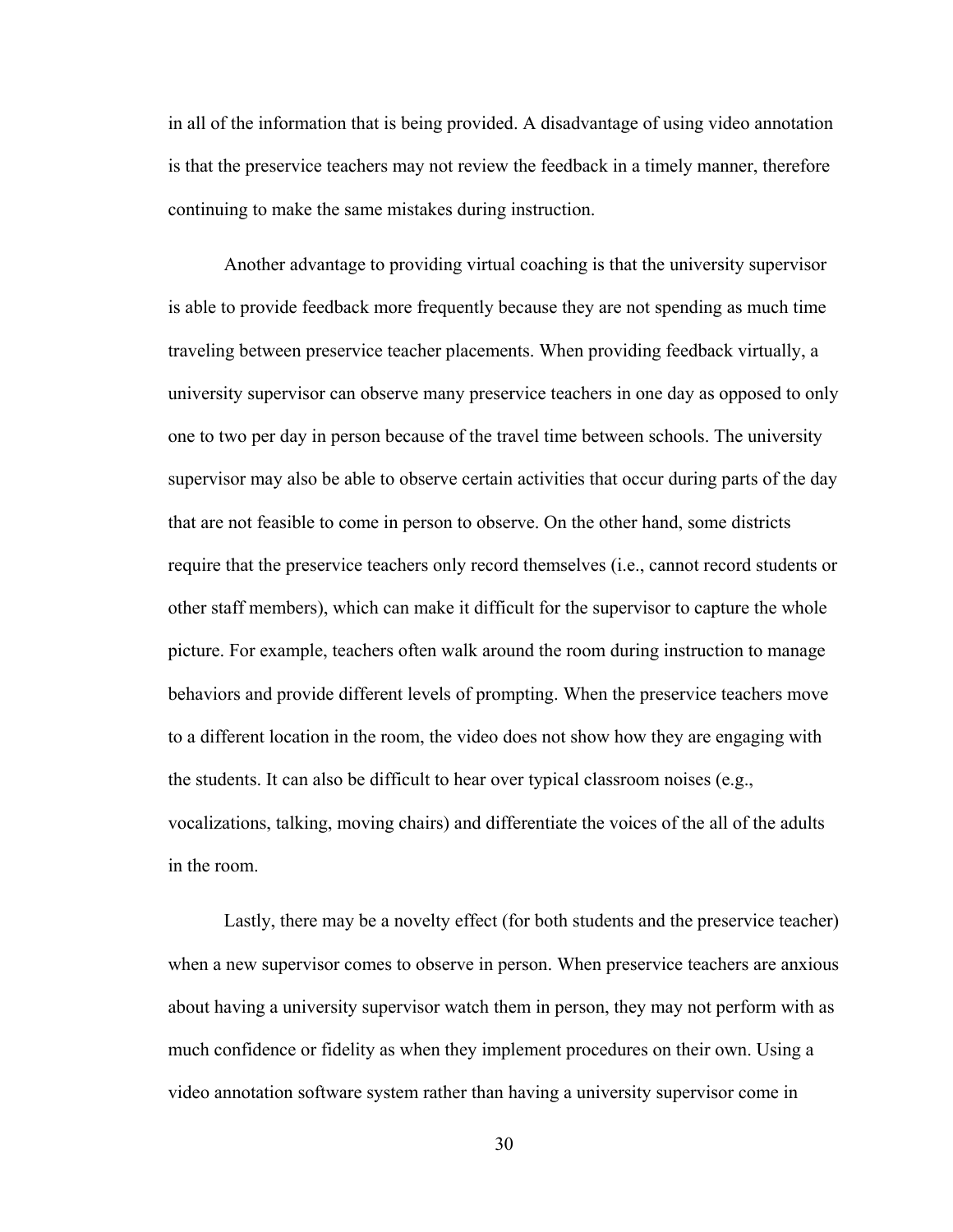person decreases the amount of disruptions to the students' schedules. However, a prerecorded video may or may not capture what is truly happening in the classroom on a daily basis. When preservice teachers are given the opportunity to submit a prerecorded video of the instruction, they have the advantage of recording as many times as they need. When observing in person, the preservice teacher only has one opportunity to show what they are capable of doing.

#### <span id="page-39-0"></span>**Implications**

The results of this study suggest that both in-person and virtual coaching may increase the use of HLPs in special education student teachers. Although in-person observation is the typical coaching model for university TEP students, virtual observation or a combination of both could possibly be effectively used. Certain situations can arise where in-person observations are not feasible for the preservice teacher or the supervisor/coach (e.g., COVID-19 restrictions, placements in rural or highly populated urban settings). Data collected in this study suggest that virtual coaching can be effective, if not equally as effective as in-person coaching. If student teachers are faced with situations where they are unable to receive coaching in vivo in person, delayed virtual coaching may be a viable alternative.

The COVID-19 pandemic made many professionals realize the importance of flexibility. If university supervisors were still going to hold preservice teachers to certain standards, they needed to be able to provide feedback using methods they may not have had experience with. When universities switched to virtual learning, many questioned whether virtual instruction and delayed coaching would be as effective in increasing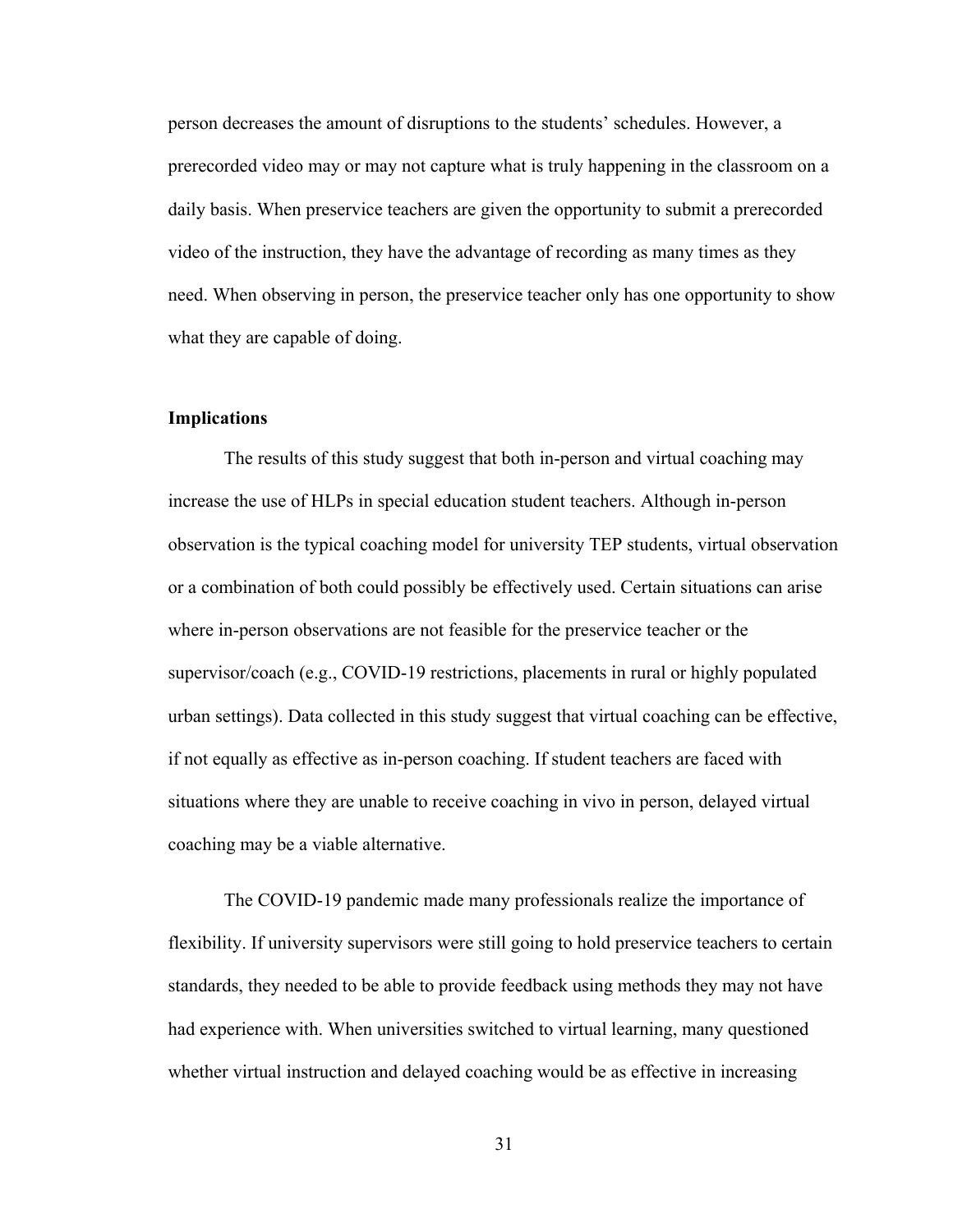target skills as it had been when observing in person. The results of this study support the literature that suggests that both methods are effective and can be used to increase essential teacher behaviors. When problems arise in the future (e.g., elevated gas prices, snow days, placements in rural settings, illness), university superiors can feel confident about using either or a combination of both methods of coaching evaluated in this study. If the university has the means to do so, it may be beneficial for university supervisors to use both in-person and virtual coaching as standard practice; if an event caused extended school closures, having both coaching models in place would make transitioning from inperson to virtual coaching easier for the preservice teachers and supervisors.

There are currently a limited number of published studies using a RAD in the literature (Ledford & Gast, 2018). Although there are limitations and possible threats to internal validity when using a RAD, this design could help answer research questions that could not be answered in a relatively short amount of time using other designs. Using a RAD could be more practical than using other types of single case research designs to compare the effects of interventions on nonreversible behaviors. When providing intervention to preservice teachers who are only in placements for a limited time, using a RAD may be more a more feasible option.

#### <span id="page-40-0"></span>**Limitations and Directions for Future Research**

One limitation that may have had an effect on the results of this study was the difficulty of the target behaviors. According to Ledford and Gast (2018), all target behaviors in studies using a RAD need to be equally challenging, meaning all behaviors in a set should require the same level of skill and effort. The three behaviors in this study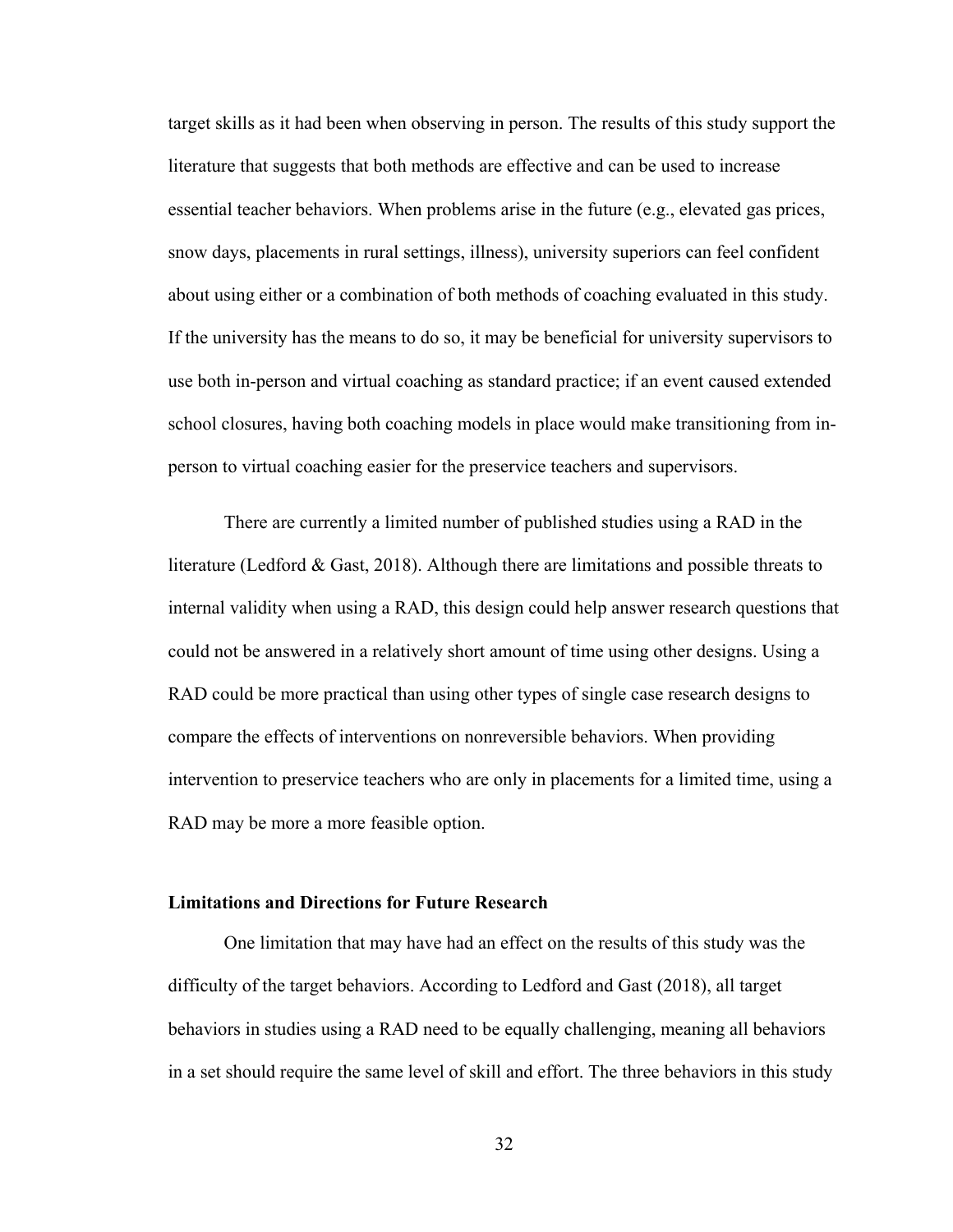were chosen because they are the three main behaviors that data are collected on in the traditional observations at this university. NTI had the lowest rate of occurrence for all participants, regardless of condition. The highest average rate of NTI was only 1.9 NTI statements per min. This was significantly less than the highest average rate of BSP and OTR for all participants. During discussions with the participants who had NTI as one of their target behaviors, it was reportedly more difficult to incorporate NTI than OTR or BSP. There are not as many natural opportunities to incorporate NTI in a group lesson as the other target behaviors, especially the way the operational definition was written for the purpose of this study. Some participants combined the target behaviors (e.g. using OTR to provide NTI) during instruction. This might have had an effect on the rate of certain behaviors, particularly OTR (control) for P2. For example, P2 often provided an OTR as a way of incorporating NTI in the lesson (e.g., "This marker is purple [NTI]. What color is your marker? What else is purple in this room?" [OTRs]). Although he did not receive coaching on OTR, his rate of OTR increased with each observation.

Providing NTI can look different when using different instructional arrangements (e.g., 1:1 systematic instruction, whole group, small group). For example, during 1:1 instruction, NTI information is usually provided as instructional feedback immediately following a correct response (e.g., "You're right, that is a 3!" [BSP] "A triangle has 3 sides" [NTI]). Because the participants were providing small and whole group instruction on a range of similar topics (e.g., days of the week, word of the day, weather, number identification), it was difficult for the primary implementor and secondary observer to differentiate between what was targeted instruction and NTI when collecting data. For the purpose of this study, the operational definition of NTI was limited to ensure reliability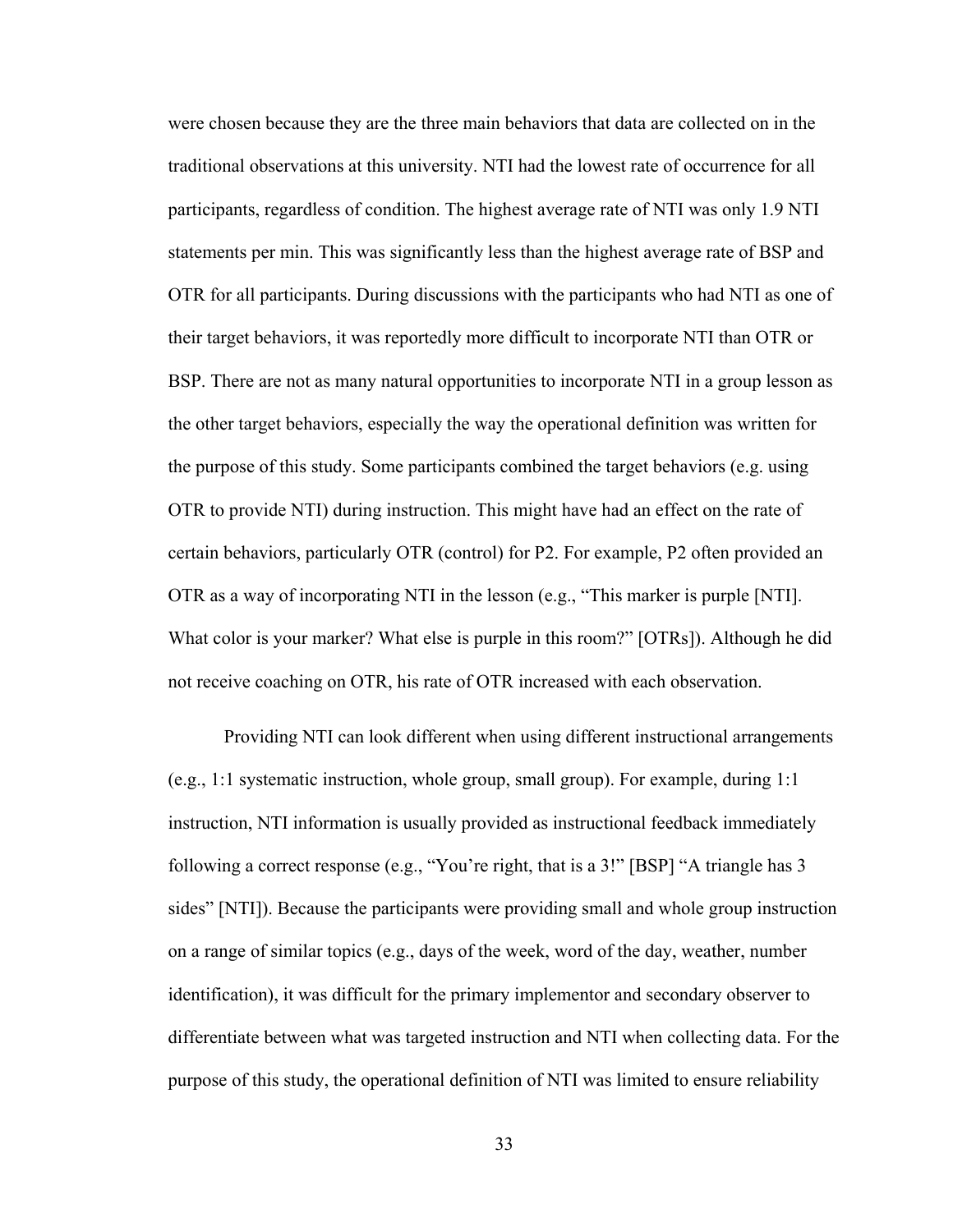between observers. This may have had an inhibitive effect on the average rate of NTI for each participant. The operational definition of OTR was not as limiting (i.e., included both verbal and physical OTRs), which may explain why it was the target behavior with the highest average rate for all participants during the posttest, regardless of condition.

Another limitation in this study was the history threats to internal validity (i.e., variables outside of the study that impact the participant's behavior) that could not be controlled for due to the nature of the setting; because the student teachers were observing an experienced cooperating teacher provide BSP, OTR, and NTI in the classroom, this may have had an effect on their own use of the HLPs. Also, in addition to the observations conducted by the primary investigator, the participants' university supervisor also provided feedback during three additional in-person observations. These observations were a part of the student teacher course syllabus and were included in their overall grade. Data collected for the purpose of this study could not ethically be tied to a grade. If the primary investigator was also deciding their grades for the course, the participants could have felt coerced to be a participant even if they did not wish to consent. Therefore, it was not feasible to stop the university supervisor observations during their MSD placement.

The length of time students were placed in the MSD setting impacted the structure of this study. Time constraints limited the number of coaching sessions that could be feasibly conducted. Each participant also had numerous other assignments and tasks to complete each week in their setting. To avoid burnout and possible attrition, the observations were limited to one per week. Every participant experienced at least a slight decrease in one or both of their target behaviors from the third observation to the posttest.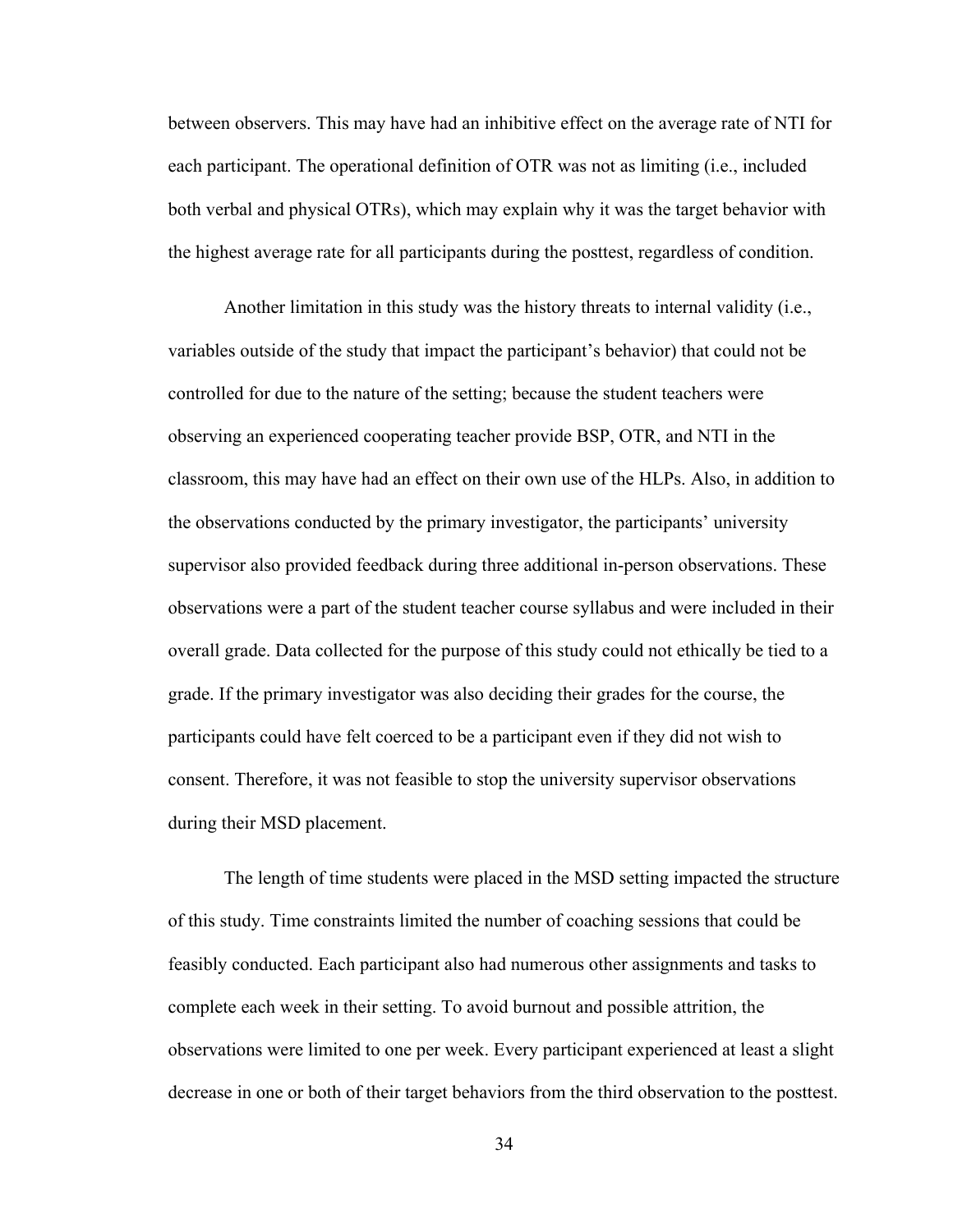It should be taken into consideration that the posttest observation videos were recorded in the last week of their MSD placement. A variety of outside factors (e.g., stress, increased workload, midterm) could have played a role in their performance.

Time constraints also made it impossible to collect maintenance data after the final coaching session. Studies that use a RAD "...rarely evaluate maintenance; thus, conclusions regarding the efficiency and effectiveness of interventions compared may be incomplete" (Ledford & Gast, 2018, p. 350). Had maintenance probes been conducted, there would have been an opportunity to see additional data after the posttest. Additional data would have helped make a determination about the short- and long-term effectiveness of both types of coaching. Collecting generalization data would also be valuable information. Interventions may result in an immediate increase in target behaviors, but it is just as important for those skills to be maintained and generalized to new conditions after treatment.

When using a RAD, only two data points are shown on the graph, the average before intervention and the average after intervention. This makes visually analyzing the graphic display difficult. It is impossible to see any kind of variability or immediacy of effect during the intervention condition. When using this type of single case design, "...evaluation of potential threats due to history and maturation are not possible; potential increasing trends also cannot be evaluated" (Ledford & Gast, 2018, p. 350). To control for this, a control behavior that did not receive coaching or feedback was included for each participant. Tables were included in the results above to show the average rate for each behavior during each observation. If the graph was the only visual representation given for this study, the reader would not have known that the highest rate of occurrence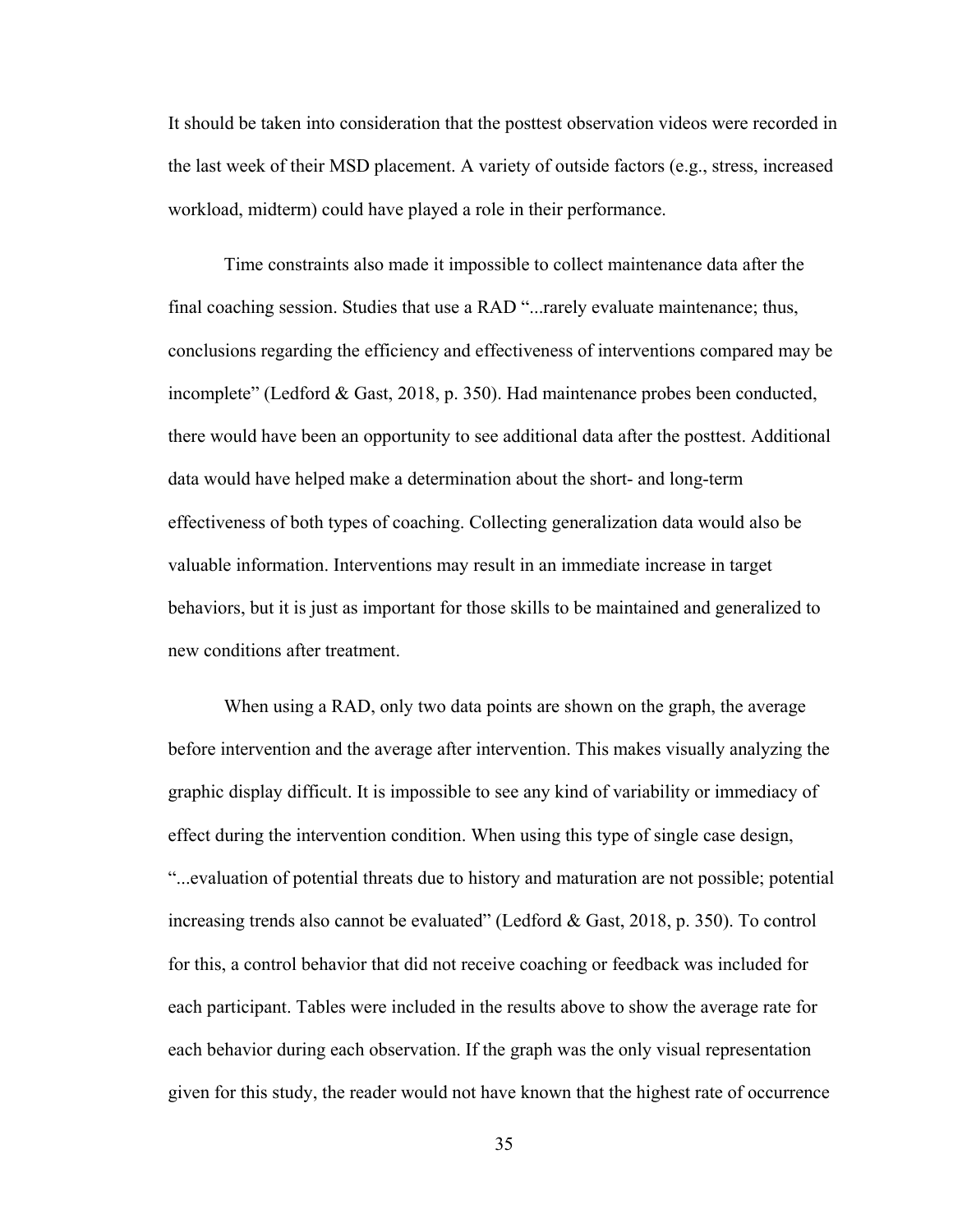for one or both target behaviors across all participants occurred within the coaching condition rather than in the posttest.

Further research is necessary to determine a superior coaching model for increasing HLPs in preservice special education teachers. Future research should include more participants with differing levels of performance prior to the study. The four participants included in this study were the top of their class and already had experience using HLPs in previous placements. Future studies should recruit participants that require more support or have limited knowledge of the target behaviors (e.g., practicum students who have just entered the TEP). Practicum students stay in one placement for the entirety of the semester (as opposed to just 8 weeks), therefore more observations and coaching sessions could be conducted. This would also increase the likelihood that there would be additional time to collect maintenance data on the target behaviors.

The participants in this study were all placed in a self-contained MSD classroom. Future studies might include participants placed in an LBD resource room with students with high incidence disabilities. For the purpose of this study, participants were asked to work with a group of two or more students. Future studies in the MSD setting could focus on 1:1 instructional arrangements like individual systematic instructional programs (e.g., coaching on constant time delay or system of least prompts). Additionally, data could be collected on the child's responding before and after the preservice teacher receives coaching on these types of target behaviors.

In addition to the count of each target behavior, the primary investigator also collected anecdotal data on the student teacher's strengths throughout the observation. The initial purpose of taking additional notes was to have an abundance of positive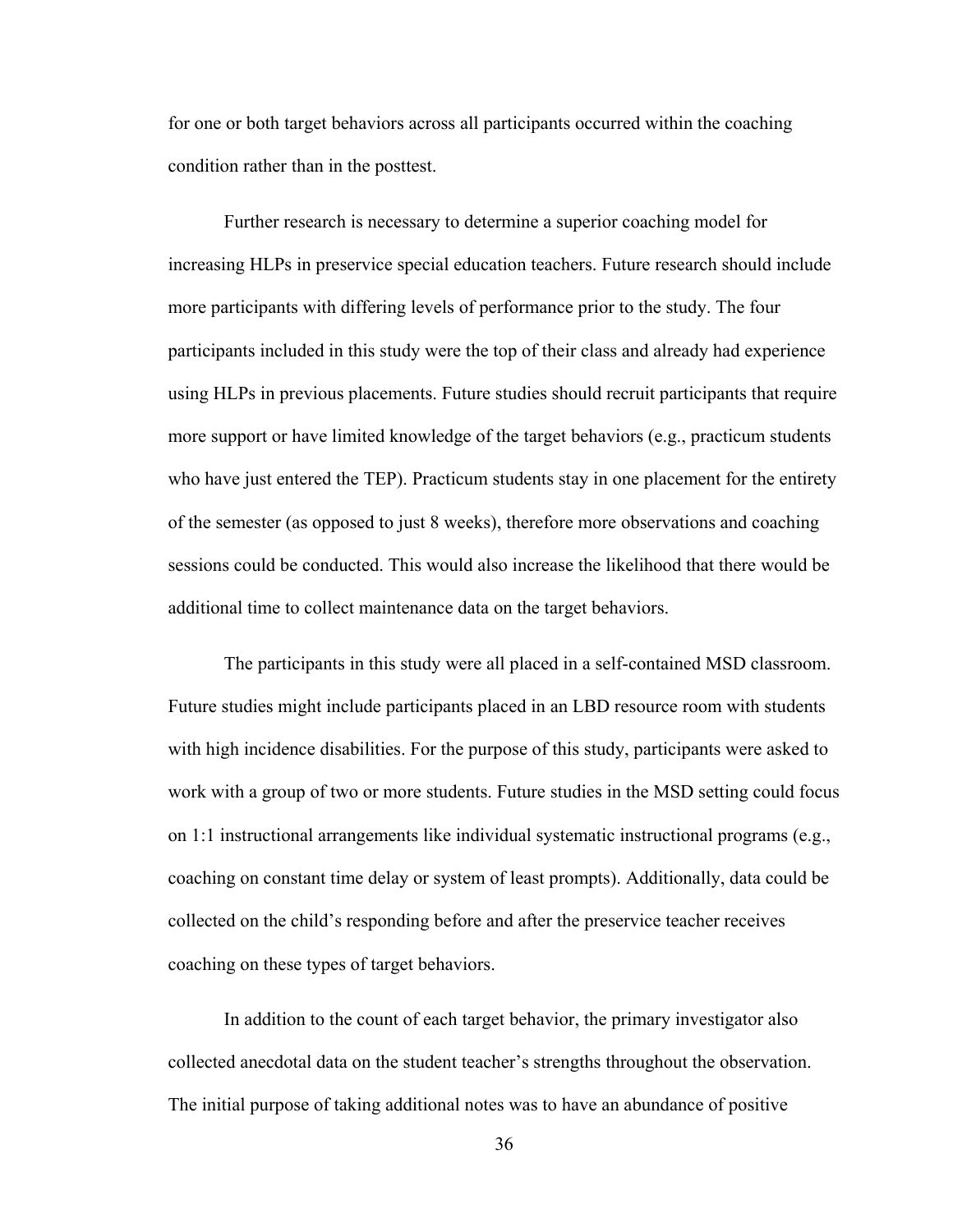feedback to give in the first few coaching sessions to help build a positive rapport. These notes included information about the participant's tone of voice, enthusiasm, and excited facial expressions when providing BSP, OTR, and NTI. Anecdotal data suggested that the participants were using more enthusiasm in their responses and showed more positive emotion on their faces (e.g., raised eyebrows, smiling eyes) at the end of the coaching condition than they were during the pretest. Although data were not collected on these behaviors in a systematic way in this study, future research could include rubrics or rating scales with operational definitions of these quality indicators.

Three out of four of the participants reported in the social validity survey that they preferred in-person observations over virtual observations on GoReact. Virtual coaching was the superior coaching model for only one of the four participants. Periodically throughout the study the primary investigator would ask the participants if they had a chance to review the feedback from their last virtual observation on GoReact. On a few occasions, the student teachers responded that they had not had time to look at the comments or watch the timestamped portions of the video. Because there was no way to check if the participants went back to look at the virtual feedback, it is unclear how much time they actually spent reviewing the comments section. If this study were to be replicated, there should be some type of check-in process to ensure that the student teachers are regularly reviewing their virtual feedback prior to their next observation.

#### <span id="page-45-0"></span>**Conclusion**

The purpose of this study was to compare the effectiveness of two coaching models in increasing the use of HLPs and determine if the participants' preferred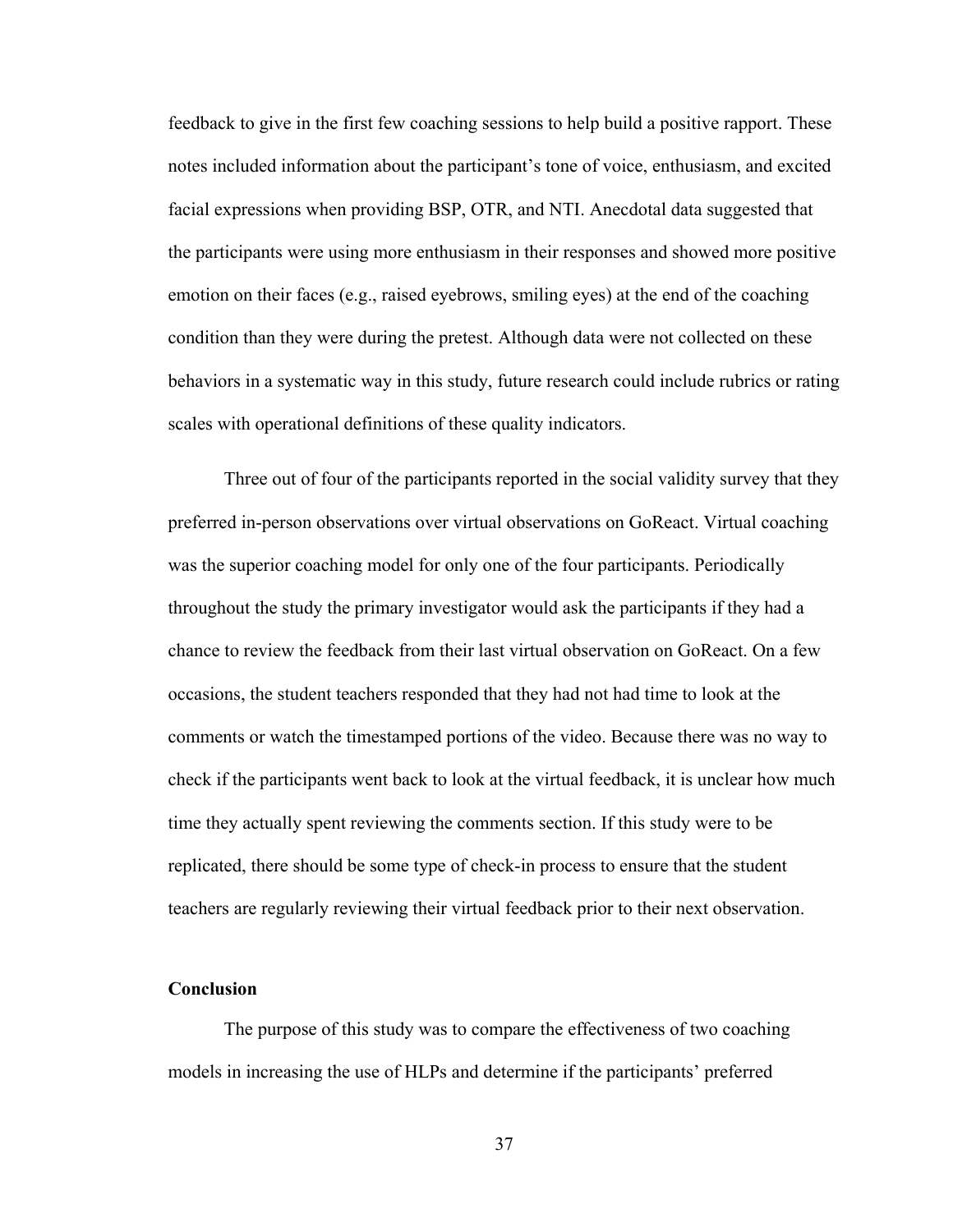coaching model resulted in a larger magnitude of change. The results of this study add to the current literature that suggests that both in-person and virtual coaching can be effective in increasing target skills, but further research is necessary to determine a superior coaching model. The results of the social validity survey suggest that the preservice teacher's preferred method of coaching may not always be the most effective coaching model. In conclusion, one or a combination of both coaching models could be used to increase target preservice teacher behaviors in the MSD special education setting.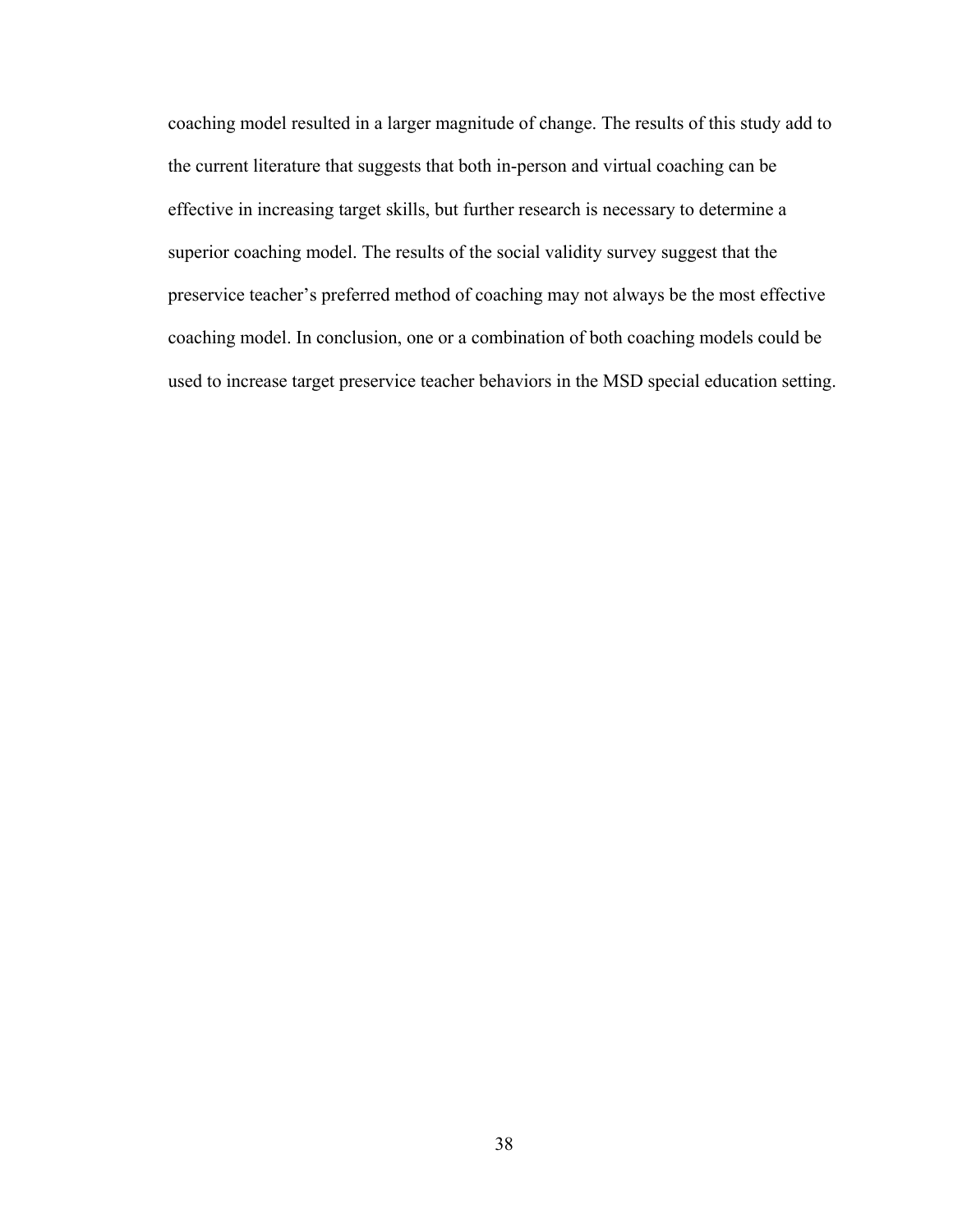# APPENDIX A

# **Student Teacher Observation**

<span id="page-47-0"></span>

|                                                   |                                                    |             |       |       | Observation $#$ | Date  |       |              |
|---------------------------------------------------|----------------------------------------------------|-------------|-------|-------|-----------------|-------|-------|--------------|
|                                                   | Coaching Method (circle one): In-person / Virtual  |             |       |       |                 |       |       |              |
| Target Behavior: BSP OTR NTI Control: BSP OTR NTI |                                                    |             |       |       |                 |       |       |              |
|                                                   | Start/<br><b>Stop</b><br><b>Times</b>              | Bx          | Min 1 | Min 2 | Min 3           | Min 4 | Min 5 | <b>Total</b> |
| $\mathbf{1}$                                      |                                                    | T           |       |       |                 |       |       |              |
|                                                   |                                                    | $\mathbf C$ |       |       |                 |       |       |              |
| $\overline{2}$                                    |                                                    | T           |       |       |                 |       |       |              |
|                                                   |                                                    | $\mathbf C$ |       |       |                 |       |       |              |
| $\overline{\mathbf{3}}$                           |                                                    | T           |       |       |                 |       |       |              |
|                                                   |                                                    | $\mathbf C$ |       |       |                 |       |       |              |
|                                                   | Rate of Occurrences (Total # per session / 5 mins) |             |       |       |                 |       |       |              |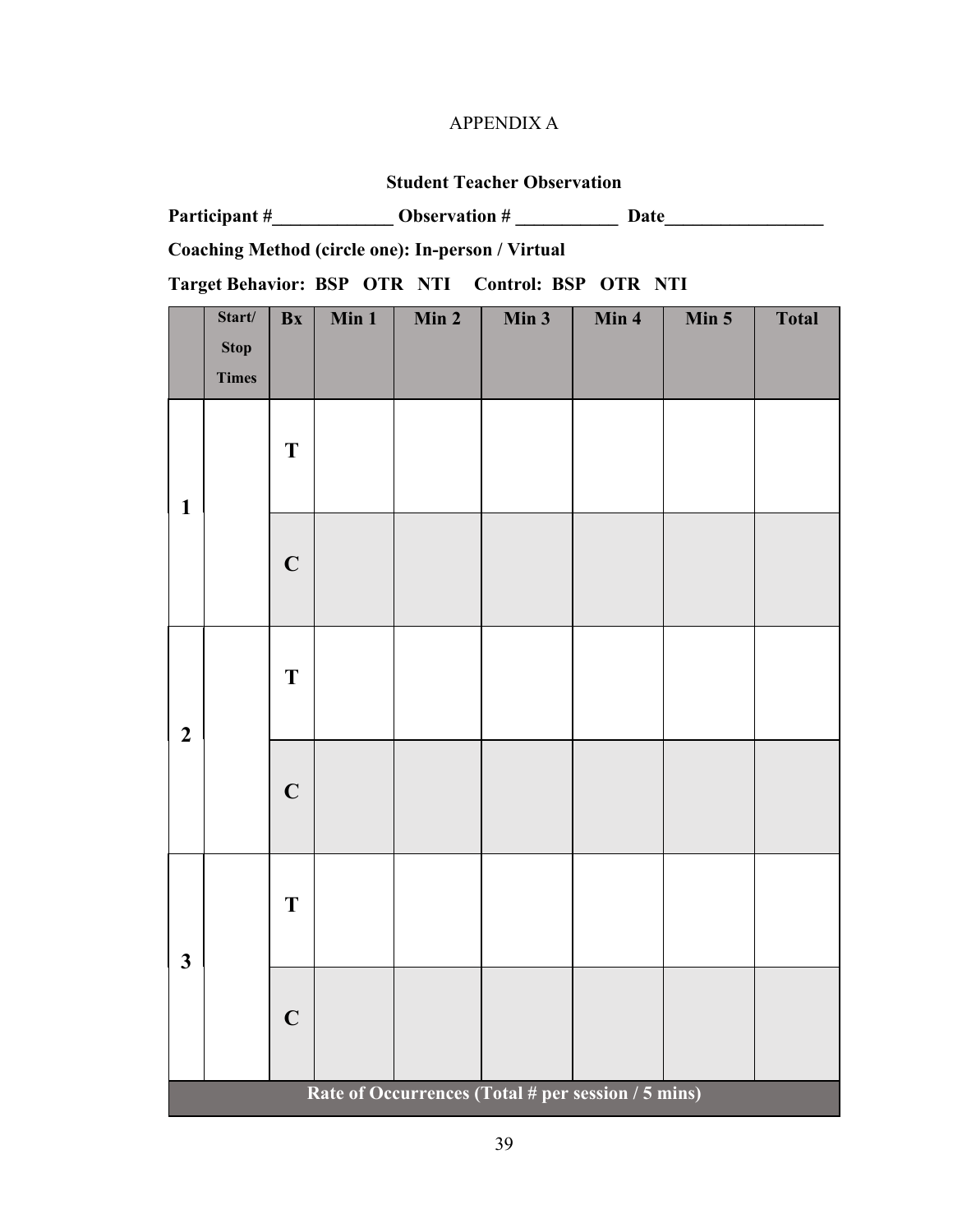| <b>Session 1 (Target Bx)</b> |
|------------------------------|
| <b>Session 1 (Control)</b>   |
| <b>Session 2 (Target Bx)</b> |
| <b>Session 2 (Control)</b>   |
| <b>Session 3 (Target Bx)</b> |
| <b>Session 3 (Control)</b>   |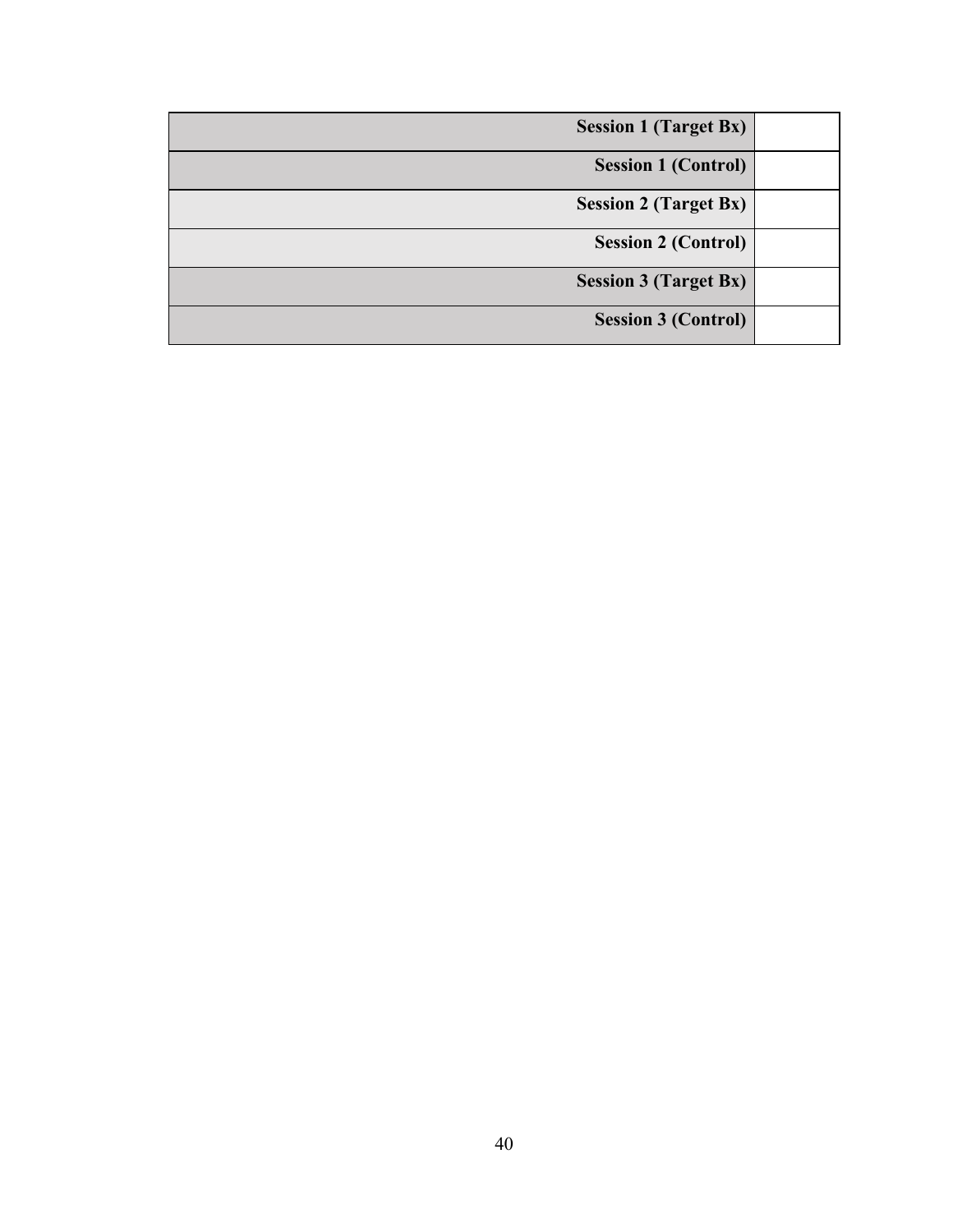# APPENDIX B

# **Pre / Post Test Data Collection Sheet**

<span id="page-49-0"></span>

|                  | Start/<br><b>Stop</b> | Bx         | $\overline{\text{Min }1}$ | Min 2 | $\overline{\text{Min }3}$ | Min 4 | Min 5 | <b>Total</b> |
|------------------|-----------------------|------------|---------------------------|-------|---------------------------|-------|-------|--------------|
|                  |                       | <b>BSP</b> |                           |       |                           |       |       |              |
| $\mathbf{1}$     |                       | <b>OTR</b> |                           |       |                           |       |       |              |
|                  |                       | <b>NTI</b> |                           |       |                           |       |       |              |
|                  |                       | <b>BSP</b> |                           |       |                           |       |       |              |
| $\boldsymbol{2}$ |                       | <b>OTR</b> |                           |       |                           |       |       |              |
|                  |                       | <b>NTI</b> |                           |       |                           |       |       |              |
|                  |                       | <b>BSP</b> |                           |       |                           |       |       |              |
| $\mathbf{3}$     |                       | <b>OTR</b> |                           |       |                           |       |       |              |
|                  |                       |            |                           |       |                           |       |       |              |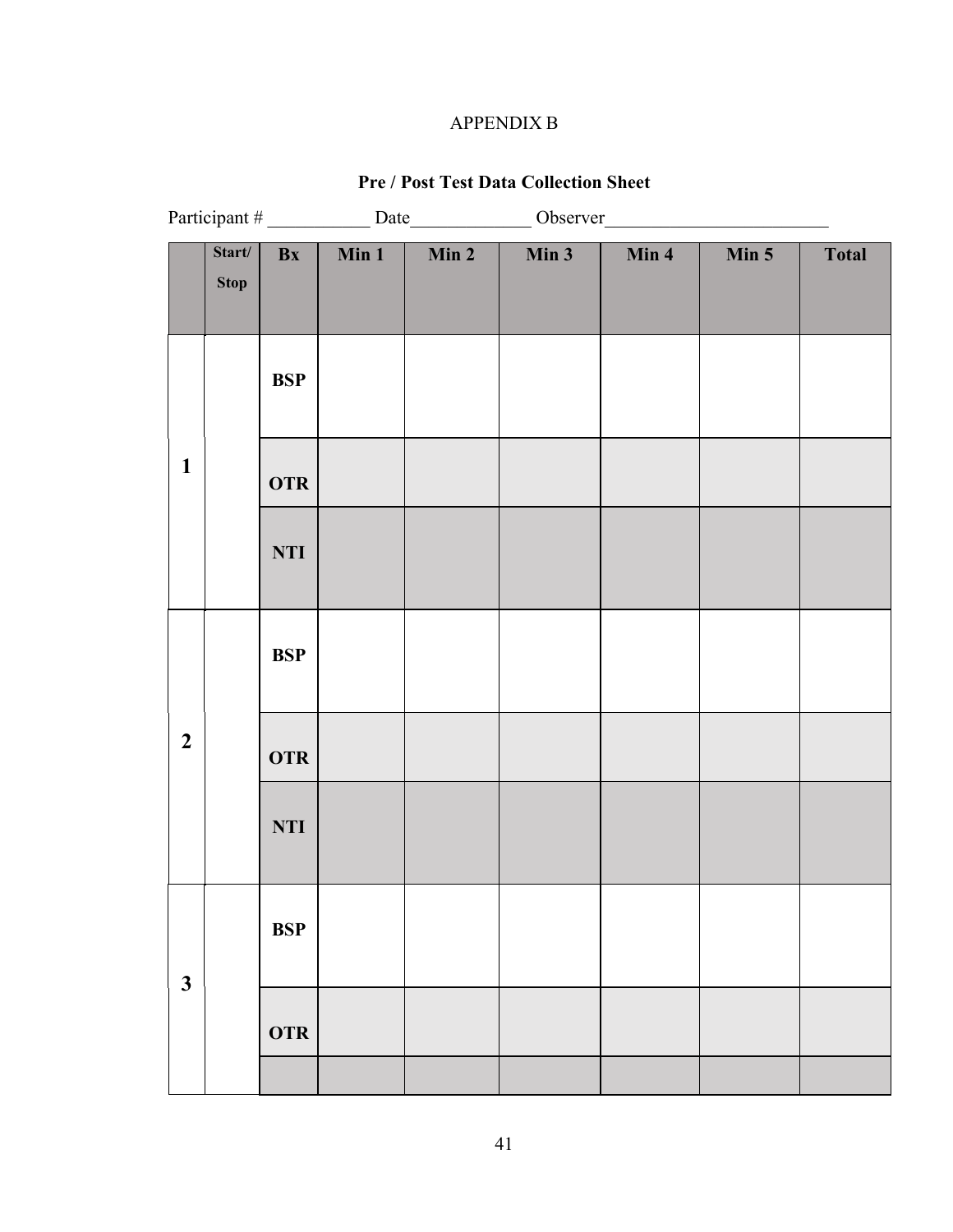|                       | <b>NTI</b> |             |                                                    |             |         |
|-----------------------|------------|-------------|----------------------------------------------------|-------------|---------|
|                       |            |             | Rate of Occurrences (Total # per session / 5 mins) |             |         |
| <b>Session 1: BSP</b> |            | per min OTR |                                                    | per min NTI | per min |
| <b>Session 2: BSP</b> |            | per min OTR |                                                    | per min NTI | per min |
| <b>Session 3: BSP</b> |            | per min OTR |                                                    | per min NTI | per min |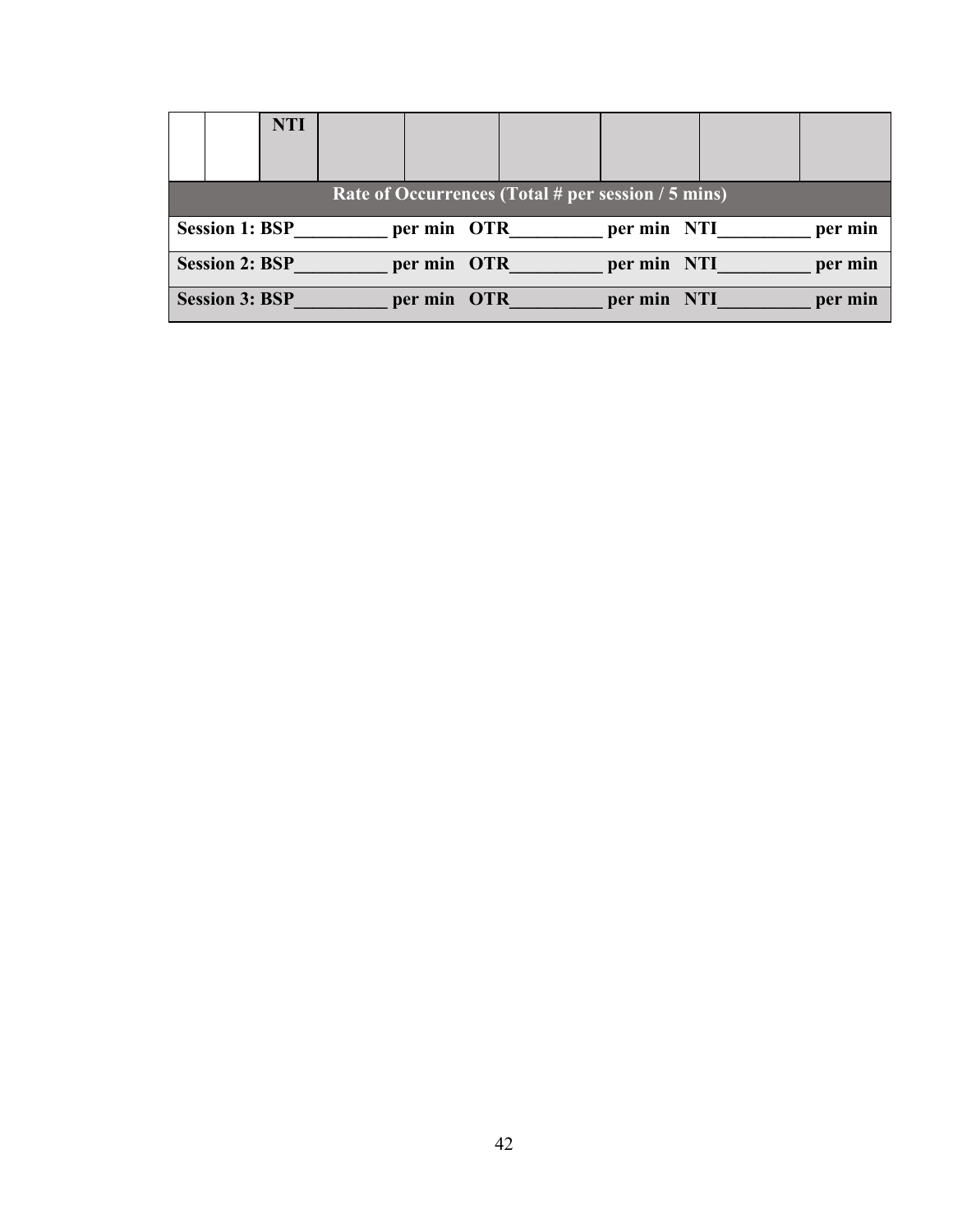## APPENDIX C

### **Screening Checklist**

<span id="page-51-0"></span>Participant #\_\_\_\_\_\_ Setting\_\_\_\_\_\_\_\_\_\_\_\_\_\_\_\_\_\_\_\_\_\_\_

Date (uploaded to GoReact)\_\_\_\_\_\_\_\_\_ Activity\_\_\_\_\_\_\_\_\_\_\_\_\_\_\_\_\_\_\_\_\_\_\_\_\_

| Prerequisites (Informal interview with EDS 550 instructor)                      |  |
|---------------------------------------------------------------------------------|--|
| Enrolled in EDS 550 for Spring 2022 semester                                    |  |
| Placed in an MSD classroom in FCPS for the first 8 weeks of student<br>teaching |  |
| No reports of truancy or unprofessional behavior in previous placements         |  |

| <b>Screening Checklist</b>                                            | $+$ or $-$ | <b>Comments</b> |
|-----------------------------------------------------------------------|------------|-----------------|
| All materials prepared at the start of instructional                  |            |                 |
| session                                                               |            |                 |
| kUses hierarchy of prompts                                            |            |                 |
| Includes all students in instruction                                  |            |                 |
| Communicates respectfully with students using age-                    |            |                 |
| appropriate language                                                  |            |                 |
| Enforces classroom rules / reviews expectations                       |            |                 |
| Delivers consequences                                                 |            |                 |
| Maintains appropriate pace of instruction                             |            |                 |
| Adapts materials/activities to ensure all students can<br>participate |            |                 |
| Uses antecedent and/or consequent strategies                          |            |                 |
| Frequently scans/circulates the classroom                             |            |                 |
| # of $+$                                                              |            |                 |
| $\frac{0}{0}$                                                         |            |                 |

**\***This data collection sheet was adapted from the Immediate Feedback Observation Form used by Dr. Horn for practicum and student teachers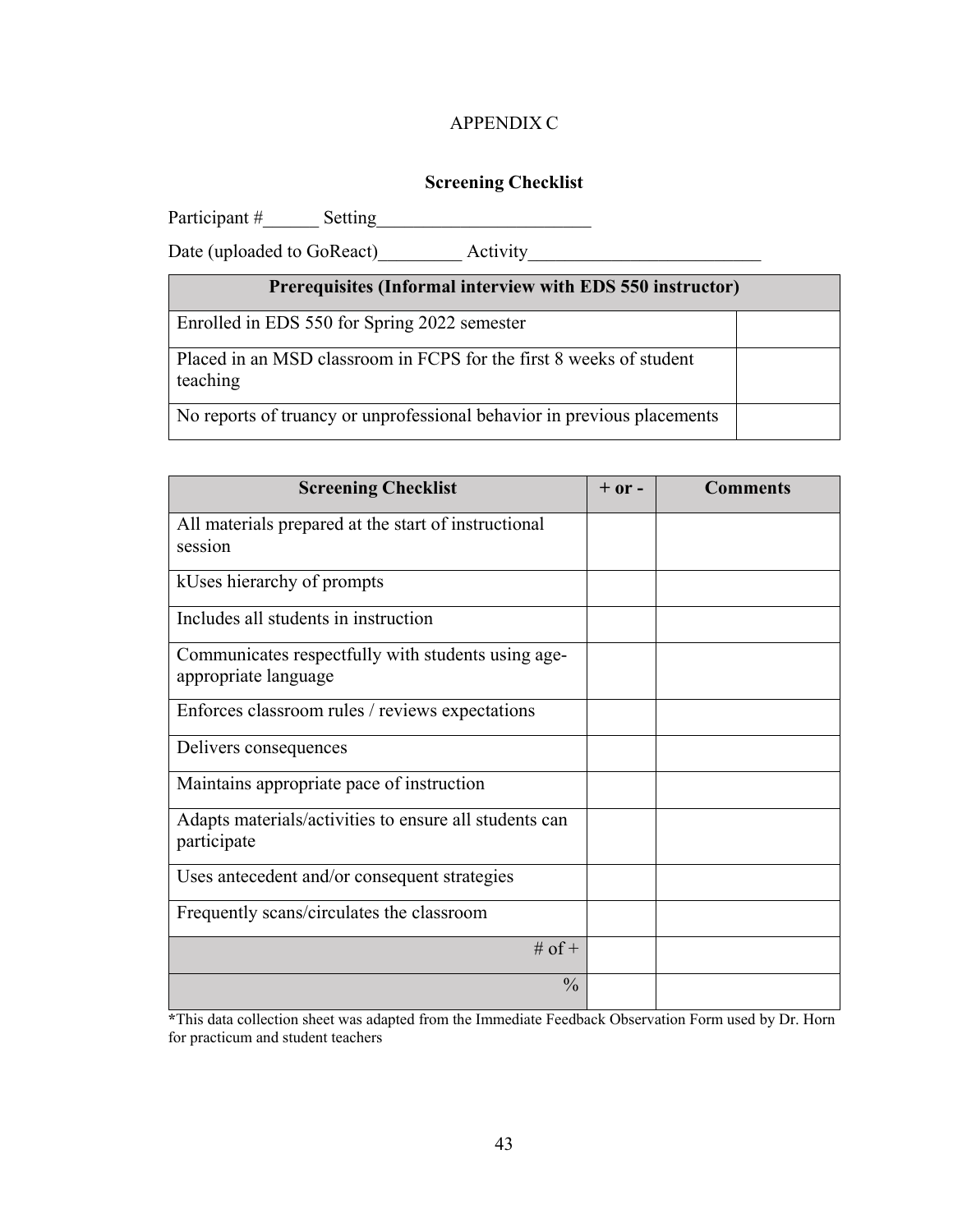# APPENDIX D

# **Social Validity Survey**

<span id="page-52-0"></span>

| <b>Questions</b>                                                                                                                                                                                     | $\overline{2}$ | 3 | 4 | 5 |
|------------------------------------------------------------------------------------------------------------------------------------------------------------------------------------------------------|----------------|---|---|---|
| 1. My target behaviors were relevant<br>to my success as a future special<br>education teacher.                                                                                                      |                |   |   |   |
| 2. I will utilize the feedback I was<br>given in this study to increase my use<br>of evidence-based teaching strategies<br>(i.e., BSP, OTR, NTI) in the future.                                      |                |   |   |   |
| 3. The feedback and coaching I<br>received during <i>in-person</i><br>observations helped me increase my<br>use of evidence-based teaching<br>strategies (i.e., BSP, OTR, NTI) in the<br>MSD setting |                |   |   |   |
| 4. The feedback and coaching I<br>received during <i>virtual</i> observations<br>helped me increase my use of<br>evidence-based teaching strategies<br>(i.e., BSP, OTR, NTI) in the MSD<br>setting.  |                |   |   |   |
| 5. Coaching is an important<br>component of training student<br>teachers rather than instruction alone.                                                                                              |                |   |   |   |
| 6. Which method of coaching did you<br>most prefer?                                                                                                                                                  |                |   |   |   |
| 7. Optional - Is there anything else you<br>would like me to know? Please leave<br>any comments about the study below.                                                                               |                |   |   |   |

**Key**: 1- Strongly Disagree, 2- Disagree, 3- Neutral, 4- Agree, 5- Strongly Agree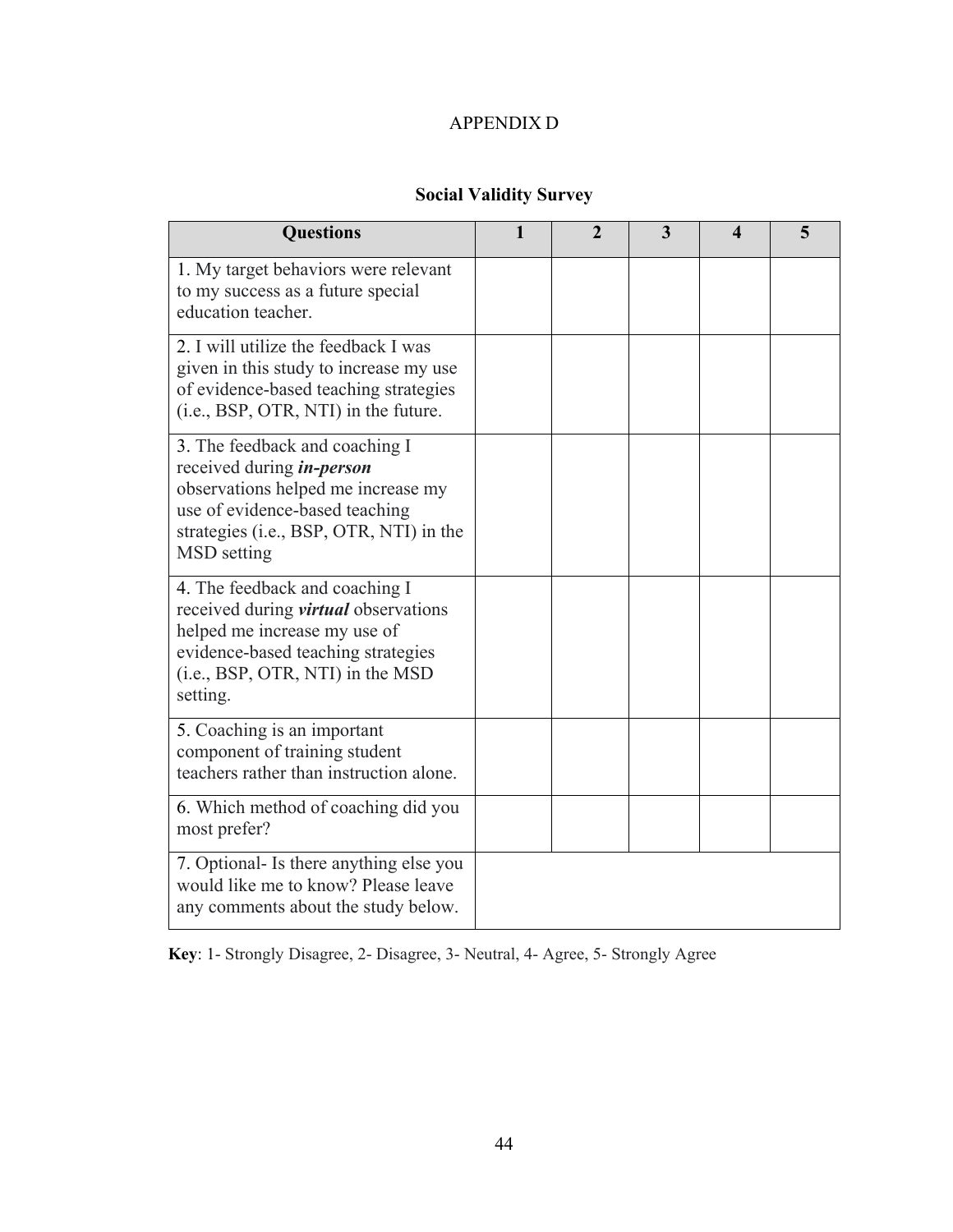# APPENDIX E

# **Pre / Post IOA Data Sheet**

<span id="page-53-0"></span>

|                       |            |       |                                                   | Session #___________ Observer_ |       |            |              |
|-----------------------|------------|-------|---------------------------------------------------|--------------------------------|-------|------------|--------------|
| Start/<br><b>Stop</b> | Bx         | Min 1 | Min 2                                             | Min $3$                        | Min 4 | Min 5      | <b>Total</b> |
|                       | <b>BSP</b> |       |                                                   |                                |       |            |              |
|                       | $+/-$      |       |                                                   |                                |       |            | A:           |
|                       | <b>OTR</b> |       |                                                   |                                |       |            |              |
|                       | $+/-$      |       |                                                   |                                |       |            | $A$ :        |
|                       | <b>NTI</b> |       |                                                   |                                |       |            |              |
|                       | $+/-$      |       |                                                   |                                |       |            | $A$ :        |
|                       |            |       | Rate of Occurrences (Toal # per session / 5 mins) |                                |       |            |              |
|                       |            |       |                                                   |                                |       | <b>BSP</b> |              |
|                       |            |       |                                                   |                                |       | <b>OTR</b> |              |
|                       |            |       |                                                   |                                |       | <b>NTI</b> |              |
|                       |            |       | <b>Interobserver Agreement (Point-by-Point)</b>   |                                |       |            |              |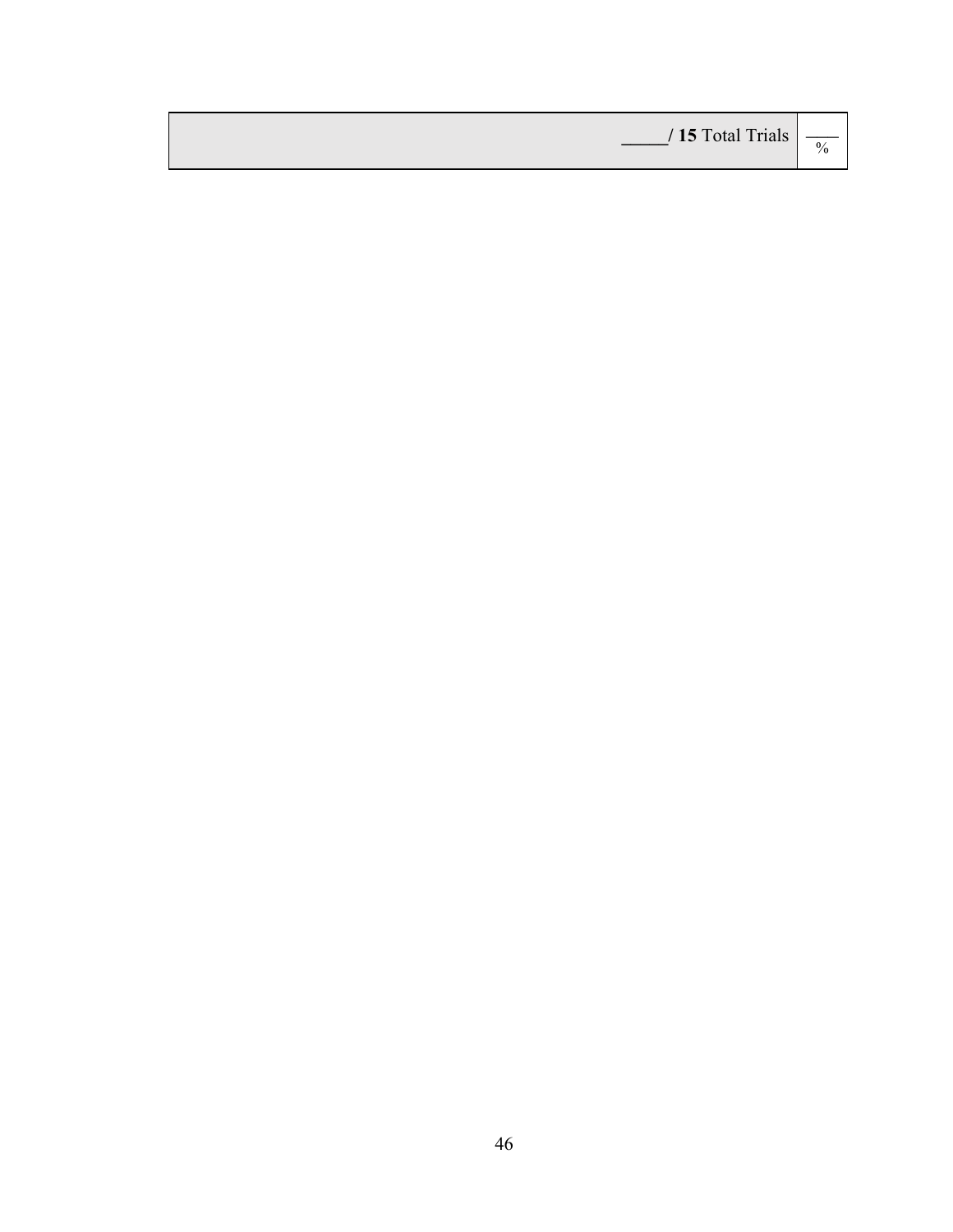# APPENDIX F

# **Intervention IOA Data Sheet**

<span id="page-55-0"></span>

|                                                   |                                       |             |       |                                                   | Participant # Observation # Session(s) Date        |       |                   |               |  |
|---------------------------------------------------|---------------------------------------|-------------|-------|---------------------------------------------------|----------------------------------------------------|-------|-------------------|---------------|--|
|                                                   |                                       |             |       | Coaching Method (circle one): In-person / Virtual |                                                    |       |                   |               |  |
| Target Behavior: BSP OTR NTI Control: BSP OTR NTI |                                       |             |       |                                                   |                                                    |       |                   |               |  |
| $\#$                                              | Start/<br><b>Stop</b><br><b>Times</b> | <b>Bx</b>   | Min 1 | Min 2                                             | Min 3                                              | Min 4 | Min 5             | <b>Total</b>  |  |
|                                                   |                                       | T           |       |                                                   |                                                    |       |                   |               |  |
|                                                   |                                       | $+/-$       |       |                                                   |                                                    |       |                   | A:            |  |
|                                                   |                                       | $\mathbf C$ |       |                                                   |                                                    |       |                   |               |  |
|                                                   |                                       | $+/-$       |       |                                                   |                                                    |       |                   | $A$ :         |  |
|                                                   |                                       |             |       |                                                   | Rate of Occurrences (Total # per session / 5 mins) |       |                   |               |  |
|                                                   |                                       |             |       |                                                   |                                                    |       | <b>Target Bx</b>  |               |  |
|                                                   | <b>Control</b>                        |             |       |                                                   |                                                    |       |                   |               |  |
|                                                   |                                       |             |       |                                                   | <b>Interobserver Agreement (Point-by-Point)</b>    |       |                   |               |  |
|                                                   |                                       |             |       |                                                   |                                                    |       | / 10 Total Trials | $\frac{0}{0}$ |  |

| # | Start/       | <b>Bx</b> | Min 1 | Min 2 | Min 3 | Min 4 | Min 5 | <b>Total</b> |
|---|--------------|-----------|-------|-------|-------|-------|-------|--------------|
|   | <b>Stop</b>  |           |       |       |       |       |       |              |
|   | <b>Times</b> |           |       |       |       |       |       |              |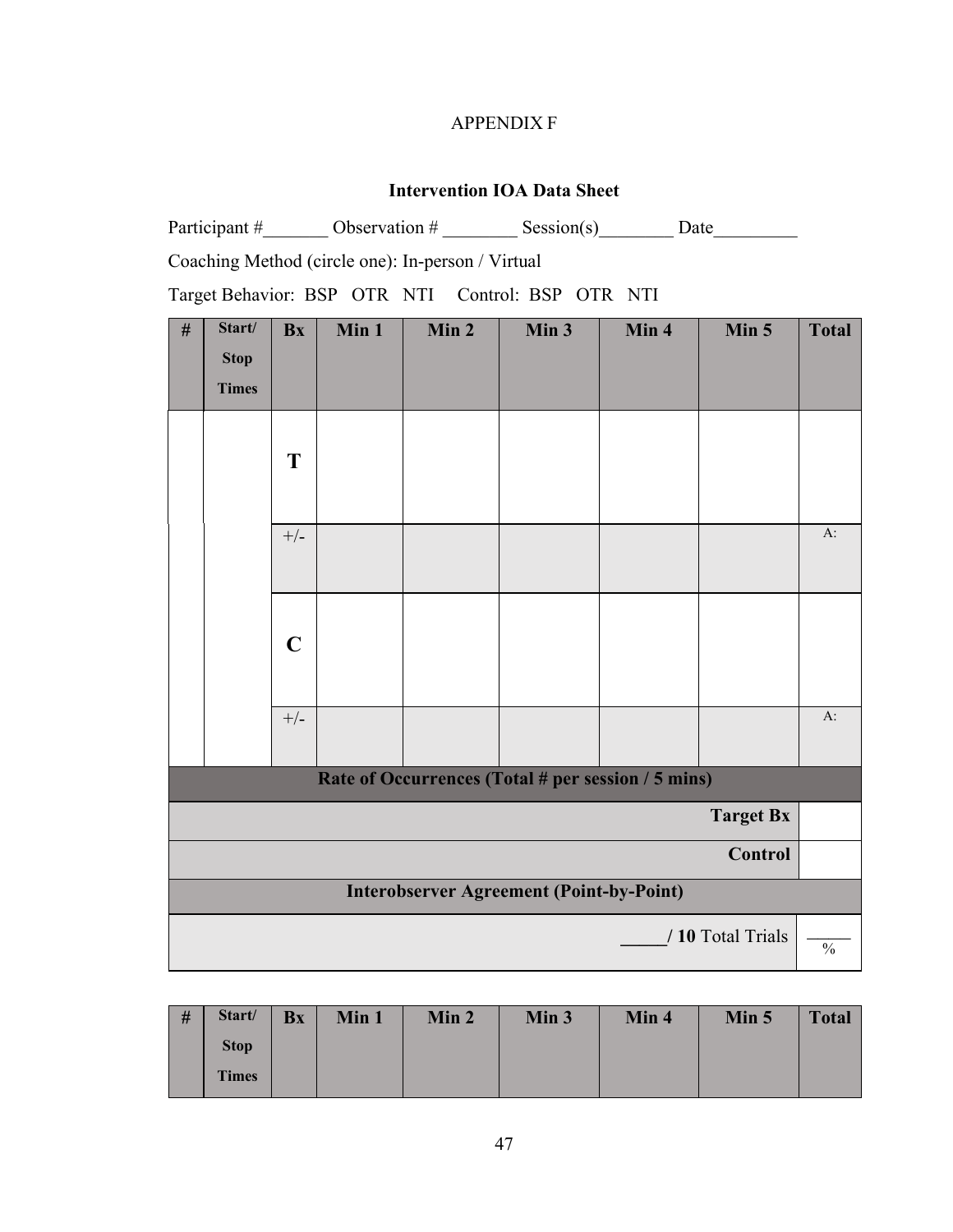|                |                                                 | T           |  |  |                                                    |  |                   |               |  |
|----------------|-------------------------------------------------|-------------|--|--|----------------------------------------------------|--|-------------------|---------------|--|
|                |                                                 | $+/-$       |  |  |                                                    |  |                   | $A$ :         |  |
|                |                                                 | $\mathbf C$ |  |  |                                                    |  |                   |               |  |
|                |                                                 | $+/-$       |  |  |                                                    |  |                   | $A$ :         |  |
|                |                                                 |             |  |  | Rate of Occurrences (Total # per session / 5 mins) |  |                   |               |  |
|                |                                                 |             |  |  |                                                    |  | <b>Target Bx</b>  |               |  |
| <b>Control</b> |                                                 |             |  |  |                                                    |  |                   |               |  |
|                | <b>Interobserver Agreement (Point-by-Point)</b> |             |  |  |                                                    |  |                   |               |  |
|                |                                                 |             |  |  |                                                    |  | / 10 Total Trials | $\frac{0}{0}$ |  |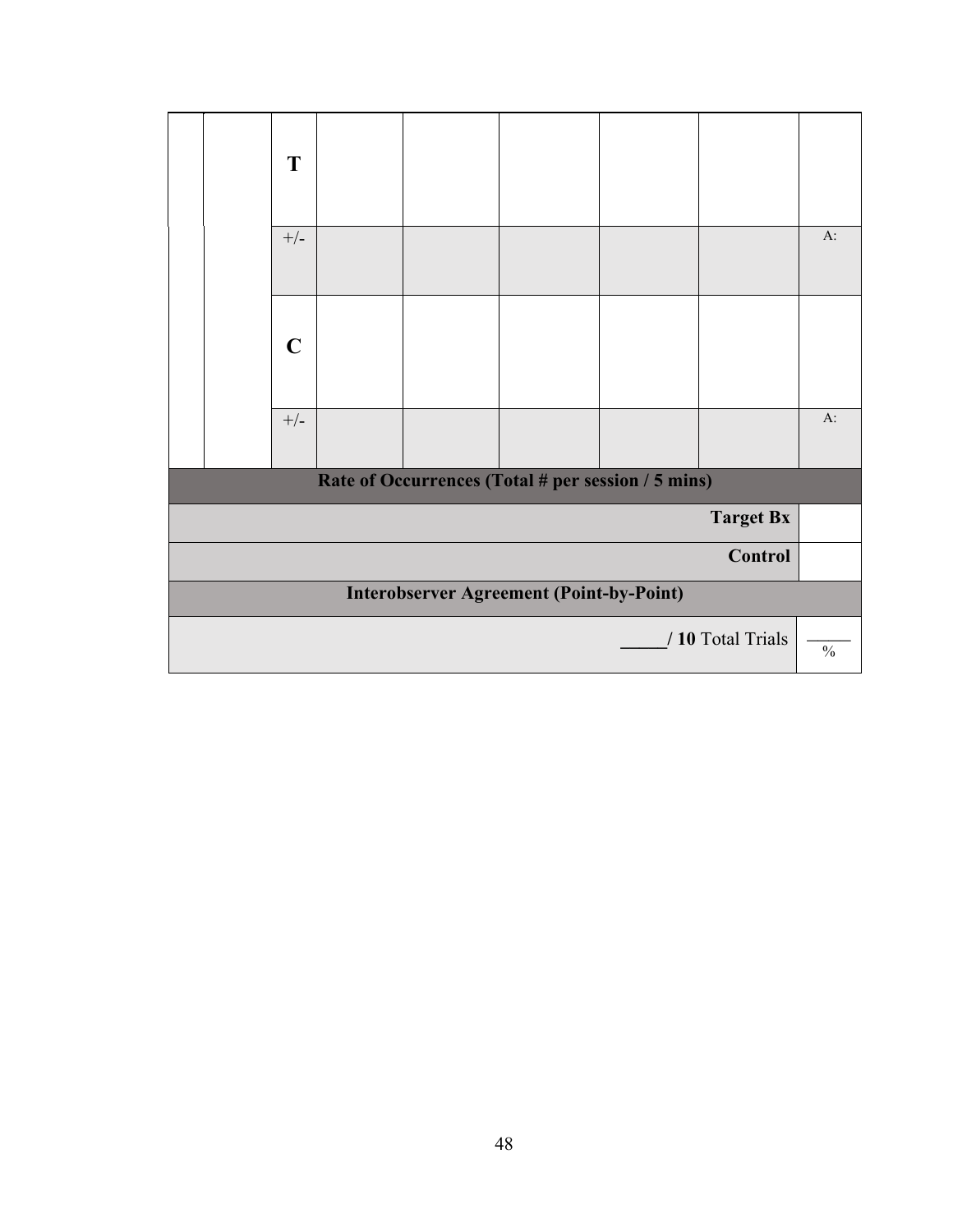# APPENDIX G

# **Procedural Fidelity (In-Person)**

<span id="page-57-0"></span>

| <b>Pre-observation fidelity</b>                                       | $+$ or $-$ |
|-----------------------------------------------------------------------|------------|
| All materials prepared (data sheets, interval timer, writing utensil) |            |

| <b>Session Fidelity</b>                                           |  |
|-------------------------------------------------------------------|--|
| Started interval timer                                            |  |
| Collected data on the correct behaviors (target, control, or all) |  |
| Ended session after 5 mins                                        |  |
| Reset or ended interval timer                                     |  |

| <b>Post-observation fidelity</b>                                                  | $+$ or $-$ |
|-----------------------------------------------------------------------------------|------------|
| Ended observation after correct number of sessions (2-3 sessions per observation) |            |
| Provided at least 2 positive verbal feedback statements                           |            |
| Provided 1 area for growth (e.g., gave example of missed opportunity)             |            |
| Graphed rate of target behavior                                                   |            |
| Collaborative goal for next session                                               |            |
| # of $+$                                                                          |            |
| $\%$ PF                                                                           |            |

# **Procedural Fidelity (Virtual)**

Participant  $\#$  Date: Session  $\#$  Observer

| <b>Session fidelity:</b>                                            |  |
|---------------------------------------------------------------------|--|
| Collected data for all 5 intervals                                  |  |
| Collected data on the correct behaviors (target, control, or all)   |  |
| Included timestamps on the video (good examples of target behavior) |  |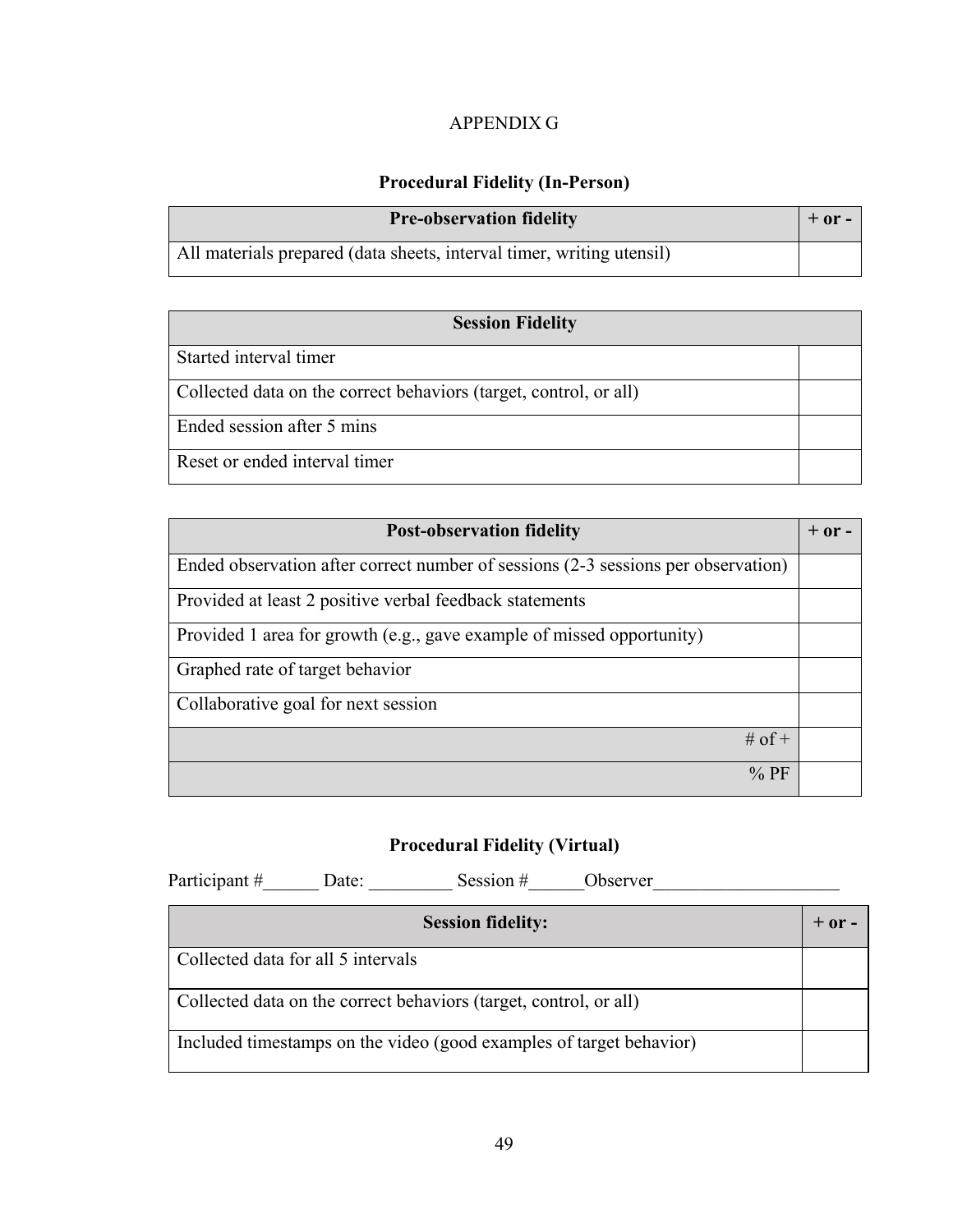Data were collected only within the 5 min session (as indicated in the stop/stop column on data sheet)

| <b>Post-observation fidelity:</b>                                                  |  |
|------------------------------------------------------------------------------------|--|
|                                                                                    |  |
| Provided at least 2 positive verbal feedback statements                            |  |
|                                                                                    |  |
| Provided 1 area for growth (e.g., gave example of missed opportunity)              |  |
|                                                                                    |  |
| Included a screenshot of the graph (showing only the target behavior, not control) |  |
|                                                                                    |  |
| Included goal for next virtual session                                             |  |
|                                                                                    |  |
| # of $+$                                                                           |  |
|                                                                                    |  |
| $%$ PF                                                                             |  |
|                                                                                    |  |

# **Pre/Post Procedural Fidelity**

Participant #\_\_\_\_\_\_\_ Date: \_\_\_\_\_\_\_\_\_\_\_\_\_\_\_ Observer\_\_\_\_\_\_\_\_\_\_\_\_\_\_\_\_\_\_\_\_\_\_\_\_\_\_\_\_\_

| <b>Session fidelity:</b>                                                                                  | $+$ or $-$ |
|-----------------------------------------------------------------------------------------------------------|------------|
| Collected data for all 5 intervals                                                                        |            |
| Collected data on the correct behaviors (target, control, or all)                                         |            |
| Data were collected only within the 5 min session (as indicated in the stop/stop<br>column on data sheet) |            |
| No feedback was given on GoReact (does not include personal notes on bottom of<br>data sheet)             |            |
| Data sheet was uploaded to SharePoint folder                                                              |            |
| Graph updated on SharePoint                                                                               |            |
| # of $+$                                                                                                  |            |
| $%$ PF                                                                                                    |            |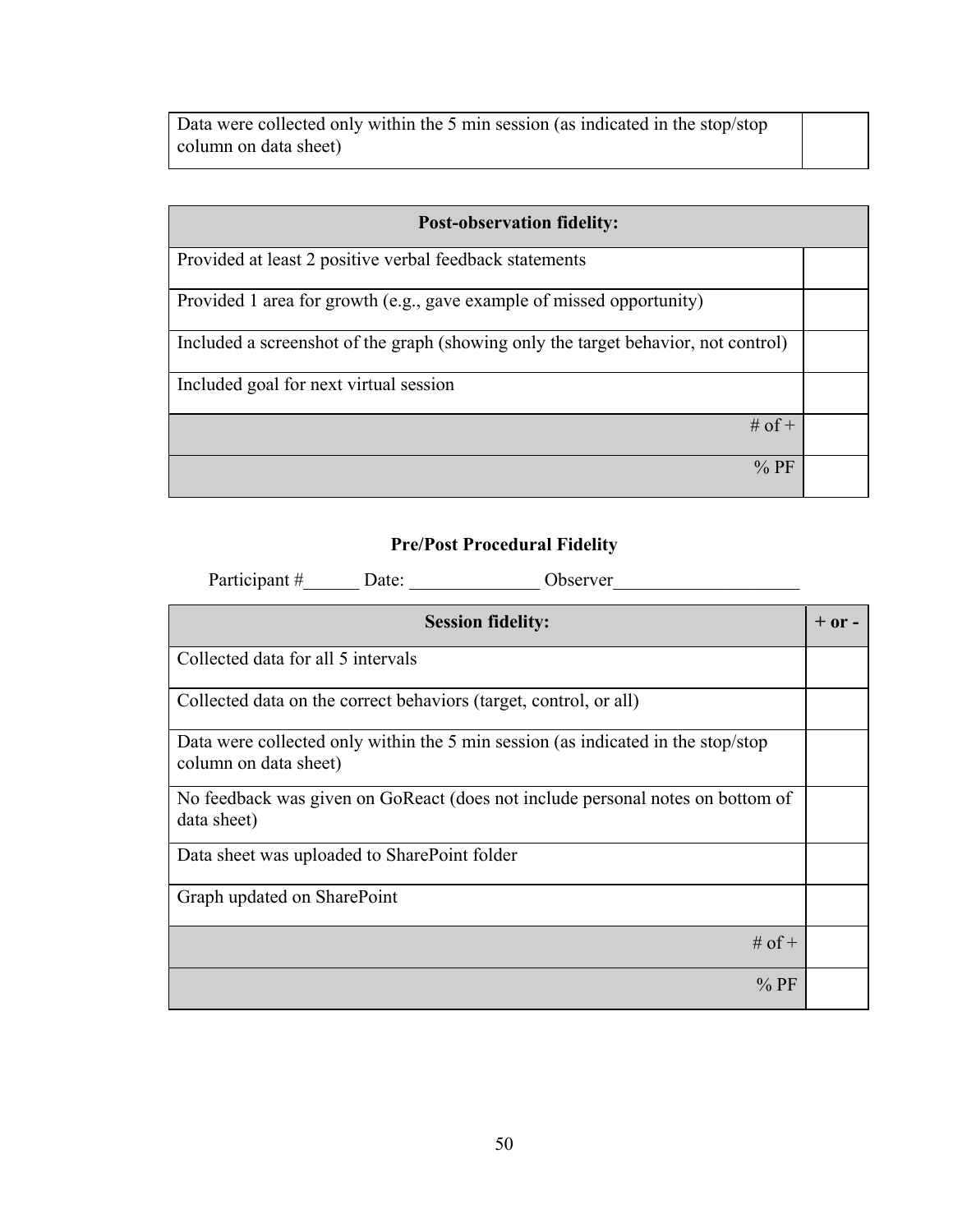#### REFERENCES

<span id="page-59-0"></span>Ardley, J. & Hallare, M. (2020). The feedback cycle: Lessons learned with video annotation software during student teaching. *Journal of Education Technology*, *49*(1), 94-11. <https://doi.org/10.1177/0047239520912343>

Artman-Meeker, K., Fettig, A., Barton, E., Penney, A., & Zeng, S. (2015). Applying the evidence-based framework to the early childhood coaching literature. *Topics in Early Childhood Special Education*, *35*(3), 1-14. <https://doi.org/10.1177/0271121415595550>

- Ault, M. J., Spriggs, A. D., Bausch, M. E., & Courtade, G. R. (2019). Evaluation of remote versus face-to-face observation of teacher candidates in an alternative certification program. *Rural Special Education Quarterly*, *38*(3), 124-136. <https://doi.org/10.1177/8756870519861030>
- Barton, E. E., Velez, M., Pokorski, E. A., & Domingo, M. (2019). The effects of email performance-based feedback delivered to teaching teams: A systematic replication. Journal of Early Intervention, *42*(2), 14-162. <https://doi.org/10.1177/1053815119872451>
- Barton, E. E., Rigor, M. N., Pokorski, E. A., Velez, M., & Domingo, M. (2018). Using text messaging to deliver performance feedback to preservice early childhood teachers. *Topics in Early Childhood Special Education, 39*(2), 88-102. <https://doi.org/10.1177/0271121418800016>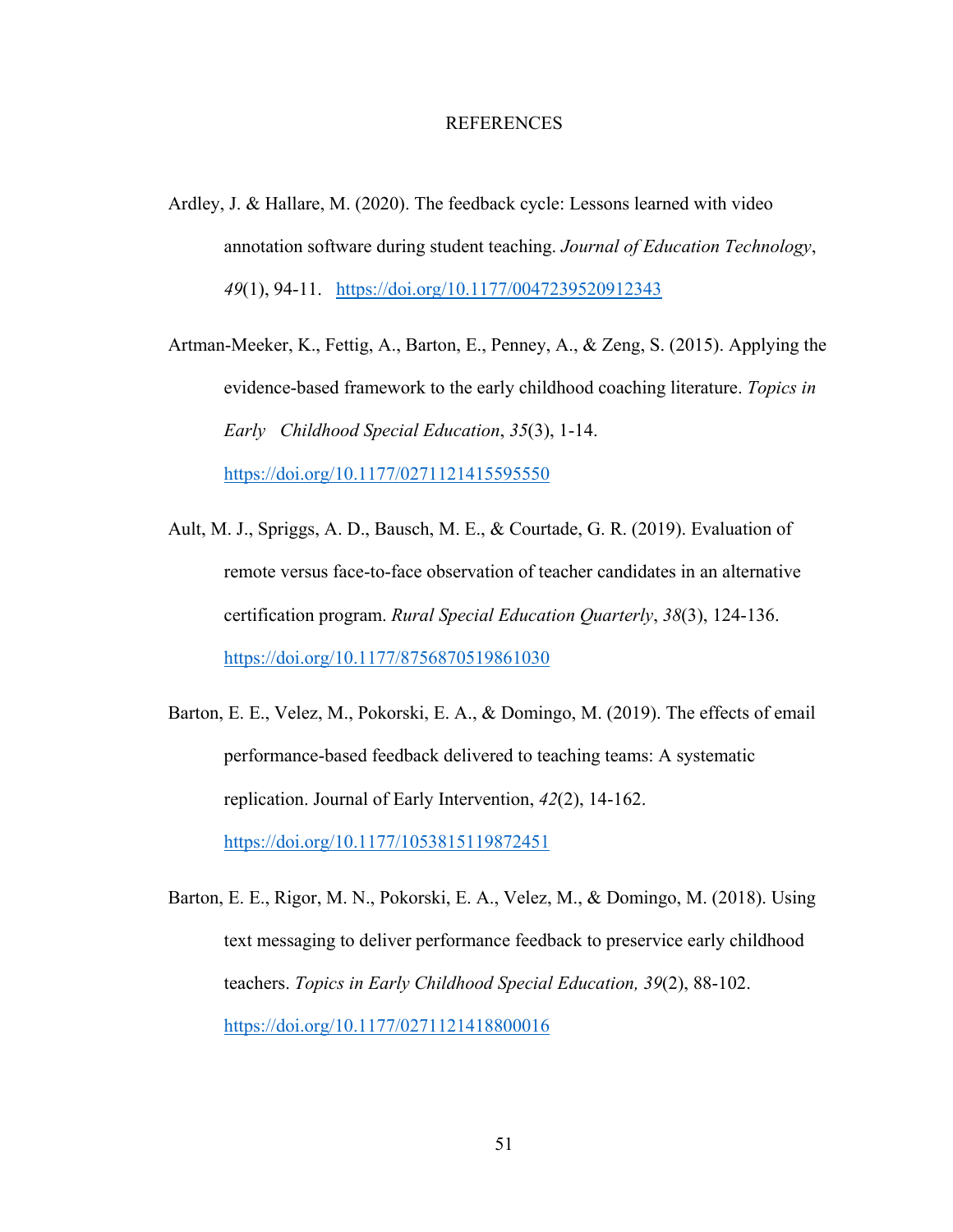- Barton, E., Ching-I, C., Pribble, L., Pomes, M., & Young-Ah, K. (2013). Coaching preservice teachers to teach play skills to students with disabilities. *The Journal of the Teacher Education Division of the Council for Exceptional Children*, *36*(4), 330-349.<https://doi.org/10.1177/0888406413505113>
- Barton, E. E., & Wolery, M. (2007). Evaluation of e-mail feedback on the verbal behaviors of pre-service teachers. *Journal of Early Intervention*, *30*(1), 55-72. <https://doi.org/10.1177/105381510703000105>
- Boe, E. E., Shin, S., & Cook, L. H. (2007). Does teacher preparation matter for beginning teachers in either special or general education?. *The Journal of Special Education*, *41*(3), 158-170. [https://doi.org/10.1177/00224669070410030201](https://doi.org/10.1177%2F00224669070410030201)
- Brownell, M. T., Ross, D. D., Colon, E. P., & McCallum, C. L. (2005) Critical features of special education teacher preparation: A comparison with general teacher education. *The Journal of Special Education*, *38*(4), 242-252.
- Collins, B. C. (2012). *Systematic Instruction for Students with Moderate and Severe Disabilities.* Paul H. Brookes Publishing Co*.*
- Coogle, C. G., Ottley, J. R., Rahn, N. L., & Storie, S. (2017). Bug-in-ear ecoaching: Impacts on novice early childhood special education teachers. *Journal of Early Intervention*, *40*(1), 87-103. [https://doi.org/10.1177/1053815117748692](https://doi.org/10.1177%2F1053815117748692)
- Cooper, J., Heron, T., & Heward, W. (2019). *Applied Behavior Analysis* (3rd ed.). Pearson.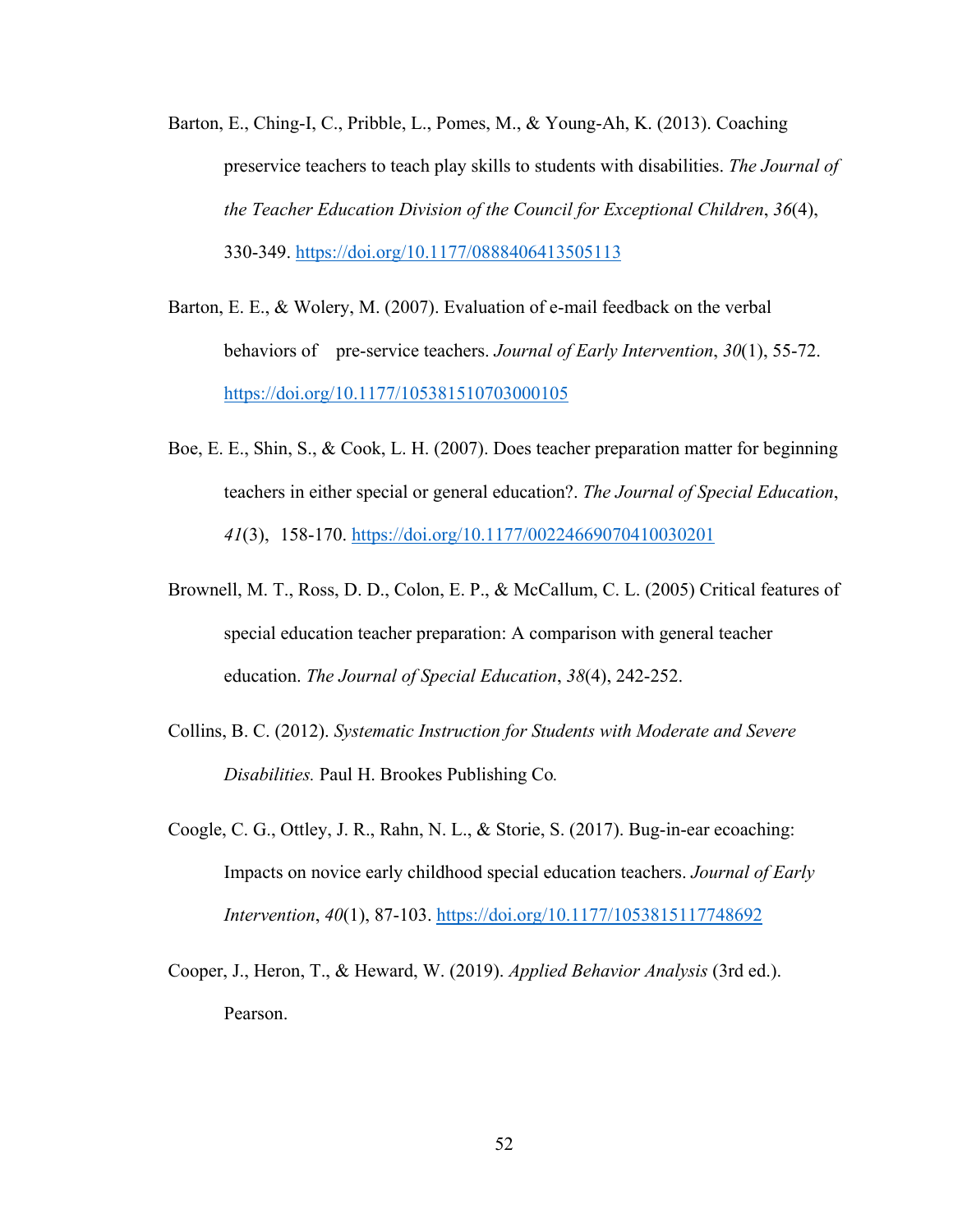- Darling-Hammond, L., & Sykes, G. (2003). Wanted: A national teacher supply policy for education: The right way to meet the "highly qualified teacher" challenge?. *Education Policy Analysis Archives*, *11*(33), 1-57. <https://doi.org/10.14507/epaa.v11n33.2003>
- Dyke, M. (2008). How can online observation support the assessment and feedback, on classroom performance, to trainee teachers at a distance and in real time?. *The Jouranl of Further and Higher Education*, *32*(1), 37-46. <https://doi.org/10.1080/03098770701781432>
- Dymond, S. K., Renzaglia, A., Halle, J. W., Chadsey, J., & Bentz, J. L. (2008). An evaluation of videoconferencing as a supportive technology for practicum supervision. *The Journal of the Teacher Education Division of the Council for Exceptional Children*, *31*(4), 243-256.

<https://doi.org/10.1177/0888406408330645>

- GoReact. (2021). *A community of educators, upskillers, & high-quality feedback givers.* Retrieved October 18, 2021, from<https://get.goreact.com/>
- Hager, K. D., Fiechtl, B. J., Gunn, S. (2020). Assessing student performance using video recordings in field-based experiences. *Journal on Empowering Teacher Excellence*, *4*(2), 7-13.<https://doi.org/10.26077/60ee-875f>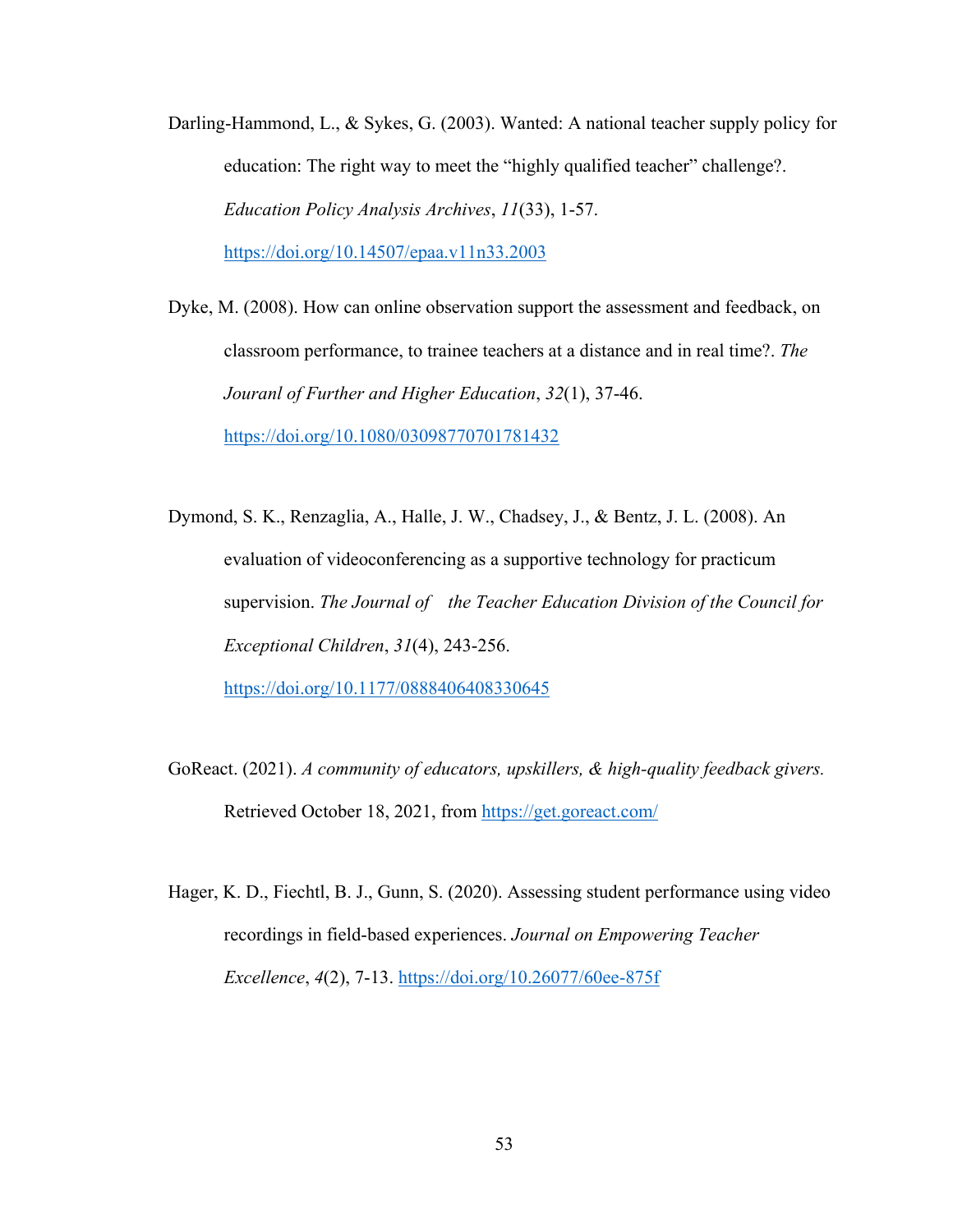- Hager, K. D., Baird, C. M., & Spriggs, A. D. (2015). Remote teacher observation at the University of Kentucky. *Rural Special Education Quarterly, 31*(4), 3-8. <https://doi.org/10.1177/875687051203100402>
- Hemmeter, M. L., Snyder, P. S., Kinder, K., & Artman, K. (2011). Impact of performance feedback delivered via electronic mail on preschool teachers' use of descriptive praise. Early Childhood Research Quarterly, *26*(1), 96-109. <https://doi.org/10.1016/j.ecresq.2010.05.004>
- Kretlow, A. G., & Bartholomew, C. C. (2010). Using coaching to improve the fidelity of evidence-based practices: A review of studies. *The Journal of the Teacher Education Division of the Council for Exceptional Children*, *33*(4), 279-299. https://doi.org[/10.1177/0888406410371643](http://dx.doi.org/10.1177/0888406410371643)
- Ledford, J. R., & Gast, D. L. (2018). Combination and other designs. In J. R. Ledford & D. L. Gast (Eds.), *Single Case Research Methodology: Applications in Special Education and Behavioral Sciences* (3rd ed.). Routledge*.*
- McLeod, R. M., Sunyoung, K., & Resua, K. A. (2019). The effects of coaching with video and email feedback on preservice teachers' use of recommended practices. *Topics in Early Childhood Special Education*, *38*(4), 192-203. <https://doi.org/10.1177/0271121418763531>
- McLeskey, J., Billingsley, B., Brownell, M., Maheady, L., & Lewis, T. (2019). What are
- high- leverage practices for special education teachers and why are they important?. *Remedial and Special Education*, *40*(6), 331-337. <https://doi.org/10.1177/0741932518773477>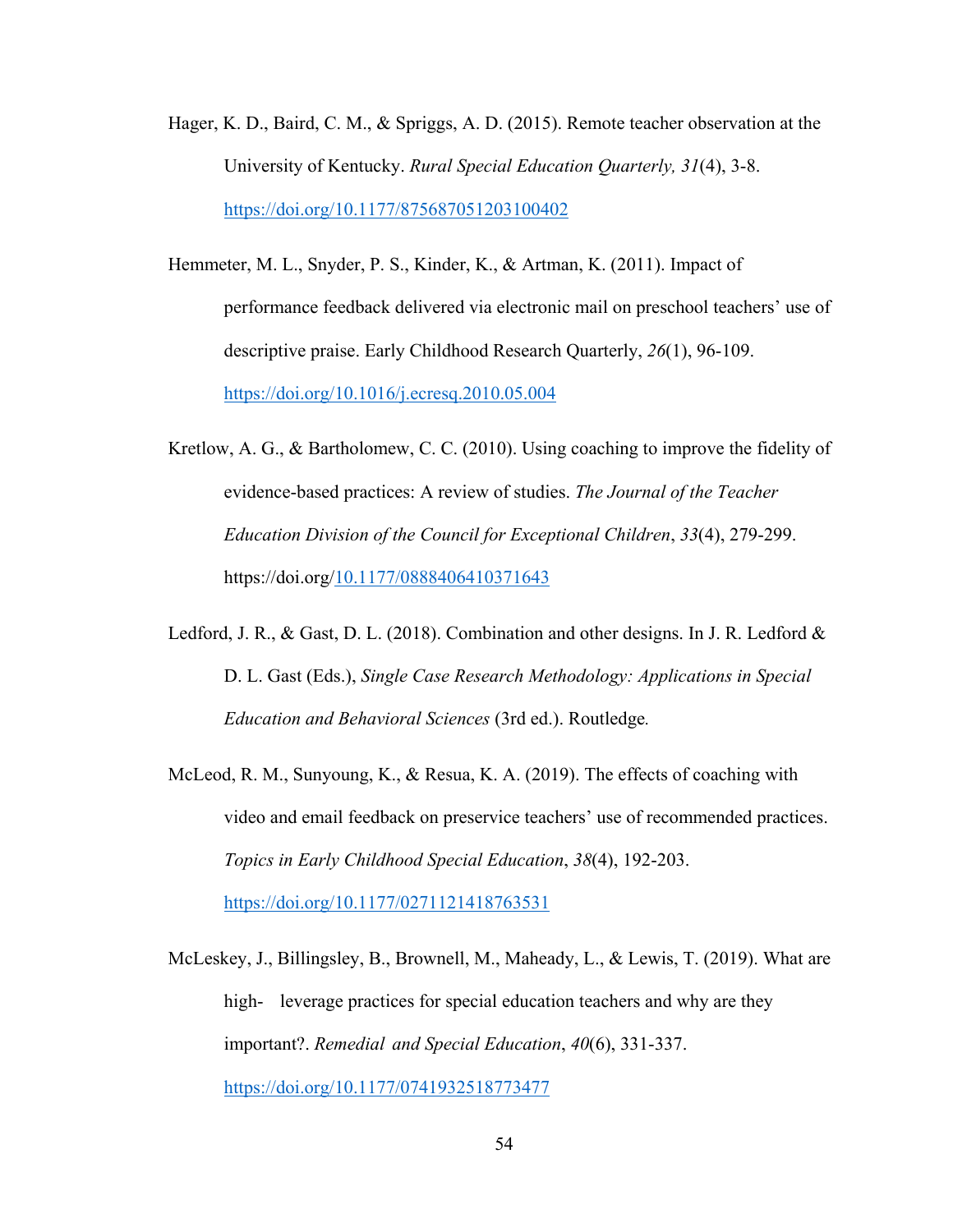- Rakap, S. (2017). Impact of coaching on preservice teachers' use of embedded instruction inclusive preschool classrooms. *Journal of Teacher Education*, *68*(2), 125-139.<https://doi.org/10.1177/0022487116685753>
- Rathel, J., Drasgow, E., & Christle, C. (2008). Effects of supervisor performance feedback on increasing preservice teachers' positive communication behaviors with students with emotional and behavioral disorders. *Journal of Emotional and Behavioral Disorders*, *16*(2), 67-77.<https://doi.org/10.1177/1063426607312537>
- Rudd, L., Lamber, M., Satterwhite, M., & Smith, C. (2009). Professional development + coaching = enhanced teaching: Increasing usage of math mediated language in preschool classrooms. *Early Childhood Education Journal*, *37*, 63-69. <https://doi.org/10.1007/s10643-009-0320-5>

Van Boxtel, J. M. (2017). Seeing is believing: Innovating the clinical practice experience for education specialist teacher candidates with video-based remote supervision. *Rural Special Education Quarterly*, *36*(4), 180-190. <https://doi.org/10.1177/8756870517737313>